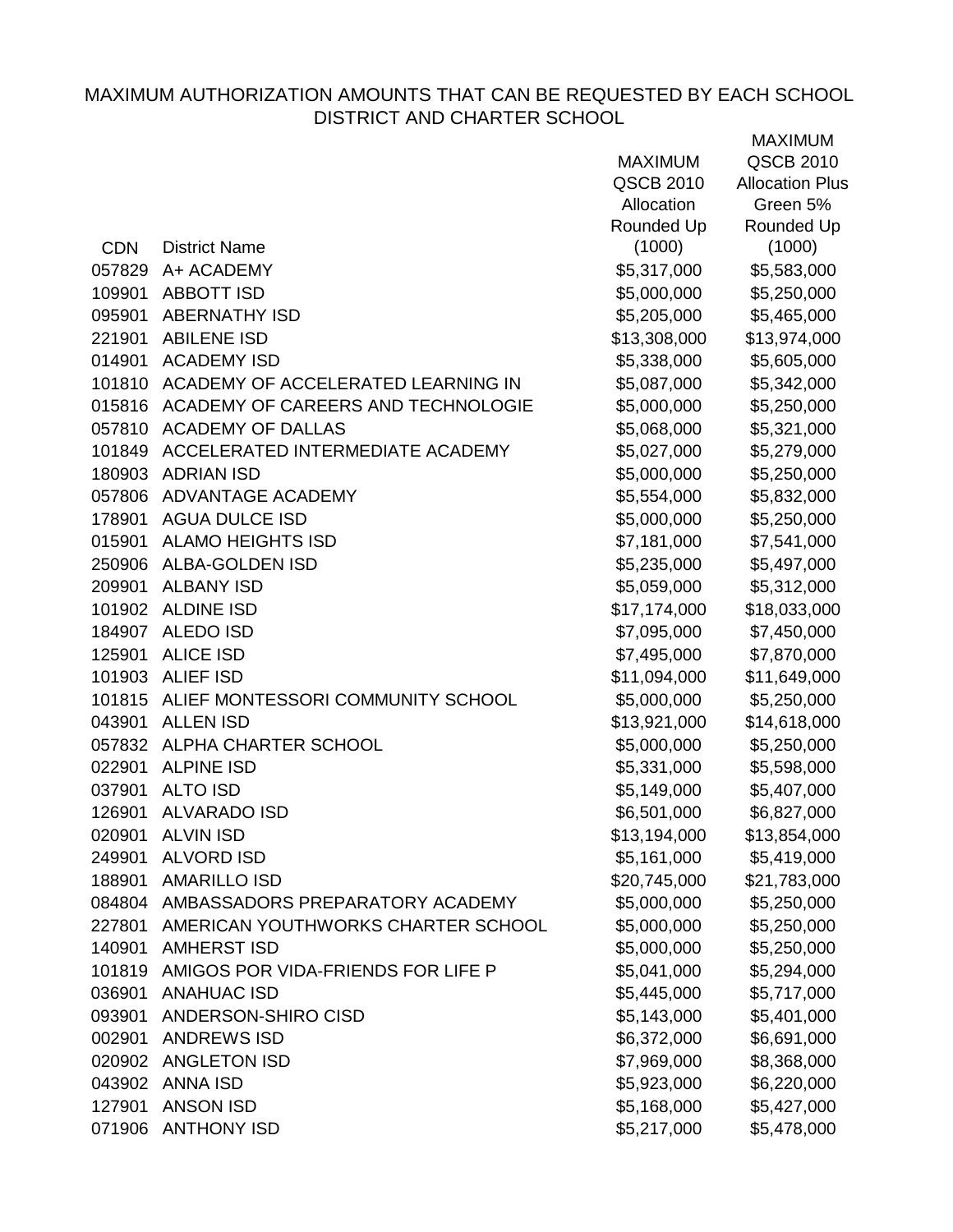|            |                                           | <b>MAXIMUM</b> | <b>QSCB 2010</b>       |
|------------|-------------------------------------------|----------------|------------------------|
|            |                                           | QSCB 2010      | <b>Allocation Plus</b> |
|            |                                           | Allocation     | Green 5%               |
|            |                                           | Rounded Up     | Rounded Up             |
| <b>CDN</b> | <b>District Name</b>                      | (1000)         | (1000)                 |
| 110901     | <b>ANTON ISD</b>                          | \$5,000,000    | \$5,250,000            |
| 228905     | <b>APPLE SPRINGS ISD</b>                  | \$5,000,000    | \$5,250,000            |
|            | 109912 AQUILLA ISD                        | \$5,000,000    | \$5,250,000            |
| 004901     | <b>ARANSAS COUNTY ISD</b>                 | \$6,378,000    | \$6,697,000            |
| 205901     | ARANSAS PASS ISD                          | \$5,741,000    | \$6,028,000            |
| 005901     | <b>ARCHER CITY ISD</b>                    | \$5,042,000    | \$5,294,000            |
|            | 061910 ARGYLE ISD                         | \$5,695,000    | \$5,980,000            |
|            | 220802 ARLINGTON CLASSICS ACADEMY         | \$5,051,000    | \$5,304,000            |
| 220901     | <b>ARLINGTON ISD</b>                      | \$22,888,000   | \$24,033,000           |
| 212901     | ARP ISD                                   | \$5,244,000    | \$5,507,000            |
| 217901     | <b>ASPERMONT ISD</b>                      | \$5,000,000    | \$5,250,000            |
| 107901     | <b>ATHENS ISD</b>                         | \$6,530,000    | \$6,857,000            |
| 034901     | <b>ATLANTA ISD</b>                        | \$5,707,000    | \$5,992,000            |
|            | 061907 AUBREY ISD                         | \$5,692,000    | \$5,977,000            |
|            | 227818 AUSTIN CAN ACADEMY CHARTER SCHOOL  | \$5,000,000    | \$5,250,000            |
| 227821     | AUSTIN DISCOVERY SCHOOL                   | \$5,000,000    | \$5,250,000            |
| 227901     | <b>AUSTIN ISD</b>                         | \$23,060,000   | \$24,213,000           |
| 196901     | <b>AUSTWELL-TIVOLI ISD</b>                | \$5,000,000    | \$5,250,000            |
| 070901     | <b>AVALON ISD</b>                         | \$5,000,000    | \$5,250,000            |
|            | 194902 AVERY ISD                          | \$5,007,000    | \$5,258,000            |
|            | 034902 AVINGER ISD                        | \$5,000,000    | \$5,250,000            |
|            | 057816 AW BROWN-FELLOWSHIP CHARTER SCHOOL | \$5,476,000    | \$5,750,000            |
| 161918     | <b>AXTELL ISD</b>                         | \$5,184,000    | \$5,443,000            |
|            | 220915 AZLE ISD                           | \$7,721,000    | \$8,107,000            |
|            | 212803 AZLEWAY CHARTER SCHOOL             | \$5,000,000    | \$5,250,000            |
|            | 030903 BAIRD ISD                          | \$5,000,000    | \$5,250,000            |
| 200901     | <b>BALLINGER ISD</b>                      | \$5,314,000    | \$5,580,000            |
|            | 195902 BALMORHEA ISD                      | \$5,000,000    | \$5,250,000            |
|            | 010902 BANDERA ISD                        | \$6,070,000    | \$6,373,000            |
| 025901     | <b>BANGS ISD</b>                          | \$5,349,000    | \$5,617,000            |
|            | 178913 BANQUETE ISD                       | \$5,218,000    | \$5,479,000            |
|            | 036902 BARBERS HILL ISD                   | \$6,861,000    | \$7,204,000            |
|            | 014902 BARTLETT ISD                       | \$5,000,000    | \$5,250,000            |
| 011901     | <b>BASTROP ISD</b>                        | \$9,268,000    | \$9,732,000            |
| 101809     | <b>BAY AREA CHARTER INC</b>               | \$5,000,000    | \$5,250,000            |
| 158901     | <b>BAY CITY ISD</b>                       | \$6,697,000    | \$7,032,000            |
| 101847     | BEATRICE MAYES INSTITUTE CHARTER S        | \$5,008,000    | \$5,258,000            |
|            | 123910 BEAUMONT ISD                       | \$14,576,000   | \$15,305,000           |
| 183901     | <b>BECKVILLE ISD</b>                      | \$5,128,000    | \$5,385,000            |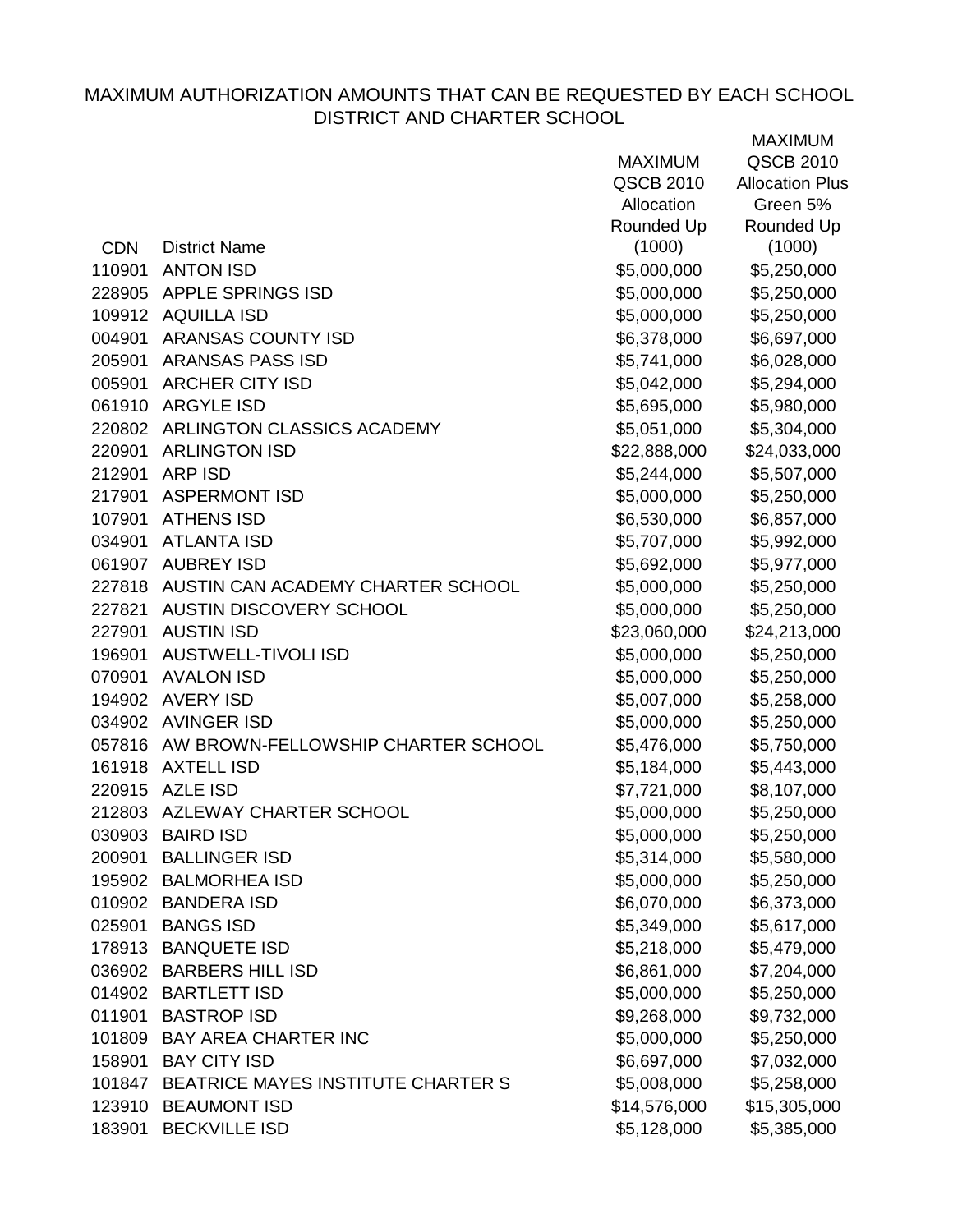|            |                                           | <b>MAXIMUM</b> | QSCB 2010              |
|------------|-------------------------------------------|----------------|------------------------|
|            |                                           | QSCB 2010      | <b>Allocation Plus</b> |
|            |                                           | Allocation     | Green 5%               |
|            |                                           | Rounded Up     | Rounded Up             |
| <b>CDN</b> | <b>District Name</b>                      | (1000)         | (1000)                 |
| 013901     | <b>BEEVILLE ISD</b>                       | \$6,568,000    | \$6,896,000            |
|            | 039904 BELLEVUE ISD                       | \$5,000,000    | \$5,250,000            |
| 091901     | <b>BELLS ISD</b>                          | \$5,195,000    | \$5,455,000            |
| 008901     | <b>BELLVILLE ISD</b>                      | \$5,884,000    | \$6,178,000            |
|            | 014903 BELTON ISD                         | \$9,230,000    | \$9,691,000            |
|            | 125902 BEN BOLT-PALITO BLANCO ISD         | \$5,104,000    | \$5,359,000            |
|            | 066901 BENAVIDES ISD                      | \$5,004,000    | \$5,255,000            |
|            | 138904 BENJAMIN ISD                       | \$5,000,000    | \$5,250,000            |
|            | 101820 BENJI'S SPECIAL EDUCATIONAL ACADEM | \$5,048,000    | \$5,301,000            |
| 015809     | <b>BEXAR COUNTY ACADEMY</b>               | \$5,041,000    | \$5,294,000            |
| 187901     | <b>BIG SANDY ISD</b>                      | \$5,054,000    | \$5,307,000            |
| 230901     | <b>BIG SANDY ISD</b>                      | \$5,152,000    | \$5,410,000            |
| 114901     | <b>BIG SPRING ISD</b>                     | \$6,741,000    | \$7,079,000            |
| 193801     | <b>BIG SPRINGS CHARTER SCHOOL</b>         | \$5,000,000    | \$5,250,000            |
| 220902     | <b>BIRDVILLE ISD</b>                      | \$16,249,000   | \$17,061,000           |
|            | 178902 BISHOP CISD                        | \$5,414,000    | \$5,685,000            |
|            | 177903 BLACKWELL CISD                     | \$5,000,000    | \$5,250,000            |
|            | 016902 BLANCO ISD                         | \$5,287,000    | \$5,551,000            |
|            | 116915 BLAND ISD                          | \$5,096,000    | \$5,351,000            |
|            | 025904 BLANKET ISD                        | \$5,000,000    | \$5,250,000            |
|            | 034909 BLOOMBURG ISD                      | \$5,000,000    | \$5,250,000            |
|            | 175902 BLOOMING GROVE ISD                 | \$5,216,000    | \$5,477,000            |
| 235901     | <b>BLOOMINGTON ISD</b>                    | \$5,229,000    | \$5,491,000            |
|            | 043917 BLUE RIDGE ISD                     | \$5,137,000    | \$5,394,000            |
|            | 072904 BLUFF DALE ISD                     | \$5,000,000    | \$5,250,000            |
|            | 109913 BLUM ISD                           | \$5,000,000    | \$5,250,000            |
| 130901     | <b>BOERNE ISD</b>                         | \$7,996,000    | \$8,396,000            |
| 116916     | <b>BOLES ISD</b>                          | \$5,065,000    | \$5,318,000            |
| 241901     | <b>BOLING ISD</b>                         | \$5,293,000    | \$5,558,000            |
| 074903     | <b>BONHAM ISD</b>                         | \$5,778,000    | \$6,067,000            |
| 148901     | <b>BOOKER ISD</b>                         | \$5,000,000    | \$5,250,000            |
| 017901     | <b>BORDEN COUNTY ISD</b>                  | \$5,000,000    | \$5,250,000            |
| 117901     | <b>BORGER ISD</b>                         | \$6,208,000    | \$6,518,000            |
| 161923     | <b>BOSQUEVILLE ISD</b>                    | \$5,083,000    | \$5,337,000            |
| 185901     | <b>BOVINA ISD</b>                         | \$5,058,000    | \$5,311,000            |
| 169901     | <b>BOWIE ISD</b>                          | \$5,607,000    | \$5,887,000            |
| 249902     | <b>BOYD ISD</b>                           | \$5,316,000    | \$5,582,000            |
| 180901     | <b>BOYS RANCH ISD</b>                     | \$5,000,000    | \$5,250,000            |
| 136901     | <b>BRACKETT ISD</b>                       | \$5,099,000    | \$5,354,000            |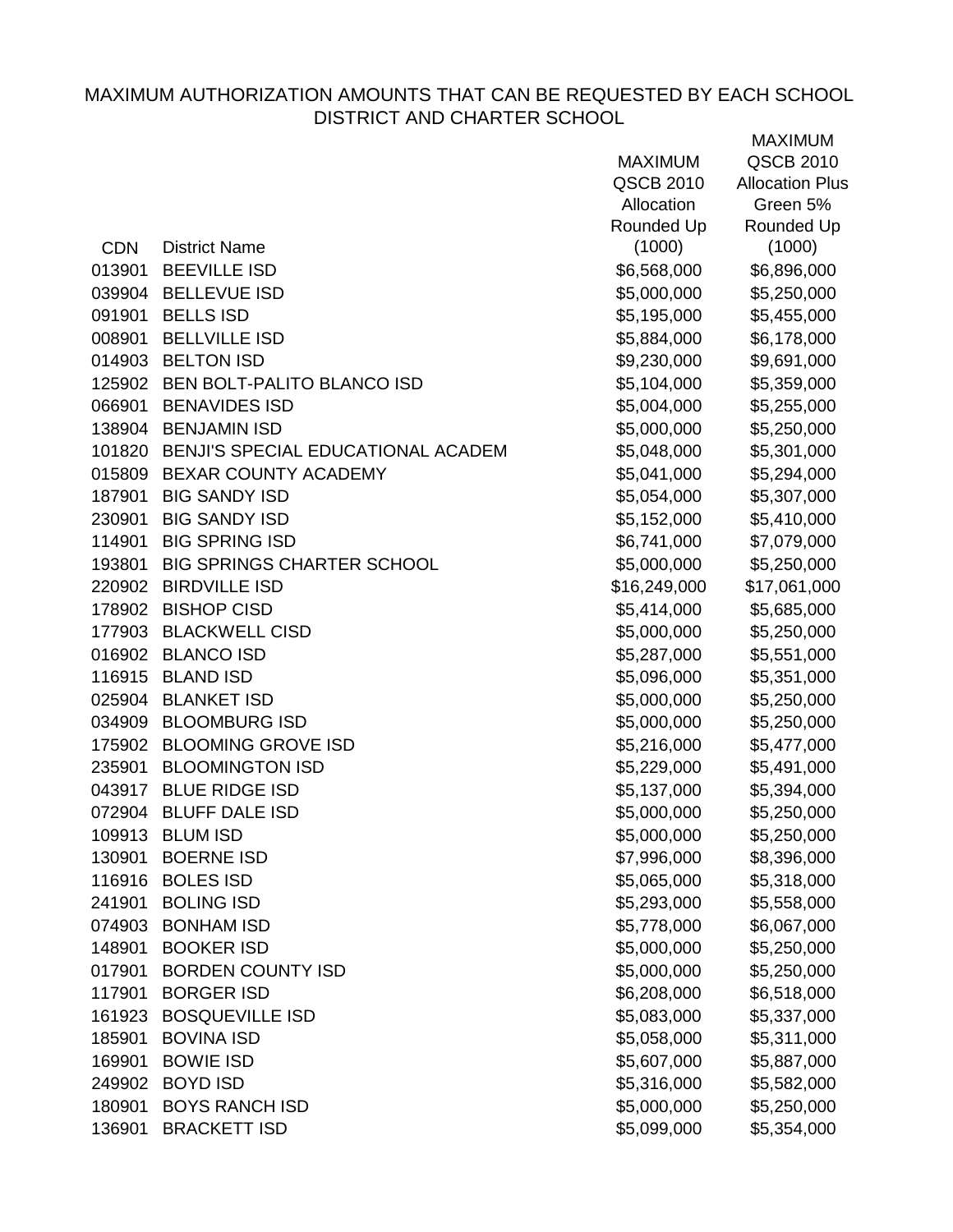|            |                                    | <b>MAXIMUM</b> | QSCB 2010              |
|------------|------------------------------------|----------------|------------------------|
|            |                                    | QSCB 2010      | <b>Allocation Plus</b> |
|            |                                    | Allocation     | Green 5%               |
|            |                                    | Rounded Up     | Rounded Up             |
| <b>CDN</b> | <b>District Name</b>               | (1000)         | (1000)                 |
| 160901     | <b>BRADY ISD</b>                   | \$5,436,000    | \$5,708,000            |
| 008903     | <b>BRAZOS ISD</b>                  | \$5,211,000    | \$5,472,000            |
| 213801     | <b>BRAZOS RIVER CHARTER SCHOOL</b> | \$5,000,000    | \$5,250,000            |
| 021803     | BRAZOS SCHOOL FOR INQUIRY & CREATI | \$5,045,000    | \$5,298,000            |
| 020905     | <b>BRAZOSPORT ISD</b>              | \$11,231,000   | \$11,793,000           |
| 215901     | <b>BRECKENRIDGE ISD</b>            | \$5,591,000    | \$5,871,000            |
| 198901     | <b>BREMOND ISD</b>                 | \$5,020,000    | \$5,271,000            |
| 239901     | <b>BRENHAM ISD</b>                 | \$7,270,000    | \$7,634,000            |
| 181901     | <b>BRIDGE CITY ISD</b>             | \$6,043,000    | \$6,346,000            |
| 249903     | <b>BRIDGEPORT ISD</b>              | \$5,929,000    | \$6,226,000            |
|            | 243801 BRIGHT IDEAS CHARTER        | \$5,000,000    | \$5,250,000            |
| 203902     | <b>BROADDUS ISD</b>                | \$5,037,000    | \$5,289,000            |
| 184909     | <b>BROCK ISD</b>                   | \$5,227,000    | \$5,489,000            |
| 041901     | <b>BRONTE ISD</b>                  | \$5,000,000    | \$5,250,000            |
| 121902     | <b>BROOKELAND ISD</b>              | \$5,012,000    | \$5,263,000            |
|            | 025908 BROOKESMITH ISD             | \$5,000,000    | \$5,250,000            |
| 015830     | BROOKS ACADEMY OF SCIENCE AND ENGI | \$5,143,000    | \$5,401,000            |
| 024901     | <b>BROOKS COUNTY ISD</b>           | \$5,548,000    | \$5,825,000            |
| 223901     | <b>BROWNFIELD ISD</b>              | \$5,681,000    | \$5,966,000            |
| 107902     | <b>BROWNSBORO ISD</b>              | \$6,221,000    | \$6,533,000            |
| 031901     | <b>BROWNSVILLE ISD</b>             | \$3,460,000    | \$3,633,000            |
|            | 025902 BROWNWOOD ISD               | \$6,563,000    | \$6,891,000            |
| 161919     | <b>BRUCEVILLE-EDDY ISD</b>         | \$5,227,000    | \$5,489,000            |
|            | 021902 BRYAN ISD                   | \$12,590,000   | \$13,219,000           |
| 119901     | <b>BRYSON ISD</b>                  | \$5,000,000    | \$5,250,000            |
|            | 166907 BUCKHOLTS ISD               | \$5,000,000    | \$5,250,000            |
| 186901     | <b>BUENA VISTA ISD</b>             | \$5,000,000    | \$5,250,000            |
| 145901     | <b>BUFFALO ISD</b>                 | \$5,245,000    | \$5,507,000            |
| 212902     | <b>BULLARD ISD</b>                 | \$5,802,000    | \$6,093,000            |
| 121903     | <b>BUNA ISD</b>                    | \$5,547,000    | \$5,825,000            |
| 243901     | <b>BURKBURNETT ISD</b>             | \$6,602,000    | \$6,932,000            |
| 176901     | <b>BURKEVILLE ISD</b>              | \$5,000,000    | \$5,250,000            |
| 126902     | <b>BURLESON ISD</b>                | \$9,748,000    | \$10,236,000           |
| 027903     | <b>BURNET CISD</b>                 | \$6,483,000    | \$6,808,000            |
| 071801     | BURNHAM WOOD CHARTER SCHOOL DISTRI | \$5,191,000    | \$5,451,000            |
| 239903     | <b>BURTON ISD</b>                  | \$5,000,000    | \$5,250,000            |
| 188904     | <b>BUSHLAND ISD</b>                | \$5,410,000    | \$5,681,000            |
| 039901     | <b>BYERS ISD</b>                   | \$5,000,000    | \$5,250,000            |
| 109902     | <b>BYNUM ISD</b>                   | \$5,000,000    | \$5,250,000            |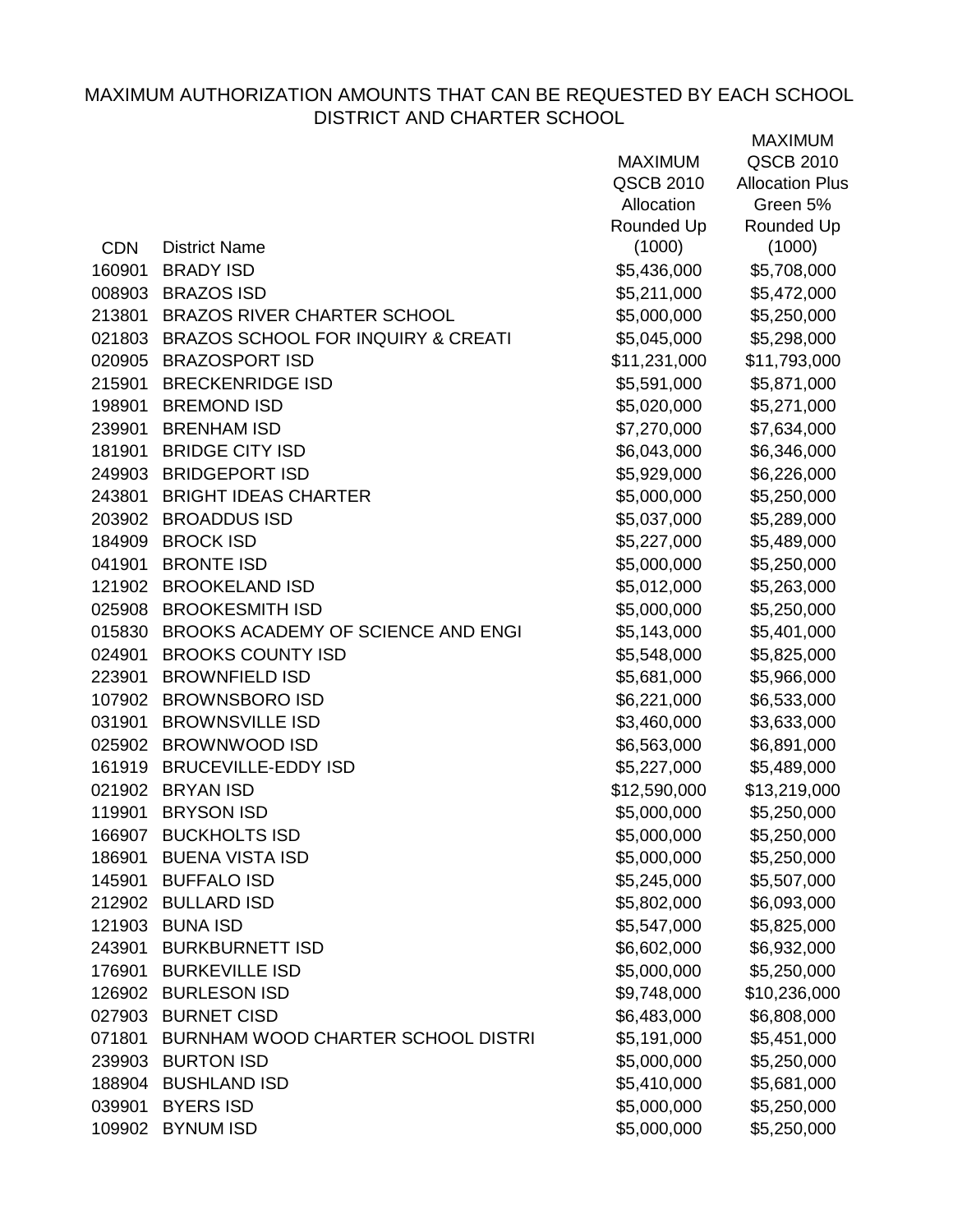|            |                                      | <b>MAXIMUM</b> | QSCB 2010              |
|------------|--------------------------------------|----------------|------------------------|
|            |                                      | QSCB 2010      | <b>Allocation Plus</b> |
|            |                                      | Allocation     | Green 5%               |
|            |                                      | Rounded Up     | Rounded Up             |
| <b>CDN</b> | <b>District Name</b>                 | (1000)         | (1000)                 |
| 116901     | <b>CADDO MILLS ISD</b>               | \$5,530,000    | \$5,807,000            |
|            | 178903 CALALLEN ISD                  | \$6,704,000    | \$7,040,000            |
| 026901     | <b>CALDWELL ISD</b>                  | \$5,744,000    | \$6,031,000            |
|            | 029901 CALHOUN COUNTY ISD            | \$6,938,000    | \$7,285,000            |
|            | 049905 CALLISBURG ISD                | \$5,420,000    | \$5,691,000            |
|            | 198902 CALVERT ISD                   | \$5,000,000    | \$5,250,000            |
|            | 101837 CALVIN NELMS CHARTER SCHOOLS  | \$5,000,000    | \$5,250,000            |
|            | 166901 CAMERON ISD                   | \$5,603,000    | \$5,884,000            |
|            | 116910 CAMPBELL ISD                  | \$5,000,000    | \$5,250,000            |
|            | 106901 CANADIAN ISD                  | \$5,196,000    | \$5,456,000            |
|            | 234902 CANTON ISD                    | \$5,793,000    | \$6,083,000            |
|            | 071907 CANUTILLO ISD                 | \$7,734,000    | \$8,121,000            |
|            | 191901 CANYON ISD                    | \$9,173,000    | \$9,632,000            |
|            | 201913 CARLISLE ISD                  | \$5,124,000    | \$5,381,000            |
|            | 064903 CARRIZO SPRINGS CISD          | \$5,998,000    | \$6,298,000            |
|            | 220919 CARROLL ISD                   | \$8,673,000    | \$9,107,000            |
|            | 057903 CARROLLTON-FARMERS BRANCH ISD | \$17,760,000   | \$18,648,000           |
|            | 183902 CARTHAGE ISD                  | \$6,190,000    | \$6,499,000            |
|            | 220917 CASTLEBERRY ISD               | \$6,621,000    | \$6,952,000            |
| 001902     | <b>CAYUGA ISD</b>                    | \$5,114,000    | \$5,370,000            |
|            | 057904 CEDAR HILL ISD                | \$8,942,000    | \$9,390,000            |
|            | 227817 CEDARS INTERNATIONAL ACADEMY  | \$5,000,000    | \$5,250,000            |
|            | 116902 CELESTE ISD                   | \$5,057,000    | \$5,310,000            |
|            | 043903 CELINA ISD                    | \$5,752,000    | \$6,040,000            |
|            | 210901 CENTER ISD                    | \$6,092,000    | \$6,397,000            |
|            | 133901 CENTER POINT ISD              | \$5,112,000    | \$5,368,000            |
|            | 145902 CENTERVILLE ISD               | \$5,165,000    | \$5,424,000            |
| 228904     | <b>CENTERVILLE ISD</b>               | \$5,000,000    | \$5,250,000            |
|            | 174908 CENTRAL HEIGHTS ISD           | \$5,232,000    | \$5,494,000            |
| 003907     | <b>CENTRAL ISD</b>                   | \$5,565,000    | \$5,844,000            |
| 101905     | <b>CHANNELVIEW ISD</b>               | \$9,122,000    | \$9,579,000            |
| 103901     | <b>CHANNING ISD</b>                  | \$5,000,000    | \$5,250,000            |
| 220815     | <b>CHAPEL HILL ACADEMY</b>           | \$5,000,000    | \$5,250,000            |
| 212909     | <b>CHAPEL HILL ISD</b>               | \$6,408,000    | \$6,728,000            |
| 225906     | <b>CHAPEL HILL ISD</b>               | \$5,254,000    | \$5,517,000            |
| 007901     | <b>CHARLOTTE ISD</b>                 | \$5,074,000    | \$5,328,000            |
| 206903     | <b>CHEROKEE ISD</b>                  | \$5,000,000    | \$5,250,000            |
|            | 229906 CHESTER ISD                   | \$5,000,000    | \$5,250,000            |
| 249904     | <b>CHICO ISD</b>                     | \$5,109,000    | \$5,364,000            |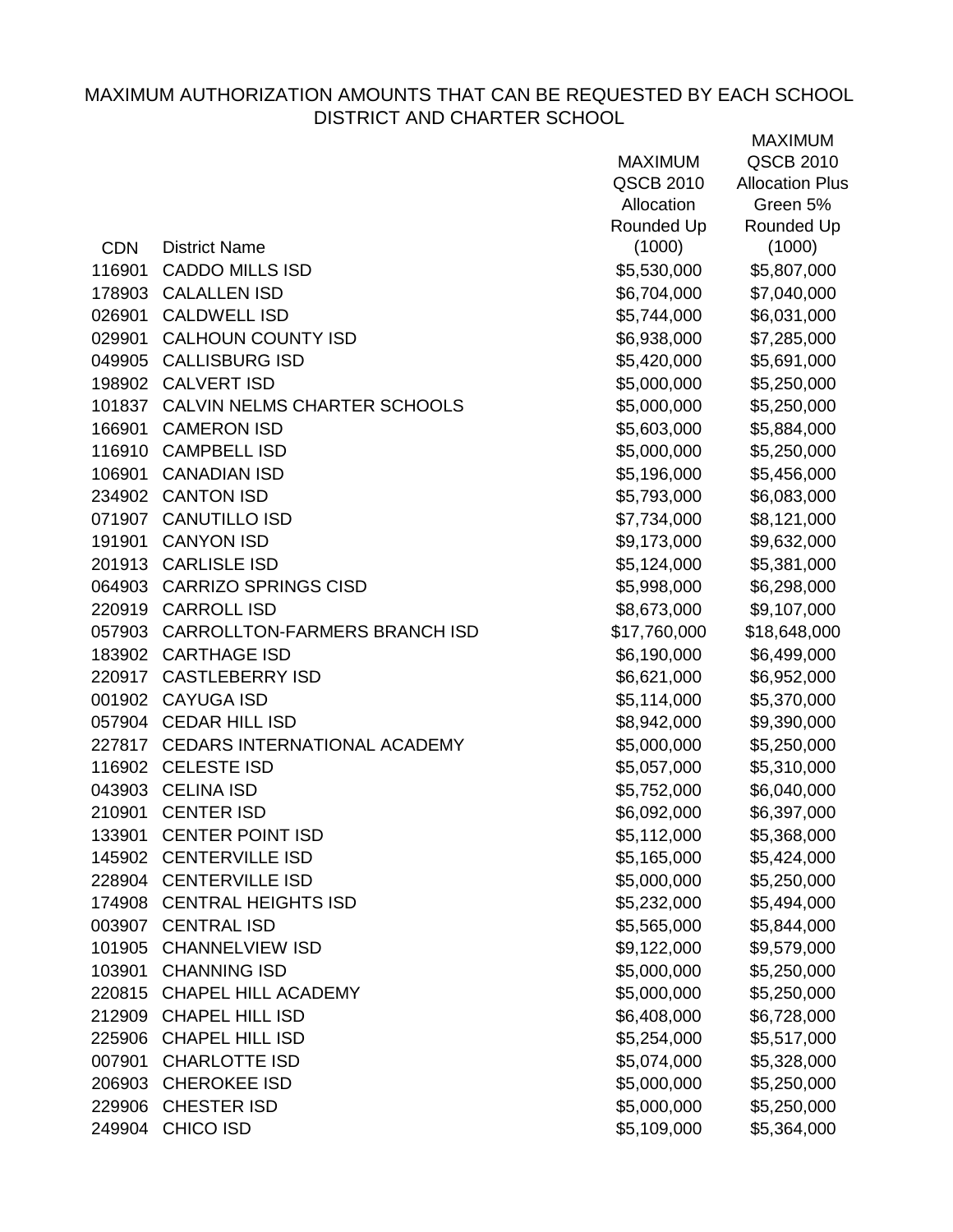|            |                                   | <b>MAXIMUM</b> | <b>QSCB 2010</b>       |
|------------|-----------------------------------|----------------|------------------------|
|            |                                   | QSCB 2010      | <b>Allocation Plus</b> |
|            |                                   | Allocation     | Green 5%               |
|            |                                   | Rounded Up     | Rounded Up             |
| <b>CDN</b> | <b>District Name</b>              | (1000)         | (1000)                 |
| 057811     | CHILDREN FIRST ACADEMY OF DALLAS  | \$5,000,000    | \$5,250,000            |
| 101823     | CHILDREN FIRST ACADEMY OF HOUSTON | \$5,016,000    | \$5,267,000            |
| 038901     | <b>CHILDRESS ISD</b>              | \$5,364,000    | \$5,632,000            |
| 099902     | <b>CHILLICOTHE ISD</b>            | \$5,000,000    | \$5,250,000            |
| 073901     | <b>CHILTON ISD</b>                | \$5,048,000    | \$5,300,000            |
|            | 161920 CHINA SPRING ISD           | \$5,944,000    | \$6,242,000            |
| 174901     | <b>CHIRENO ISD</b>                | \$5,000,000    | \$5,250,000            |
|            | 139905 CHISUM ISD                 | \$5,227,000    | \$5,489,000            |
| 226901     | <b>CHRISTOVAL ISD</b>             | \$5,015,000    | \$5,266,000            |
| 067902     | <b>CISCO ISD</b>                  | \$5,225,000    | \$5,486,000            |
|            | 015832 CITY CENTER HEALTH CAREERS | \$5,000,000    | \$5,250,000            |
| 243906     | <b>CITY VIEW ISD</b>              | \$5,269,000    | \$5,532,000            |
| 065901     | <b>CLARENDON ISD</b>              | \$5,067,000    | \$5,320,000            |
| 194904     | <b>CLARKSVILLE ISD</b>            | \$5,174,000    | \$5,433,000            |
|            | 006902 CLAUDE ISD                 | \$5,000,000    | \$5,250,000            |
| 084910     | <b>CLEAR CREEK ISD</b>            | \$23,606,000   | \$24,786,000           |
|            | 126903 CLEBURNE ISD               | \$8,254,000    | \$8,667,000            |
|            | 146901 CLEVELAND ISD              | \$6,690,000    | \$7,024,000            |
| 018901     | <b>CLIFTON ISD</b>                | \$5,371,000    | \$5,640,000            |
| 071901     | <b>CLINT ISD</b>                  | \$10,448,000   | \$10,970,000           |
| 030902     | <b>CLYDE CISD</b>                 | \$5,522,000    | \$5,798,000            |
| 114902     | <b>COAHOMA ISD</b>                | \$5,186,000    | \$5,446,000            |
| 204901     | <b>COLDSPRING-OAKHURST CISD</b>   | \$5,624,000    | \$5,906,000            |
| 042901     | <b>COLEMAN ISD</b>                | \$5,280,000    | \$5,544,000            |
| 021901     | <b>COLLEGE STATION ISD</b>        | \$9,851,000    | \$10,344,000           |
| 091902     | <b>COLLINSVILLE ISD</b>           | \$5,072,000    | \$5,326,000            |
| 229901     | <b>COLMESNEIL ISD</b>             | \$5,044,000    | \$5,296,000            |
| 168901     | <b>COLORADO ISD</b>               | \$5,326,000    | \$5,593,000            |
| 020907     | <b>COLUMBIA-BRAZORIA ISD</b>      | \$6,341,000    | \$6,658,000            |
| 045902     | <b>COLUMBUS ISD</b>               | \$5,569,000    | \$5,848,000            |
| 046902     | <b>COMAL ISD</b>                  | \$13,150,000   | \$13,808,000           |
| 047901     | <b>COMANCHE ISD</b>               | \$5,405,000    | \$5,676,000            |
| 130902     | <b>COMFORT ISD</b>                | \$5,380,000    | \$5,649,000            |
| 116903     | <b>COMMERCE ISD</b>               | \$5,615,000    | \$5,896,000            |
| 043918     | <b>COMMUNITY ISD</b>              | \$5,617,000    | \$5,898,000            |
| 112908     | <b>COMO-PICKTON CISD</b>          | \$5,213,000    | \$5,474,000            |
| 101842     | <b>COMQUEST ACADEMY</b>           | \$5,000,000    | \$5,250,000            |
| 233903     | <b>COMSTOCK ISD</b>               | \$5,000,000    | \$5,250,000            |
| 161921     | <b>CONNALLY ISD</b>               | \$6,032,000    | \$6,334,000            |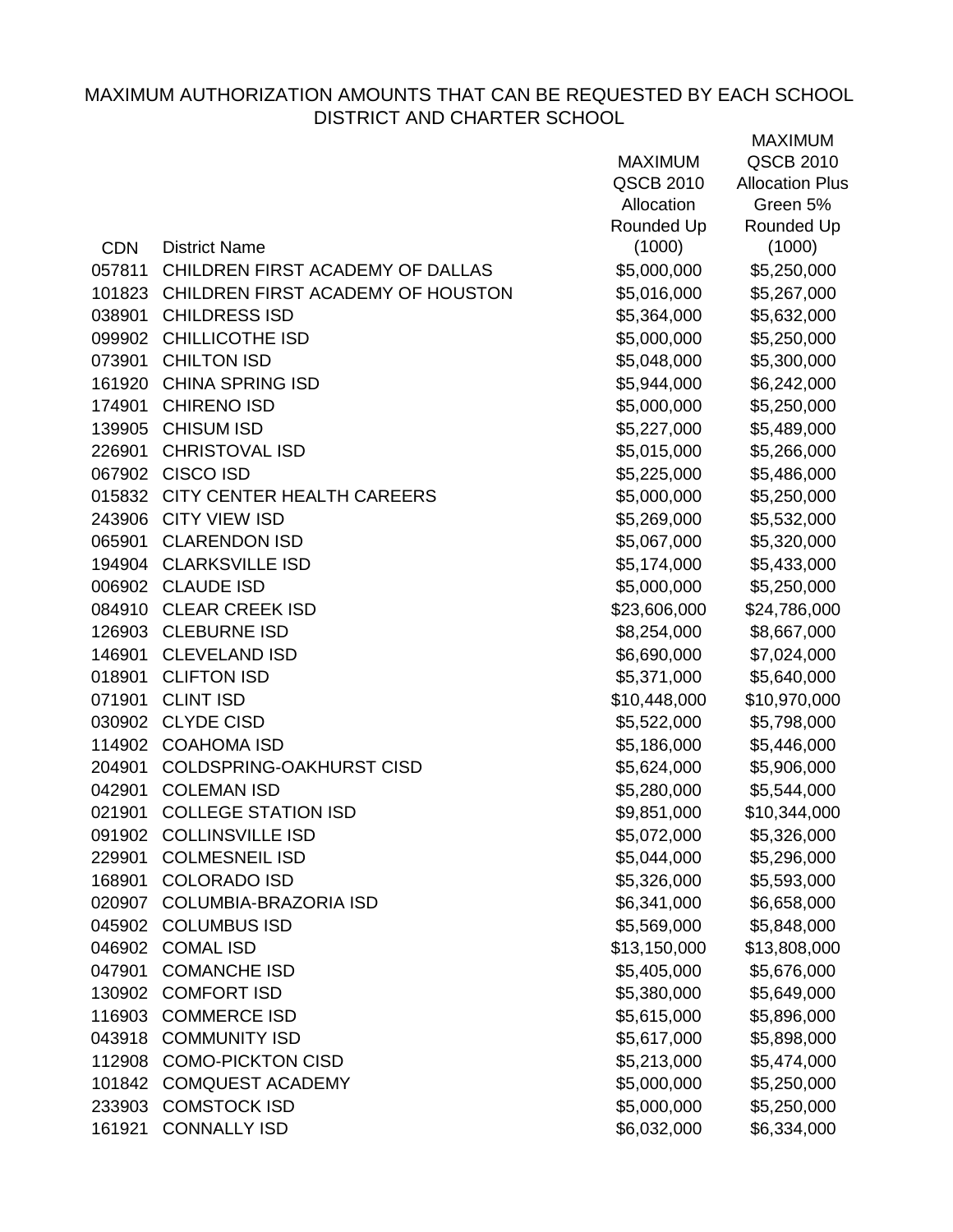|            |                                         | <b>MAXIMUM</b> | QSCB 2010              |
|------------|-----------------------------------------|----------------|------------------------|
|            |                                         | QSCB 2010      | <b>Allocation Plus</b> |
|            |                                         | Allocation     | Green 5%               |
|            |                                         | Rounded Up     | Rounded Up             |
| <b>CDN</b> | <b>District Name</b>                    | (1000)         | (1000)                 |
| 170902     | <b>CONROE ISD</b>                       | \$29,615,000   | \$31,096,000           |
| 147901     | <b>COOLIDGE ISD</b>                     | \$5,000,000    | \$5,250,000            |
| 060902     | <b>COOPER ISD</b>                       | \$5,226,000    | \$5,487,000            |
|            | 057922 COPPELL ISD                      | \$9,791,000    | \$10,281,000           |
|            | 050910 COPPERAS COVE ISD                | \$8,929,000    | \$9,376,000            |
| 178904     | <b>CORPUS CHRISTI ISD</b>               | \$23,898,000   | \$25,093,000           |
|            | 178807 CORPUS CHRISTI MONTESSORI SCHOOL | \$5,000,000    | \$5,250,000            |
| 187904     | <b>CORRIGAN-CAMDEN ISD</b>              | \$5,318,000    | \$5,584,000            |
|            | 175903 CORSICANA ISD                    | \$7,619,000    | \$8,000,000            |
| 095902     | <b>COTTON CENTER ISD</b>                | \$5,000,000    | \$5,250,000            |
| 142901     | <b>COTULLA ISD</b>                      | \$5,389,000    | \$5,659,000            |
|            | 246914 COUPLAND ISD                     | \$5,000,000    | \$5,250,000            |
| 109903     | <b>COVINGTON ISD</b>                    | \$5,000,000    | \$5,250,000            |
| 129901     | <b>CRANDALL ISD</b>                     | \$6,187,000    | \$6,497,000            |
| 052901     | <b>CRANE ISD</b>                        | \$5,303,000    | \$5,569,000            |
| 018908     | <b>CRANFILLS GAP ISD</b>                | \$5,000,000    | \$5,250,000            |
| 161901     | <b>CRAWFORD ISD</b>                     | \$5,102,000    | \$5,357,000            |
| 053001     | CROCKETT COUNTY CONSOLIDATED CSD        | \$5,173,000    | \$5,432,000            |
| 113901     | <b>CROCKETT ISD</b>                     | \$5,528,000    | \$5,804,000            |
| 101906     | <b>CROSBY ISD</b>                       | \$7,317,000    | \$7,683,000            |
| 054901     | <b>CROSBYTON CISD</b>                   | \$5,013,000    | \$5,264,000            |
| 030901     | <b>CROSS PLAINS ISD</b>                 | \$5,000,000    | \$5,250,000            |
|            | 107904 CROSS ROADS ISD                  | \$5,095,000    | \$5,350,000            |
| 184801     | <b>CROSSTIMBERS ACADEMY</b>             | \$5,000,000    | \$5,250,000            |
| 078901     | <b>CROWELL ISD</b>                      | \$5,000,000    | \$5,250,000            |
|            | 220912 CROWLEY ISD                      | \$12,363,000   | \$12,982,000           |
| 254901     | <b>CRYSTAL CITY ISD</b>                 | \$5,792,000    | \$6,082,000            |
| 062901     | <b>CUERO ISD</b>                        | \$5,740,000    | \$6,027,000            |
| 055901     | <b>CULBERSON COUNTY-ALLAMOORE ISD</b>   | \$5,044,000    | \$5,296,000            |
| 212801     | <b>CUMBERLAND ACADEMY</b>               | \$5,000,000    | \$5,250,000            |
|            | 112905 CUMBY ISD                        | \$5,025,000    | \$5,277,000            |
| 174902     | <b>CUSHING ISD</b>                      | \$5,048,000    | \$5,301,000            |
| 101907     | <b>CYPRESS-FAIRBANKS ISD</b>            | \$56,916,000   | \$59,762,000           |
| 172902     | DAINGERFIELD-LONE STAR ISD              | \$5,469,000    | \$5,742,000            |
| 056901     | <b>DALHART ISD</b>                      | \$5,642,000    | \$5,924,000            |
| 057804     | DALLAS CAN ACADEMY CHARTER              | \$5,869,000    | \$6,162,000            |
|            | 057805 DALLAS COMMUNITY CHARTER SCHOOL  | \$5,000,000    | \$5,250,000            |
|            | 057814 DALLAS COUNTY JUVENILE JUSTICE   | \$5,049,000    | \$5,301,000            |
| 057905     | <b>DALLAS ISD</b>                       | \$13,757,000   | \$14,445,000           |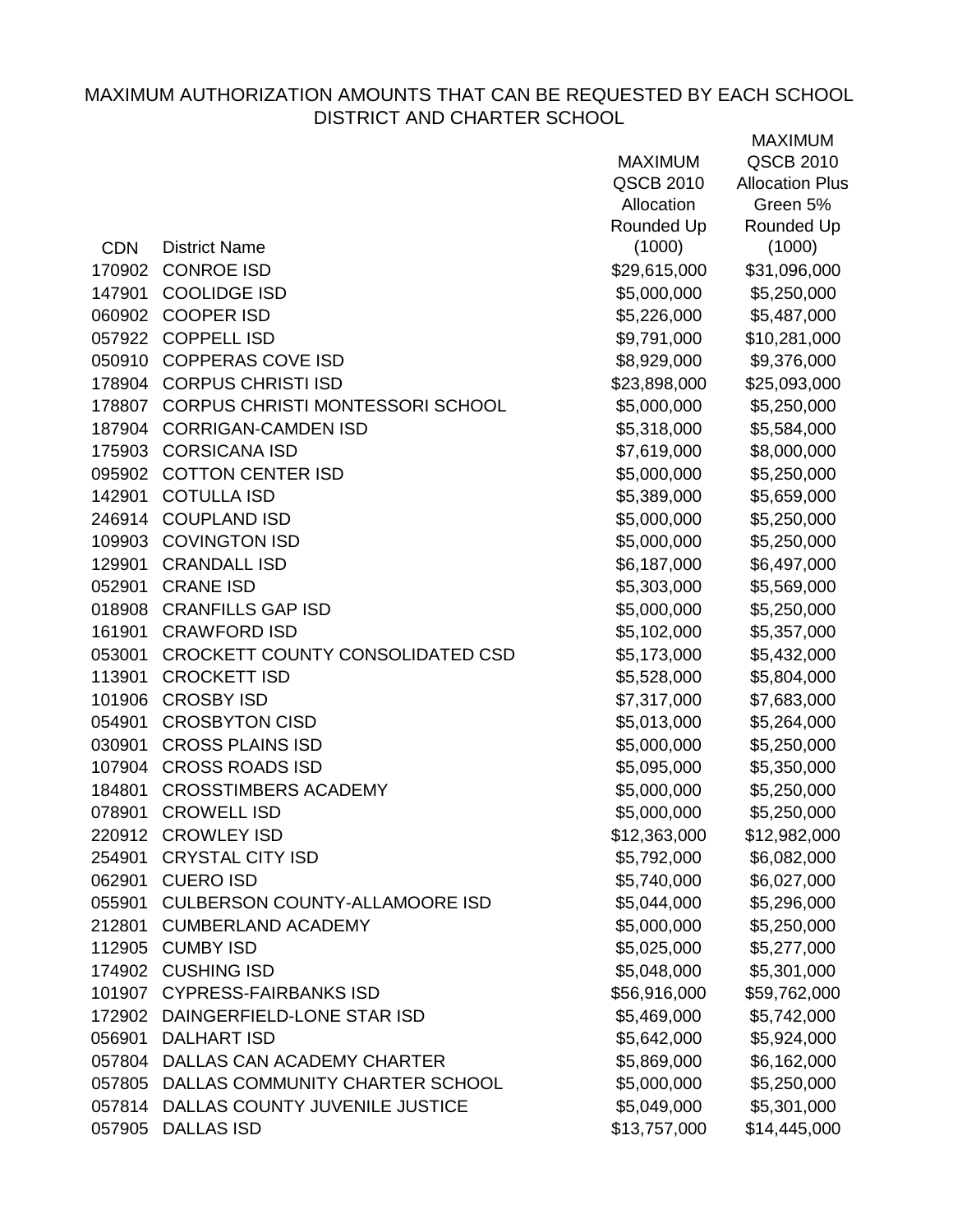|            |                                    | <b>MAXIMUM</b> | QSCB 2010              |
|------------|------------------------------------|----------------|------------------------|
|            |                                    | QSCB 2010      | <b>Allocation Plus</b> |
|            |                                    | Allocation     | Green 5%               |
|            |                                    | Rounded Up     | Rounded Up             |
| <b>CDN</b> | <b>District Name</b>               | (1000)         | (1000)                 |
| 020910     | <b>DAMON ISD</b>                   | \$5,000,000    | \$5,250,000            |
| 020904     | <b>DANBURY ISD</b>                 | \$5,187,000    | \$5,446,000            |
| 148905     | <b>DARROUZETT ISD</b>              | \$5,000,000    | \$5,250,000            |
| 058902     | <b>DAWSON ISD</b>                  | \$5,000,000    | \$5,250,000            |
| 175904     | <b>DAWSON ISD</b>                  | \$5,030,000    | \$5,281,000            |
| 146902     | <b>DAYTON ISD</b>                  | \$7,256,000    | \$7,619,000            |
|            | 047902 DE LEON ISD                 | \$5,152,000    | \$5,410,000            |
| 249905     | <b>DECATUR ISD</b>                 | \$6,288,000    | \$6,603,000            |
|            | 101908 DEER PARK ISD               | \$11,051,000   | \$11,604,000           |
| 019901     | <b>DEKALB ISD</b>                  | \$5,207,000    | \$5,467,000            |
| 227910     | <b>DEL VALLE ISD</b>               | \$9,879,000    | \$10,373,000           |
|            | 115903 DELL CITY ISD               | \$5,000,000    | \$5,250,000            |
| 091903     | <b>DENISON ISD</b>                 | \$7,046,000    | \$7,399,000            |
| 061901     | <b>DENTON ISD</b>                  | \$16,213,000   | \$17,024,000           |
| 251901     | <b>DENVER CITY ISD</b>             | \$5,552,000    | \$5,830,000            |
| 057906     | <b>DESOTO ISD</b>                  | \$9,335,000    | \$9,802,000            |
| 194905     | <b>DETROIT ISD</b>                 | \$5,050,000    | \$5,302,000            |
| 146903     | <b>DEVERS ISD</b>                  | \$5,000,000    | \$5,250,000            |
| 163901     | <b>DEVINE ISD</b>                  | \$5,757,000    | \$6,045,000            |
| 081906     | <b>DEW ISD</b>                     | \$5,000,000    | \$5,250,000            |
| 176903     | <b>DEWEYVILLE ISD</b>              | \$5,151,000    | \$5,409,000            |
| 163902     | <b>D'HANIS ISD</b>                 | \$5,000,000    | \$5,250,000            |
| 003905     | <b>DIBOLL ISD</b>                  | \$5,781,000    | \$6,071,000            |
| 084901     | <b>DICKINSON ISD</b>               | \$9,239,000    | \$9,701,000            |
| 082902     | <b>DILLEY ISD</b>                  | \$5,259,000    | \$5,522,000            |
|            | 144903 DIME BOX ISD                | \$5,000,000    | \$5,250,000            |
| 035901     | <b>DIMMITT ISD</b>                 | \$5,399,000    | \$5,669,000            |
| 133905     | <b>DIVIDE ISD</b>                  | \$5,000,000    | \$5,250,000            |
|            | 074904 DODD CITY ISD               | \$5,000,000    | \$5,250,000            |
|            | 108902 DONNA ISD                   | \$12,237,000   | \$12,849,000           |
| 086024     | DOSS CONSOLIDATED CSD              | \$5,000,000    | \$5,250,000            |
| 174911     | <b>DOUGLASS ISD</b>                | \$5,000,000    | \$5,250,000            |
| 178801     | DR M L GARZA-GONZALEZ CHARTER SCHO | \$5,000,000    | \$5,250,000            |
| 101856     | <b>DRAW ACADEMY</b>                | \$5,000,000    | \$5,250,000            |
| 105904     | <b>DRIPPING SPRINGS ISD</b>        | \$6,966,000    | \$7,314,000            |
| 178905     | <b>DRISCOLL ISD</b>                | \$5,000,000    | \$5,250,000            |
| 072902     | <b>DUBLIN ISD</b>                  | \$5,444,000    | \$5,716,000            |
| 171901     | <b>DUMAS ISD</b>                   | \$7,038,000    | \$7,390,000            |
| 057907     | <b>DUNCANVILLE ISD</b>             | \$11,252,000   | \$11,815,000           |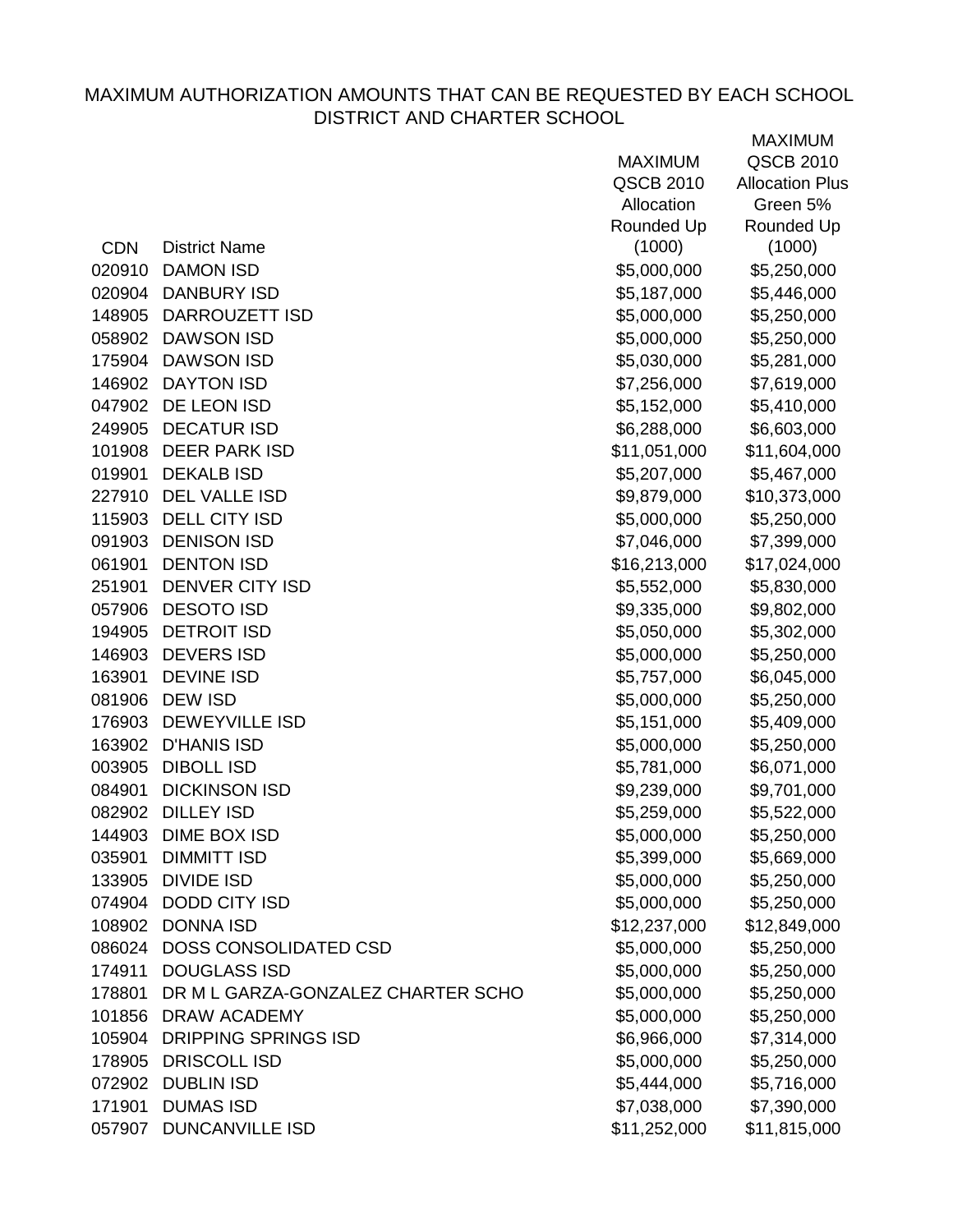|            |                                           | <b>MAXIMUM</b> | QSCB 2010              |
|------------|-------------------------------------------|----------------|------------------------|
|            |                                           | QSCB 2010      | <b>Allocation Plus</b> |
|            |                                           | Allocation     | Green 5%               |
|            |                                           | Rounded Up     | Rounded Up             |
| <b>CDN</b> | <b>District Name</b>                      | (1000)         | (1000)                 |
|            | 220918 EAGLE MT-SAGINAW ISD               | \$12,863,000   | \$13,507,000           |
| 159901     | <b>EAGLE PASS ISD</b>                     | \$12,032,000   | \$12,634,000           |
|            | 227909 EANES ISD                          | \$8,549,000    | \$8,977,000            |
|            | 025909 EARLY ISD                          | \$5,429,000    | \$5,701,000            |
|            | 241902 EAST BERNARD ISD                   | \$5,278,000    | \$5,542,000            |
| 015911     | <b>EAST CENTRAL ISD</b>                   | \$9,446,000    | \$9,919,000            |
|            | 036903 EAST CHAMBERS ISD                  | \$5,449,000    | \$5,721,000            |
|            | 220811 EAST FORT WORTH MONTESSORI ACADEMY | \$5,000,000    | \$5,250,000            |
| 092801     | <b>EAST TEXAS CHARTER SCHOOLS</b>         | \$5,000,000    | \$5,250,000            |
|            | 067903 EASTLAND ISD                       | \$5,387,000    | \$5,656,000            |
| 068901     | <b>ECTOR COUNTY ISD</b>                   | \$18,518,000   | \$19,444,000           |
|            | 074905 ECTOR ISD                          | \$5,000,000    | \$5,250,000            |
| 108903     | <b>EDCOUCH-ELSA ISD</b>                   | \$7,502,000    | \$7,878,000            |
| 048901     | <b>EDEN CISD</b>                          | \$5,000,000    | \$5,250,000            |
|            | 227803 EDEN PARK ACADEMY                  | \$5,000,000    | \$5,250,000            |
|            | 015905 EDGEWOOD ISD                       | \$10,996,000   | \$11,546,000           |
|            | 234903 EDGEWOOD ISD                       | \$5,270,000    | \$5,533,000            |
|            | 108904 EDINBURG CISD                      | \$6,839,000    | \$7,181,000            |
| 120901     | <b>EDNA ISD</b>                           | \$5,535,000    | \$5,812,000            |
|            | 061802 EDUCATION CENTER                   | \$5,183,000    | \$5,442,000            |
|            | 057833 EDUCATION CENTER INTERNATIONAL ACA | \$5,000,000    | \$5,250,000            |
|            | 123805 EHRHART SCHOOL                     | \$5,000,000    | \$5,250,000            |
|            | 241903 EL CAMPO ISD                       | \$6,546,000    | \$6,873,000            |
|            | 071804 EL PASO ACADEMY                    | \$5,037,000    | \$5,289,000            |
|            | 071902 EL PASO ISD                        | \$7,349,000    | \$7,717,000            |
|            | 071805 EL PASO SCHOOL OF EXCELLENCE       | \$5,028,000    | \$5,280,000            |
| 243902     | <b>ELECTRA ISD</b>                        | \$5,055,000    | \$5,308,000            |
|            | 011902 ELGIN ISD                          | \$6,798,000    | \$7,138,000            |
|            | 001903 ELKHART ISD                        | \$5,478,000    | \$5,752,000            |
|            | 102906 ELYSIAN FIELDS ISD                 | \$5,306,000    | \$5,572,000            |
| 024801     | <b>ENCINO SCHOOL</b>                      | \$5,000,000    | \$5,250,000            |
| 070903     | <b>ENNIS ISD</b>                          | \$7,715,000    | \$8,101,000            |
| 049906     | <b>ERA ISD</b>                            | \$5,020,000    | \$5,271,000            |
|            | 072802 ERATH EXCELS ACADEMY INC           | \$5,000,000    | \$5,250,000            |
| 174910     | <b>ETOILE ISD</b>                         | \$5,000,000    | \$5,250,000            |
|            | 030906 EULA ISD                           | \$5,000,000    | \$5,250,000            |
| 107905     | <b>EUSTACE ISD</b>                        | \$5,531,000    | \$5,808,000            |
|            | 121906 EVADALE ISD                        | \$5,026,000    | \$5,277,000            |
| 050901     | <b>EVANT ISD</b>                          | \$5,000,000    | \$5,250,000            |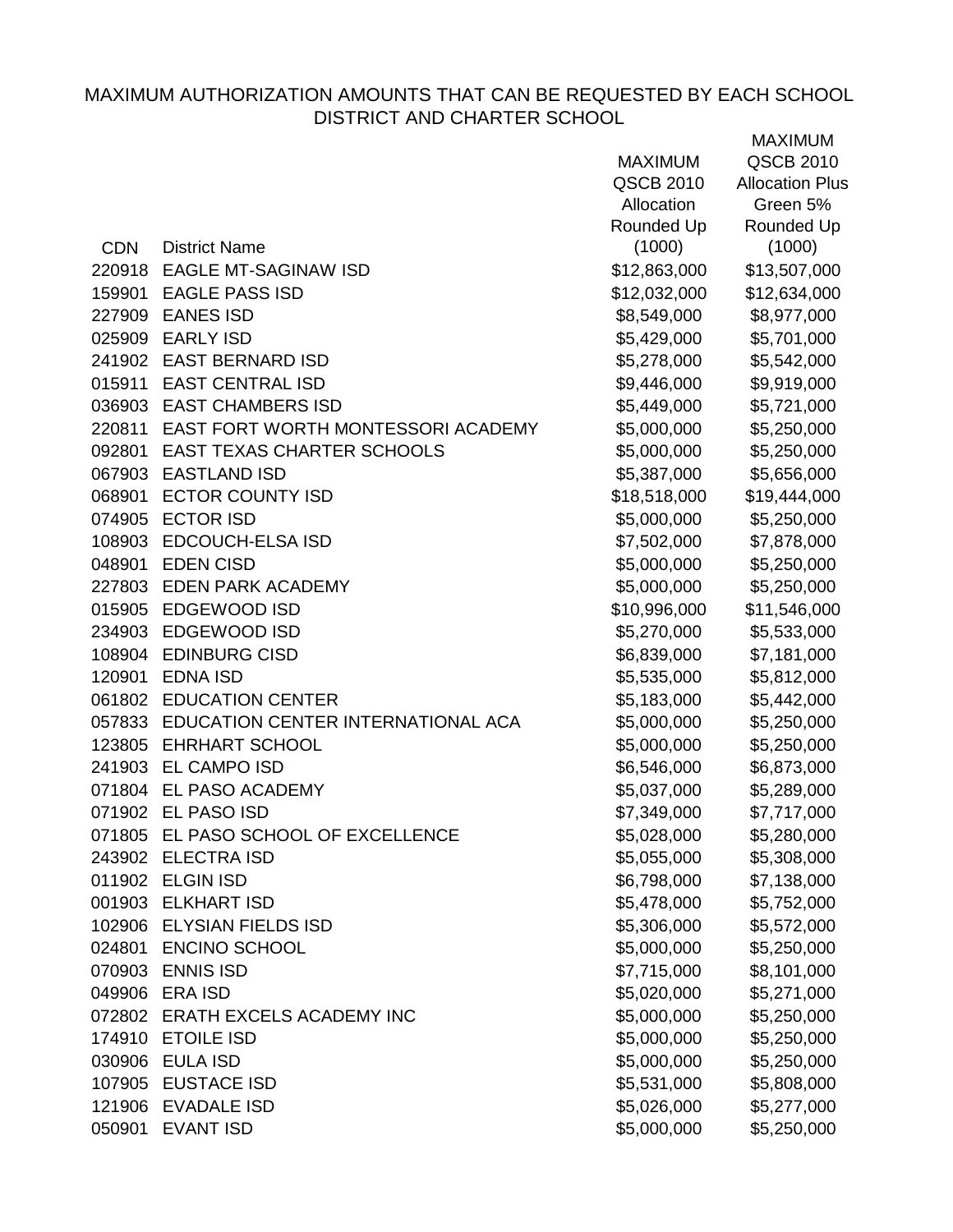|            |                                          | <b>MAXIMUM</b>   | QSCB 2010              |
|------------|------------------------------------------|------------------|------------------------|
|            |                                          | <b>QSCB 2010</b> | <b>Allocation Plus</b> |
|            |                                          | Allocation       | Green 5%               |
|            |                                          | Rounded Up       | Rounded Up             |
| <b>CDN</b> | <b>District Name</b>                     | (1000)           | (1000)                 |
|            | 220904 EVERMAN ISD                       | \$7,327,000      | \$7,693,000            |
|            | 057834 EVOLUTION ACADEMY CHARTER SCHOOL  | \$5,000,000      | \$5,250,000            |
| 101811     | <b>EXCEL ACADEMY</b>                     | \$5,065,000      | \$5,318,000            |
|            | 210906 EXCELSIOR ISD                     | \$5,000,000      | \$5,250,000            |
|            | 143906 EZZELL ISD                        | \$5,000,000      | \$5,250,000            |
|            | 071903 FABENS ISD                        | \$6,046,000      | \$6,348,000            |
|            | 081902 FAIRFIELD ISD                     | \$5,706,000      | \$5,991,000            |
|            | 057815 FAITH FAMILY ACADEMY OF OAK CLIFF | \$5,431,000      | \$5,703,000            |
|            | 128904 FALLS CITY ISD                    | \$5,000,000      | \$5,250,000            |
|            | 060914 FANNINDEL ISD                     | \$5,000,000      | \$5,250,000            |
|            | 043904 FARMERSVILLE ISD                  | \$5,529,000      | \$5,805,000            |
|            | 185902 FARWELL ISD                       | \$5,072,000      | \$5,326,000            |
|            | 075906 FAYETTEVILLE ISD                  | \$5,000,000      | \$5,250,000            |
|            | 070905 FERRIS ISD                        | \$6,012,000      | \$6,313,000            |
|            | 075901 FLATONIA ISD                      | \$5,080,000      | \$5,334,000            |
|            | 246902 FLORENCE ISD                      | \$5,310,000      | \$5,576,000            |
| 247901     | <b>FLORESVILLE ISD</b>                   | \$6,701,000      | \$7,036,000            |
|            | 178914 FLOUR BLUFF ISD                   | \$7,537,000      | \$7,914,000            |
| 077901     | <b>FLOYDADA ISD</b>                      | \$5,241,000      | \$5,503,000            |
|            | 057817 FOCUS LEARNING ACADEMY            | \$5,078,000      | \$5,332,000            |
|            | 148902 FOLLETT ISD                       | \$5,000,000      | \$5,250,000            |
|            | 169910 FORESTBURG ISD                    | \$5,000,000      | \$5,250,000            |
|            | 129902 FORNEY ISD                        | \$8,707,000      | \$9,142,000            |
| 114904     | <b>FORSAN ISD</b>                        | \$5,150,000      | \$5,407,000            |
|            | 079907 FORT BEND ISD                     | \$39,487,000     | \$41,462,000           |
|            | 242906 FORT ELLIOTT CISD                 | \$5,000,000      | \$5,250,000            |
| 186902     | <b>FORT STOCKTON ISD</b>                 | \$5,989,000      | \$6,289,000            |
| 220809     | FORT WORTH ACADEMY OF FINE ARTS          | \$5,009,000      | \$5,259,000            |
|            | 220804 FORT WORTH CAN ACADEMY            | \$5,157,000      | \$5,415,000            |
|            | 220905 FORT WORTH ISD                    | \$16,141,000     | \$16,949,000           |
| 198903     | <b>FRANKLIN ISD</b>                      | \$5,325,000      | \$5,591,000            |
|            | 001904 FRANKSTON ISD                     | \$5,182,000      | \$5,441,000            |
| 086901     | <b>FREDERICKSBURG ISD</b>                | \$6,271,000      | \$6,585,000            |
| 066903     | <b>FREER ISD</b>                         | \$5,223,000      | \$5,485,000            |
| 152907     | <b>FRENSHIP ISD</b>                      | \$8,471,000      | \$8,895,000            |
| 084911     | <b>FRIENDSWOOD ISD</b>                   | \$7,785,000      | \$8,175,000            |
|            | 185903 FRIONA ISD                        | \$5,425,000      | \$5,696,000            |
|            | 043905 FRISCO ISD                        | \$21,787,000     | \$22,876,000           |
|            | 175905 FROST ISD                         | \$5,000,000      | \$5,250,000            |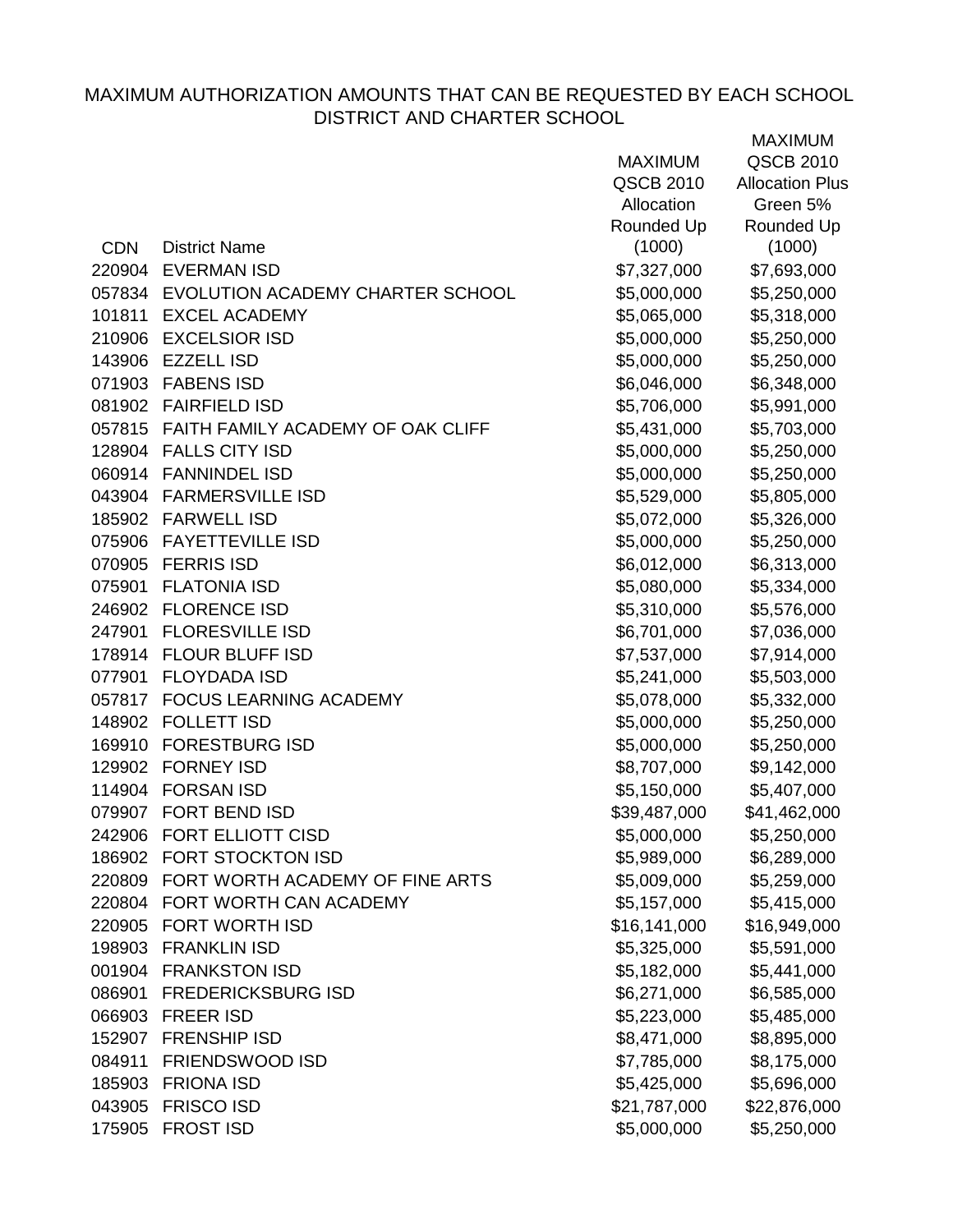|            |                                           | <b>MAXIMUM</b> | QSCB 2010              |
|------------|-------------------------------------------|----------------|------------------------|
|            |                                           | QSCB 2010      | <b>Allocation Plus</b> |
|            |                                           | Allocation     | Green 5%               |
|            |                                           | Rounded Up     | Rounded Up             |
| <b>CDN</b> | <b>District Name</b>                      | (1000)         | (1000)                 |
| 227812     | <b>FRUIT OF EXCELLENCE</b>                | \$5,000,000    | \$5,250,000            |
| 234909     | <b>FRUITVALE ISD</b>                      | \$5,012,000    | \$5,263,000            |
| 122901     | FT DAVIS ISD                              | \$5,000,000    | \$5,250,000            |
| 115901     | FT HANCOCK ISD                            | \$5,058,000    | \$5,311,000            |
|            | 015914 FT SAM HOUSTON ISD                 | \$5,536,000    | \$5,813,000            |
| 232801     | <b>GABRIEL TAFOLLA ACADEMY</b>            | \$5,000,000    | \$5,250,000            |
| 049901     | <b>GAINESVILLE ISD</b>                    | \$6,118,000    | \$6,424,000            |
| 101910     | <b>GALENA PARK ISD</b>                    | \$15,568,000   | \$16,347,000           |
|            | 084902 GALVESTON ISD                      | \$7,979,000    | \$8,378,000            |
|            | 120902 GANADO ISD                         | \$5,126,000    | \$5,382,000            |
|            | 057909 GARLAND ISD                        | \$21,243,000   | \$22,306,000           |
|            | 184911 GARNER ISD                         | \$5,000,000    | \$5,250,000            |
| 174903     | <b>GARRISON ISD</b>                       | \$5,143,000    | \$5,401,000            |
|            | 183904 GARY ISD                           | \$5,000,000    | \$5,250,000            |
| 050902     | <b>GATESVILLE ISD</b>                     | \$6,208,000    | \$6,519,000            |
| 240801     | GATEWAY (STUDENT ALTERNATIVE PROGR        | \$5,067,000    | \$5,321,000            |
| 057831     | <b>GATEWAY CHARTER ACADEMY</b>            | \$5,199,000    | \$5,459,000            |
| 166902     | <b>GAUSE ISD</b>                          | \$5,000,000    | \$5,250,000            |
|            | 015802 GEORGE GERVIN ACADEMY              | \$5,190,000    | \$5,449,000            |
| 101804     | <b>GEORGE I SANCHEZ CHARTER</b>           | \$5,146,000    | \$5,403,000            |
|            | 015812 GEORGE I SANCHEZ CHARTER HS SAN AN | \$5,000,000    | \$5,250,000            |
| 149901     | <b>GEORGE WEST ISD</b>                    | \$5,366,000    | \$5,635,000            |
|            | 246904 GEORGETOWN ISD                     | \$10,022,000   | \$10,523,000           |
|            | 161925 GHOLSON ISD                        | \$5,000,000    | \$5,250,000            |
| 144901     | <b>GIDDINGS ISD</b>                       | \$5,760,000    | \$6,048,000            |
|            | 230902 GILMER ISD                         | \$5,977,000    | \$6,276,000            |
| 101805     | GIRLS & BOYS PREPARATORY ACADEMY          | \$5,173,000    | \$5,432,000            |
| 092901     | <b>GLADEWATER ISD</b>                     | \$5,834,000    | \$6,126,000            |
| 087901     | <b>GLASSCOCK COUNTY ISD</b>               | \$5,000,000    | \$5,250,000            |
| 213901     | <b>GLEN ROSE ISD</b>                      | \$5,628,000    | \$5,910,000            |
| 126911     | <b>GODLEY ISD</b>                         | \$5,578,000    | \$5,857,000            |
| 169906     | <b>GOLD BURG ISD</b>                      | \$5,000,000    | \$5,250,000            |
| 057835     | <b>GOLDEN RULE CHARTER SCHOOL</b>         | \$5,178,000    | \$5,437,000            |
| 167901     | <b>GOLDTHWAITE ISD</b>                    | \$5,088,000    | \$5,343,000            |
| 088902     | <b>GOLIAD ISD</b>                         | \$5,475,000    | \$5,749,000            |
| 089901     | <b>GONZALES ISD</b>                       | \$6,066,000    | \$6,370,000            |
| 187903     | <b>GOODRICH ISD</b>                       | \$5,000,000    | \$5,250,000            |
| 101911     | <b>GOOSE CREEK CISD</b>                   | \$15,277,000   | \$16,041,000           |
| 182901     | <b>GORDON ISD</b>                         | \$5,000,000    | \$5,250,000            |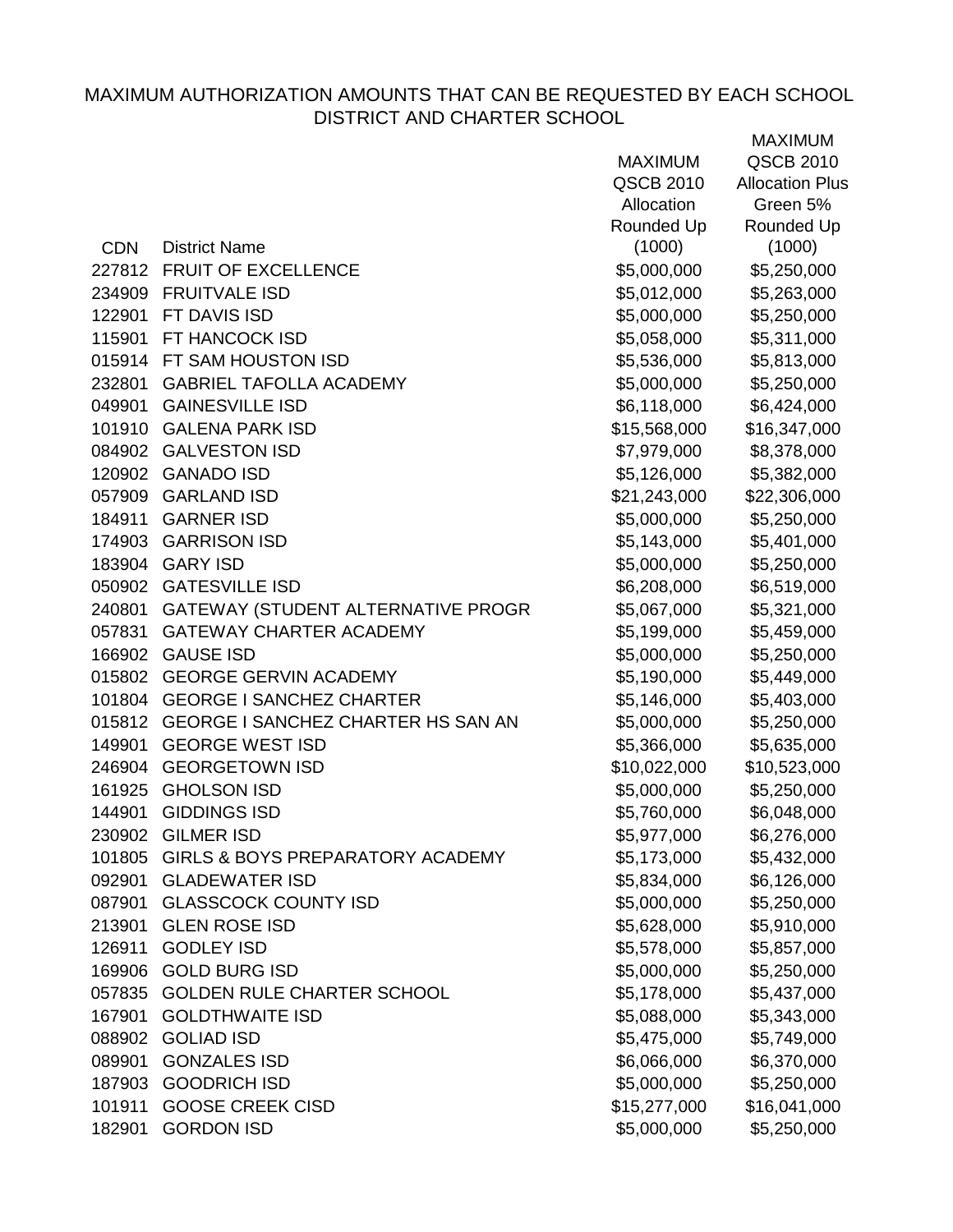|            |                                           | <b>MAXIMUM</b> | QSCB 2010              |
|------------|-------------------------------------------|----------------|------------------------|
|            |                                           | QSCB 2010      | <b>Allocation Plus</b> |
|            |                                           | Allocation     | Green 5%               |
|            |                                           | Rounded Up     | Rounded Up             |
| <b>CDN</b> | <b>District Name</b>                      | (1000)         | (1000)                 |
| 067904     | <b>GORMAN ISD</b>                         | \$5,000,000    | \$5,250,000            |
| 156905     | <b>GRADY ISD</b>                          | \$5,000,000    | \$5,250,000            |
| 182902     | <b>GRAFORD ISD</b>                        | \$5,000,000    | \$5,250,000            |
| 252901     | <b>GRAHAM ISD</b>                         | \$6,075,000    | \$6,379,000            |
| 111901     | <b>GRANBURY ISD</b>                       | \$8,196,000    | \$8,606,000            |
|            | 057910 GRAND PRAIRIE ISD                  | \$17,998,000   | \$18,898,000           |
|            | 234904 GRAND SALINE ISD                   | \$5,368,000    | \$5,637,000            |
|            | 238904 GRANDFALLS-ROYALTY ISD             | \$5,000,000    | \$5,250,000            |
|            | 126904 GRANDVIEW ISD                      | \$5,359,000    | \$5,627,000            |
|            | 090905 GRANDVIEW-HOPKINS ISD              | \$5,000,000    | \$5,250,000            |
|            | 246905 GRANGER ISD                        | \$5,014,000    | \$5,265,000            |
|            | 226907 GRAPE CREEK ISD                    | \$5,351,000    | \$5,619,000            |
|            | 113902 GRAPELAND ISD                      | \$5,063,000    | \$5,317,000            |
|            | 220906 GRAPEVINE-COLLEYVILLE ISD          | \$11,636,000   | \$12,218,000           |
|            | 116905 GREENVILLE ISD                     | \$7,278,000    | \$7,642,000            |
|            | 165902 GREENWOOD ISD                      | \$5,621,000    | \$5,902,000            |
| 205902     | <b>GREGORY-PORTLAND ISD</b>               | \$6,899,000    | \$7,244,000            |
|            | 147902 GROESBECK ISD                      | \$5,592,000    | \$5,872,000            |
| 033901     | <b>GROOM ISD</b>                          | \$5,000,000    | \$5,250,000            |
| 228901     | <b>GROVETON ISD</b>                       | \$5,156,000    | \$5,414,000            |
| 098901     | <b>GRUVER ISD</b>                         | \$5,010,000    | \$5,261,000            |
| 015813     | <b>GUARDIAN ANGEL PERFORMANCE ARTS AC</b> | \$5,000,000    | \$5,250,000            |
|            | 091917 GUNTER ISD                         | \$5,190,000    | \$5,450,000            |
| 047903     | <b>GUSTINE ISD</b>                        | \$5,000,000    | \$5,250,000            |
| 135001     | <b>GUTHRIE CSD</b>                        | \$5,000,000    | \$5,250,000            |
|            | 095903 HALE CENTER ISD                    | \$5,114,000    | \$5,370,000            |
| 143901     | <b>HALLETTSVILLE ISD</b>                  | \$5,234,000    | \$5,496,000            |
| 161924     | <b>HALLSBURG ISD</b>                      | \$5,000,000    | \$5,250,000            |
| 102904     | <b>HALLSVILLE ISD</b>                     | \$6,933,000    | \$7,280,000            |
| 097902     | <b>HAMILTON ISD</b>                       | \$5,224,000    | \$5,485,000            |
| 127903     | <b>HAMLIN ISD</b>                         | \$5,048,000    | \$5,301,000            |
|            | 057843 HAMPTON PREPARATORY                | \$5,043,000    | \$5,295,000            |
| 123914     | HAMSHIRE-FANNETT ISD                      | \$5,679,000    | \$5,963,000            |
| 219901     | <b>HAPPY ISD</b>                          | \$5,000,000    | \$5,250,000            |
| 146904     | <b>HARDIN ISD</b>                         | \$5,422,000    | \$5,693,000            |
| 100905     | <b>HARDIN-JEFFERSON ISD</b>               | \$5,807,000    | \$6,098,000            |
|            | 015904 HARLANDALE ISD                     | \$12,061,000   | \$12,664,000           |
| 102905     | <b>HARLETON ISD</b>                       | \$5,169,000    | \$5,427,000            |
|            | 031903 HARLINGEN CISD                     | \$13,903,000   | \$14,598,000           |
|            |                                           |                |                        |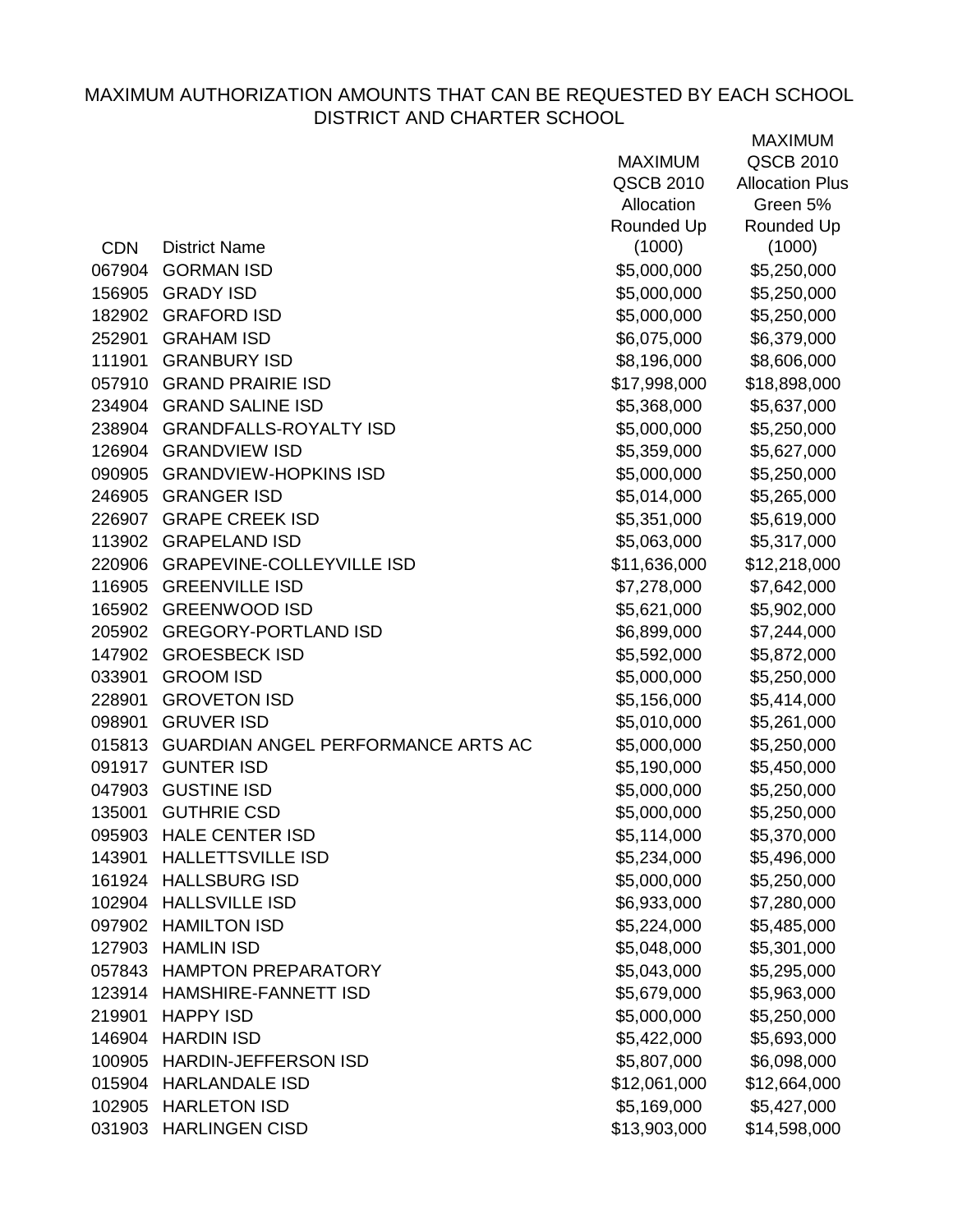|            |                                          |                | <b>MAXIMUM</b>         |
|------------|------------------------------------------|----------------|------------------------|
|            |                                          | <b>MAXIMUM</b> | <b>QSCB 2010</b>       |
|            |                                          | QSCB 2010      | <b>Allocation Plus</b> |
|            |                                          | Allocation     | Green 5%               |
|            |                                          | Rounded Up     | Rounded Up             |
| <b>CDN</b> | <b>District Name</b>                     | (1000)         | (1000)                 |
| 230905     | <b>HARMONY ISD</b>                       | \$5,336,000    | \$5,603,000            |
|            | 101858 HARMONY SCHOOL OF EXCELLENCE      | \$5,363,000    | \$5,631,000            |
|            | 101857 HARMONY SCHOOL OF INNOVATION      | \$5,303,000    | \$5,568,000            |
| 101862     | HARMONY SCHOOL OF SCIENCE - HOUSTO       | \$5,110,000    | \$5,366,000            |
| 227822     | HARMONY SCHOOL OF SCIENCE AUSTIN         | \$5,063,000    | \$5,317,000            |
| 123806     | HARMONY SCIENCE ACAD (BEAUMONT)          | \$5,051,000    | \$5,304,000            |
| 021804     | HARMONY SCIENCE ACAD (COLLEGE STAT       | \$5,000,000    | \$5,250,000            |
| 071806     | HARMONY SCIENCE ACAD (EL PASO)           | \$5,356,000    | \$5,624,000            |
| 220813     | HARMONY SCIENCE ACAD (FORT WORTH)        | \$5,774,000    | \$6,063,000            |
| 152805     | HARMONY SCIENCE ACAD (LUBBOCK)           | \$5,000,000    | \$5,250,000            |
| 015828     | HARMONY SCIENCE ACAD (SAN ANTONIO)       | \$5,184,000    | \$5,444,000            |
| 161807     | HARMONY SCIENCE ACAD (WACO)              | \$5,017,000    | \$5,268,000            |
| 101846     | <b>HARMONY SCIENCE ACADEMY</b>           | \$5,702,000    | \$5,988,000            |
| 031803     | HARMONY SCIENCE ACADEMY - BROWNSVI       | \$5,000,000    | \$5,250,000            |
|            | 240804 HARMONY SCIENCE ACADEMY - LAREDO  | \$5,086,000    | \$5,341,000            |
| 227816     | HARMONY SCIENCE ACADEMY (AUSTIN)         | \$5,352,000    | \$5,620,000            |
| 086902     | <b>HARPER ISD</b>                        | \$5,114,000    | \$5,370,000            |
| 244901     | <b>HARROLD ISD</b>                       | \$5,000,000    | \$5,250,000            |
| 035902     | <b>HART ISD</b>                          | \$5,000,000    | \$5,250,000            |
|            | 103902 HARTLEY ISD                       | \$5,000,000    | \$5,250,000            |
|            | 225907 HARTS BLUFF ISD                   | \$5,025,000    | \$5,276,000            |
| 104901     | <b>HASKELL CISD</b>                      | \$5,116,000    | \$5,372,000            |
| 250902     | <b>HAWKINS ISD</b>                       | \$5,169,000    | \$5,427,000            |
| 127904     | <b>HAWLEY ISD</b>                        | \$5,175,000    | \$5,434,000            |
|            | 105906 HAYS CISD                         | \$12,125,000   | \$12,731,000           |
| 198905     | <b>HEARNE ISD</b>                        | \$5,346,000    | \$5,613,000            |
|            | 065902 HEDLEY ISD                        | \$5,000,000    | \$5,250,000            |
|            | 202903 HEMPHILL ISD                      | \$5,288,000    | \$5,553,000            |
|            | 237902 HEMPSTEAD ISD                     | \$5,556,000    | \$5,834,000            |
|            | 201902 HENDERSON ISD                     | \$6,484,000    | \$6,809,000            |
|            | 039902 HENRIETTA ISD                     | \$5,254,000    | \$5,517,000            |
|            | 015833 HENRY FORD ACADEMY ALAMEDA SCHOOL | \$5,000,000    | \$5,250,000            |
| 059901     | <b>HEREFORD ISD</b>                      | \$6,941,000    | \$7,289,000            |
| 208901     | <b>HERMLEIGH ISD</b>                     | \$5,000,000    | \$5,250,000            |
| 097903     | <b>HICO ISD</b>                          | \$5,134,000    | \$5,391,000            |
| 108905     | <b>HIDALGO ISD</b>                       | \$6,558,000    | \$6,886,000            |
| 148903     | <b>HIGGINS ISD</b>                       | \$5,000,000    | \$5,250,000            |
| 015803     | HIGGS CARTER KING GIFTED & TALENTE       | \$5,049,000    | \$5,302,000            |
| 084903     | <b>HIGH ISLAND ISD</b>                   | \$5,000,000    | \$5,250,000            |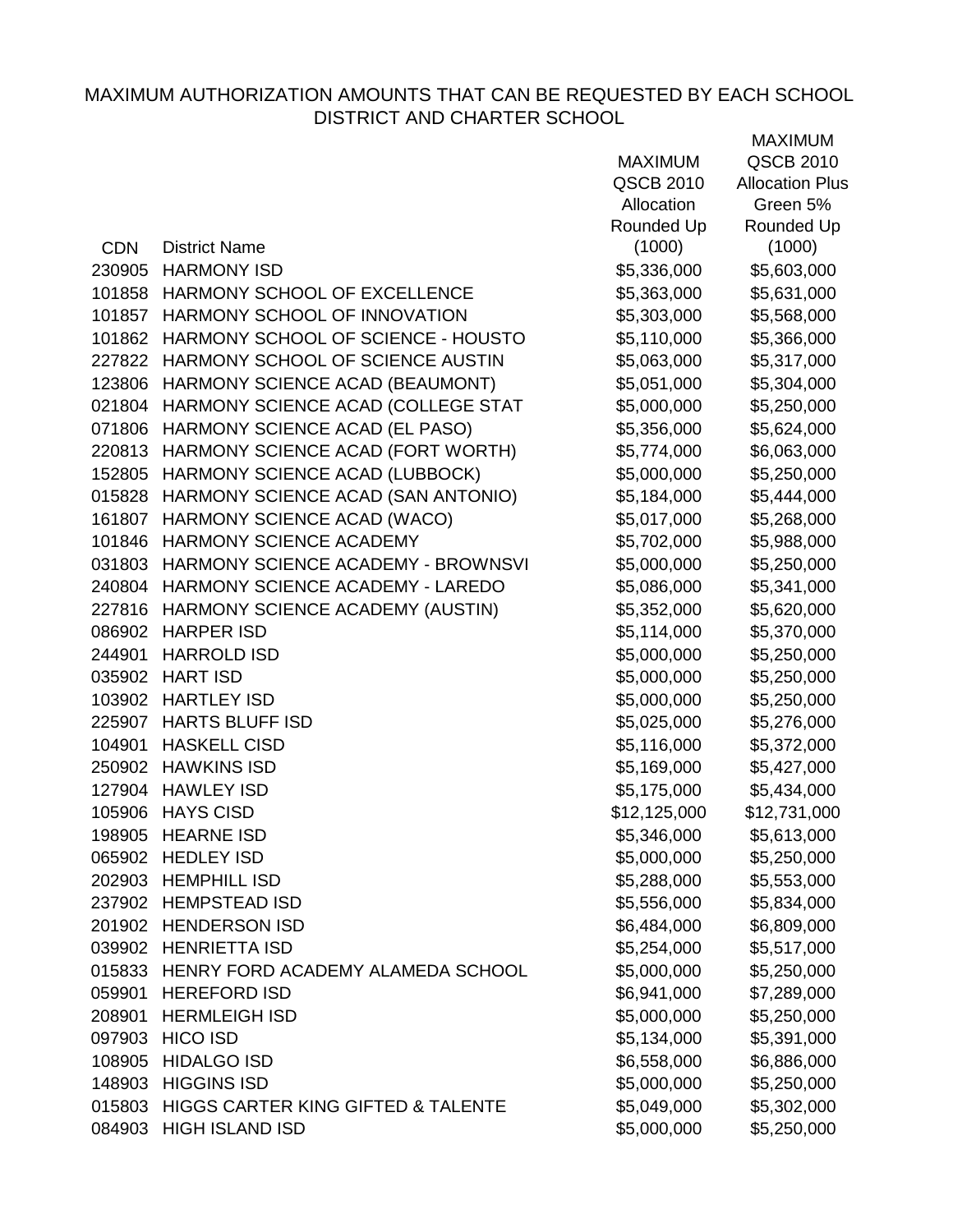|            |                                    | <b>MAXIMUM</b> | QSCB 2010              |
|------------|------------------------------------|----------------|------------------------|
|            |                                    | QSCB 2010      | <b>Allocation Plus</b> |
|            |                                    | Allocation     | Green 5%               |
|            |                                    | Rounded Up     | Rounded Up             |
| <b>CDN</b> | <b>District Name</b>               | (1000)         | (1000)                 |
| 177905     | <b>HIGHLAND ISD</b>                | \$5,000,000    | \$5,250,000            |
| 057911     | <b>HIGHLAND PARK ISD</b>           | \$8,024,000    | \$8,426,000            |
| 188903     | <b>HIGHLAND PARK ISD</b>           | \$5,258,000    | \$5,521,000            |
| 109904     | <b>HILLSBORO ISD</b>               | \$5,751,000    | \$6,039,000            |
|            | 084908 HITCHCOCK ISD               | \$5,400,000    | \$5,670,000            |
| 014905     | <b>HOLLAND ISD</b>                 | \$5,070,000    | \$5,324,000            |
|            | 005902 HOLLIDAY ISD                | \$5,237,000    | \$5,499,000            |
| 163904     | <b>HONDO ISD</b>                   | \$5,938,000    | \$6,235,000            |
|            | 074907 HONEY GROVE ISD             | \$5,106,000    | \$5,362,000            |
| 057825     | <b>HONORS ACADEMY</b>              | \$5,334,000    | \$5,601,000            |
|            | 019902 HOOKS ISD                   | \$5,317,000    | \$5,583,000            |
| 101851     | HOUSTON ALTERNATIVE PREPARATORY CH | \$5,000,000    | \$5,250,000            |
| 101812     | HOUSTON CAN ACADEMY CHARTER SCHOOL | \$5,205,000    | \$5,465,000            |
|            | 101828 HOUSTON GATEWAY ACADEMY INC | \$5,232,000    | \$5,494,000            |
| 101821     | <b>HOUSTON HEIGHTS HIGH SCHOOL</b> | \$5,000,000    | \$5,250,000            |
| 101829     | HOUSTON HEIGHTS LEARNING ACADEMY I | \$5,000,000    | \$5,250,000            |
|            | 101912 HOUSTON ISD                 | \$10,817,000   | \$11,358,000           |
|            | 091905 HOWE ISD                    | \$5,291,000    | \$5,556,000            |
|            | 019913 HUBBARD ISD                 | \$5,000,000    | \$5,250,000            |
| 109905     | <b>HUBBARD ISD</b>                 | \$5,000,000    | \$5,250,000            |
|            | 072908 HUCKABAY ISD                | \$5,000,000    | \$5,250,000            |
|            | 003902 HUDSON ISD                  | \$6,099,000    | \$6,404,000            |
|            | 101925 HUFFMAN ISD                 | \$6,376,000    | \$6,695,000            |
|            | 034903 HUGHES SPRINGS ISD          | \$5,348,000    | \$5,616,000            |
|            | 146905 HULL-DAISETTA ISD           | \$5,050,000    | \$5,303,000            |
|            | 101913 HUMBLE ISD                  | \$22,262,000   | \$23,375,000           |
|            | 133902 HUNT ISD                    | \$5,000,000    | \$5,250,000            |
| 003904     | <b>HUNTINGTON ISD</b>              | \$5,675,000    | \$5,959,000            |
|            | 236902 HUNTSVILLE ISD              | \$7,946,000    | \$8,343,000            |
|            | 220916 HURST-EULESS-BEDFORD ISD    | \$15,181,000   | \$15,941,000           |
|            | 246906 HUTTO ISD                   | \$7,369,000    | \$7,737,000            |
| 152910     | <b>IDALOU ISD</b>                  | \$5,282,000    | \$5,547,000            |
| 108807     | <b>IDEA PUBLIC SCHOOLS</b>         | \$7,558,000    | \$7,936,000            |
| 120905     | <b>INDUSTRIAL ISD</b>              | \$5,354,000    | \$5,622,000            |
| 205903     | <b>INGLESIDE ISD</b>               | \$5,875,000    | \$6,169,000            |
| 133904     | <b>INGRAM ISD</b>                  | \$5,370,000    | \$5,638,000            |
| 057830     | <b>INSPIRED VISION ACADEMY</b>     | \$5,286,000    | \$5,550,000            |
|            | 093903 IOLA ISD                    | \$5,055,000    | \$5,308,000            |
|            | 243903 IOWA PARK CISD              | \$5,682,000    | \$5,967,000            |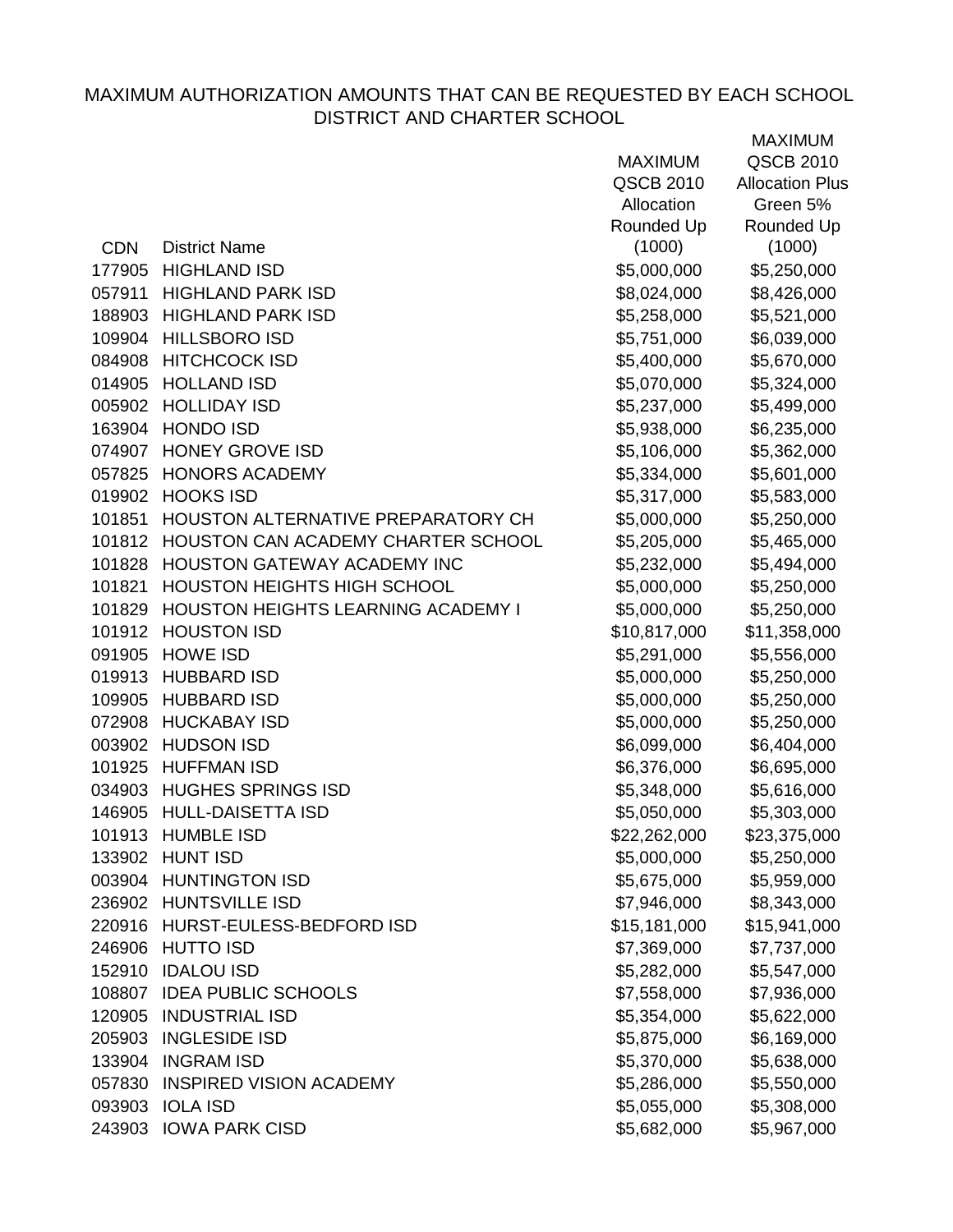|            |                                           | <b>MAXIMUM</b> | <b>QSCB 2010</b>       |
|------------|-------------------------------------------|----------------|------------------------|
|            |                                           | QSCB 2010      | <b>Allocation Plus</b> |
|            |                                           | Allocation     | Green 5%               |
|            |                                           | Rounded Up     | Rounded Up             |
| <b>CDN</b> | <b>District Name</b>                      | (1000)         | (1000)                 |
|            | 208903 IRA ISD                            | \$5,000,000    | \$5,250,000            |
|            | 186903 IRAAN-SHEFFIELD ISD                | \$5,072,000    | \$5,326,000            |
|            | 018906 IREDELL ISD                        | \$5,000,000    | \$5,250,000            |
|            | 118902 IRION COUNTY ISD                   | \$5,000,000    | \$5,250,000            |
|            | 057912 IRVING ISD                         | \$21,640,000   | \$22,722,000           |
|            | 070907 ITALY ISD                          | \$5,119,000    | \$5,375,000            |
|            | 109907 ITASCA ISD                         | \$5,171,000    | \$5,430,000            |
|            | 119902 JACKSBORO ISD                      | \$5,278,000    | \$5,542,000            |
|            | 037904 JACKSONVILLE ISD                   | \$7,251,000    | \$7,614,000            |
|            | 101822 JAMIE'S HOUSE CHARTER SCHOOL       | \$5,000,000    | \$5,250,000            |
|            | 246907 JARRELL ISD                        | \$5,259,000    | \$5,522,000            |
|            | 121904 JASPER ISD                         | \$6,207,000    | \$6,518,000            |
|            | 132902 JAYTON-GIRARD ISD                  | \$5,000,000    | \$5,250,000            |
|            | 057819 JEAN MASSIEU ACADEMY               | \$5,000,000    | \$5,250,000            |
| 155901     | <b>JEFFERSON ISD</b>                      | \$5,422,000    | \$5,694,000            |
| 124901     | JIM HOGG COUNTY ISD                       | \$5,369,000    | \$5,638,000            |
| 221911     | <b>JIM NED CISD</b>                       | \$5,316,000    | \$5,582,000            |
|            | 210902 JOAQUIN ISD                        | \$5,168,000    | \$5,426,000            |
|            | 015808 JOHN H WOOD JR PUBLIC CHARTER DIST | \$5,000,000    | \$5,250,000            |
| 016901     | <b>JOHNSON CITY ISD</b>                   | \$5,142,000    | \$5,400,000            |
|            | 050909 JONESBORO ISD                      | \$5,000,000    | \$5,250,000            |
| 126905     | <b>JOSHUA ISD</b>                         | \$7,166,000    | \$7,524,000            |
|            | 007902 JOURDANTON ISD                     | \$5,438,000    | \$5,710,000            |
|            | 101852 JUAN B GALAVIZ CHARTER SCHOOL      | \$5,000,000    | \$5,250,000            |
|            | 015822 JUBILEE ACADEMIC CENTER            | \$5,151,000    | \$5,409,000            |
| 015916     | <b>JUDSON ISD</b>                         | \$15,675,000   | \$16,459,000           |
| 134901     | <b>JUNCTION ISD</b>                       | \$5,131,000    | \$5,388,000            |
| 102901     | <b>KARNACK ISD</b>                        | \$5,000,000    | \$5,250,000            |
| 128901     | <b>KARNES CITY ISD</b>                    | \$5,280,000    | \$5,544,000            |
| 105801     | KATHERINE ANNE PORTER SCHOOL              | \$5,000,000    | \$5,250,000            |
| 101914     | KATY ISD                                  | \$34,339,000   | \$36,056,000           |
| 129903     | <b>KAUFMAN ISD</b>                        | \$6,669,000    | \$7,003,000            |
| 126906     | <b>KEENE ISD</b>                          | \$5,217,000    | \$5,478,000            |
| 220907     | <b>KELLER ISD</b>                         | \$20,585,000   | \$21,614,000           |
| 242905     | <b>KELTON ISD</b>                         | \$5,000,000    | \$5,250,000            |
| 129904     | <b>KEMP ISD</b>                           | \$5,583,000    | \$5,863,000            |
| 079908     | <b>KENDLETON ISD</b>                      | \$5,000,000    | \$5,250,000            |
| 131001     | <b>KENEDY COUNTY WIDE CSD</b>             | \$5,000,000    | \$5,250,000            |
| 128902     | <b>KENEDY ISD</b>                         | \$5,147,000    | \$5,405,000            |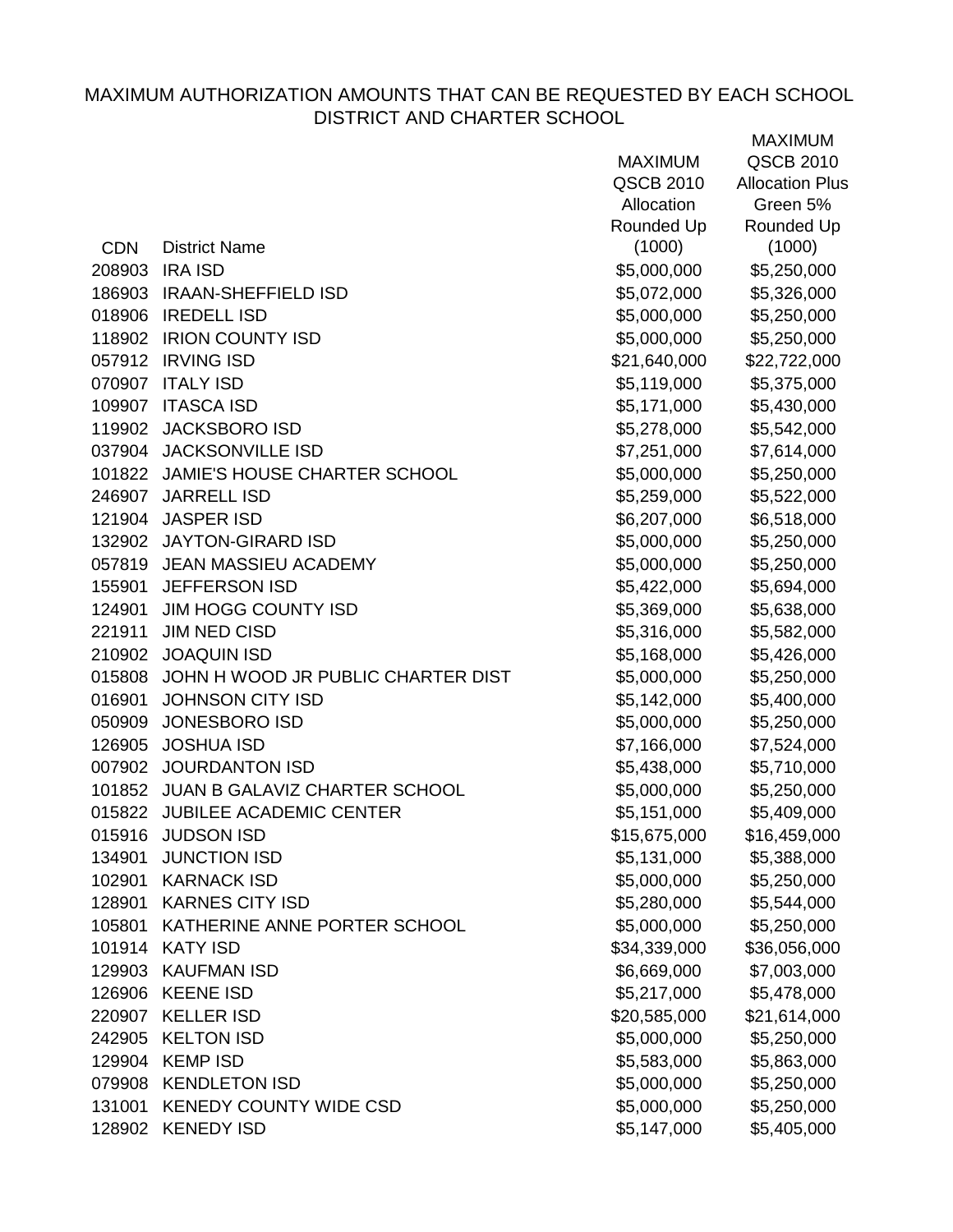|            |                                           | <b>MAXIMUM</b>   | QSCB 2010              |
|------------|-------------------------------------------|------------------|------------------------|
|            |                                           | <b>QSCB 2010</b> | <b>Allocation Plus</b> |
|            |                                           | Allocation       | Green 5%               |
|            |                                           | Rounded Up       | Rounded Up             |
| <b>CDN</b> | <b>District Name</b>                      | (1000)           | (1000)                 |
| 113906     | <b>KENNARD ISD</b>                        | \$5,000,000      | \$5,250,000            |
|            | 220914 KENNEDALE ISD                      | \$6,381,000      | \$6,701,000            |
|            | 175907 KERENS ISD                         | \$5,129,000      | \$5,386,000            |
| 248901     | <b>KERMIT ISD</b>                         | \$5,416,000      | \$5,687,000            |
|            | 133903 KERRVILLE ISD                      | \$7,242,000      | \$7,605,000            |
|            | 092902 KILGORE ISD                        | \$6,706,000      | \$7,041,000            |
|            | 014906 KILLEEN ISD                        | \$24,602,000     | \$25,832,000           |
| 137901     | KINGSVILLE ISD                            | \$6,791,000      | \$7,131,000            |
|            | 015826 KIPP ASPIRE ACADEMY                | \$5,048,000      | \$5,301,000            |
|            | 227820 KIPP AUSTIN PUBLIC SCHOOLS INC     | \$5,119,000      | \$5,375,000            |
|            | 101813 KIPP INC CHARTER                   | \$6,732,000      | \$7,069,000            |
| 101860     | KIPP SOUTHEAST HOUSTON                    | \$5,197,000      | \$5,457,000            |
|            | 057837 KIPP TRUTH ACADEMY                 | \$5,000,000      | \$5,250,000            |
|            | 121905 KIRBYVILLE CISD                    | \$5,539,000      | \$5,816,000            |
| 101915     | <b>KLEIN ISD</b>                          | \$27,212,000     | \$28,573,000           |
|            | 058905 KLONDIKE ISD                       | \$5,000,000      | \$5,250,000            |
| 232901     | <b>KNIPPA ISD</b>                         | \$5,000,000      | \$5,250,000            |
|            | 138902 KNOX CITY-O'BRIEN CISD             | \$5,000,000      | \$5,250,000            |
|            | 018907 KOPPERL ISD                        | \$5,000,000      | \$5,250,000            |
| 100903     | <b>KOUNTZE ISD</b>                        | \$5,487,000      | \$5,761,000            |
|            | 219905 KRESS ISD                          | \$5,000,000      | \$5,250,000            |
| 061905     | <b>KRUM ISD</b>                           | \$5,607,000      | \$5,887,000            |
|            | 057839 LA ACADEMIA DE ESTRELLAS           | \$5,000,000      | \$5,250,000            |
|            | 101833 LA AMISTAD LOVE & LEARNING ACADEMY | \$5,000,000      | \$5,250,000            |
| 015811     | LA ESCUELA DE LAS AMERICAS                | \$5,000,000      | \$5,250,000            |
|            | 071807 LA FE PREPARATORY SCHOOL           | \$5,000,000      | \$5,250,000            |
| 031905     | <b>LA FERIA ISD</b>                       | \$6,534,000      | \$6,861,000            |
| 125906     | <b>LA GLORIA ISD</b>                      | \$5,000,000      | \$5,250,000            |
| 075902     | LA GRANGE ISD                             | \$5,753,000      | \$6,041,000            |
| 108912     | LA JOYA ISD                               | \$5,258,000      | \$5,521,000            |
| 084904     | LA MARQUE ISD                             | \$6,499,000      | \$6,824,000            |
| 101916     | <b>LA PORTE ISD</b>                       | \$8,724,000      | \$9,160,000            |
| 254902     | LA PRYOR ISD                              | \$5,045,000      | \$5,297,000            |
| 161906     | <b>LA VEGA ISD</b>                        | \$6,266,000      | \$6,580,000            |
| 247903     | <b>LA VERNIA ISD</b>                      | \$6,292,000      | \$6,607,000            |
| 108914     | LA VILLA ISD                              | \$5,102,000      | \$5,357,000            |
| 015913     | <b>LACKLAND ISD</b>                       | \$5,268,000      | \$5,532,000            |
|            | 227912 LAGO VISTA ISD                     | \$5,413,000      | \$5,684,000            |
|            | 061912 LAKE DALLAS ISD                    | \$6,845,000      | \$7,188,000            |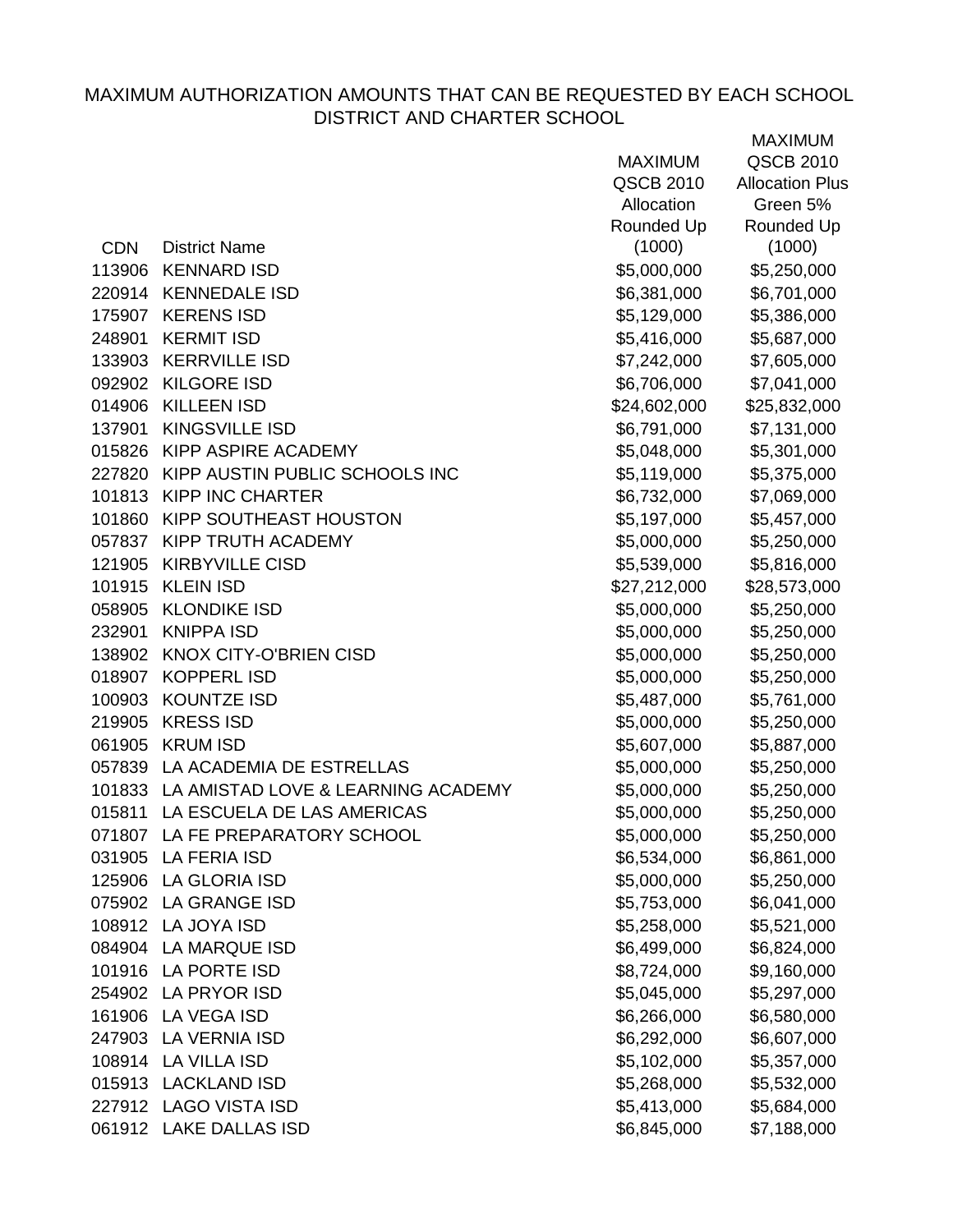|            |                                         | <b>MAXIMUM</b> | <b>QSCB 2010</b>       |
|------------|-----------------------------------------|----------------|------------------------|
|            |                                         | QSCB 2010      | <b>Allocation Plus</b> |
|            |                                         | Allocation     | Green 5%               |
|            |                                         | Rounded Up     | Rounded Up             |
| <b>CDN</b> | <b>District Name</b>                    | (1000)         | (1000)                 |
|            | 227913 LAKE TRAVIS ISD                  | \$8,089,000    | \$8,493,000            |
|            | 220910 LAKE WORTH ISD                   | \$6,279,000    | \$6,593,000            |
| 079901     | <b>LAMAR CISD</b>                       | \$16,732,000   | \$17,569,000           |
| 058906     | <b>LAMESA ISD</b>                       | \$5,767,000    | \$6,055,000            |
| 141901     | LAMPASAS ISD                            | \$6,486,000    | \$6,811,000            |
|            | 057913 LANCASTER ISD                    | \$7,888,000    | \$8,283,000            |
|            | 201903 LANEVILLE ISD                    | \$5,000,000    | \$5,250,000            |
|            | 107910 LAPOYNOR ISD                     | \$5,035,000    | \$5,287,000            |
| 240901     | <b>LAREDO ISD</b>                       | \$2,989,000    | \$3,139,000            |
| 245901     | LASARA ISD                              | \$5,027,000    | \$5,279,000            |
|            | 113905 LATEXO ISD                       | \$5,025,000    | \$5,277,000            |
|            | 185904 LAZBUDDIE ISD                    | \$5,000,000    | \$5,250,000            |
|            | 193902 LEAKEY ISD                       | \$5,000,000    | \$5,250,000            |
|            | 246913 LEANDER ISD                      | \$20,027,000   | \$21,029,000           |
|            | 019914 LEARY ISD                        | \$5,000,000    | \$5,250,000            |
|            | 090902 LEFORS ISD                       | \$5,000,000    | \$5,250,000            |
|            | 187906 LEGGETT ISD                      | \$5,000,000    | \$5,250,000            |
| 145911     | <b>LEON ISD</b>                         | \$5,166,000    | \$5,425,000            |
|            | 074909 LEONARD ISD                      | \$5,248,000    | \$5,511,000            |
|            | 110902 LEVELLAND ISD                    | \$6,279,000    | \$6,593,000            |
|            | 201904 LEVERETTS CHAPEL ISD             | \$5,000,000    | \$5,250,000            |
|            | 061902 LEWISVILLE ISD                   | \$30,220,000   | \$31,731,000           |
|            | 144902 LEXINGTON ISD                    | \$5,265,000    | \$5,528,000            |
|            | 246908 LIBERTY HILL ISD                 | \$6,084,000    | \$6,389,000            |
|            | 146906 LIBERTY ISD                      | \$5,919,000    | \$6,215,000            |
|            | 019908 LIBERTY-EYLAU ISD                | \$6,247,000    | \$6,559,000            |
|            | 057807 LIFE SCHOOL                      | \$6,517,000    | \$6,843,000            |
|            | 015825 LIGHTHOUSE CHARTER SCHOOL        | \$5,000,000    | \$5,250,000            |
|            | 212903 LINDALE ISD                      | \$6,598,000    | \$6,928,000            |
|            | 034905 LINDEN-KILDARE CISD              | \$5,201,000    | \$5,462,000            |
|            | 049907 LINDSAY ISD                      | \$5,067,000    | \$5,320,000            |
|            | 072909 LINGLEVILLE ISD                  | \$5,000,000    | \$5,250,000            |
|            | 111902 LIPAN ISD                        | \$5,000,000    | \$5,250,000            |
|            | 181908 LITTLE CYPRESS-MAURICEVILLE CISD | \$6,619,000    | \$6,950,000            |
|            | 061914 LITTLE ELM ISD                   | \$7,856,000    | \$8,249,000            |
|            | 140904 LITTLEFIELD ISD                  | \$5,540,000    | \$5,817,000            |
|            | 187907 LIVINGSTON ISD                   | \$6,800,000    | \$7,140,000            |
|            | 150901 LLANO ISD                        | \$5,776,000    | \$6,065,000            |
|            | 028902 LOCKHART ISD                     | \$7,118,000    | \$7,474,000            |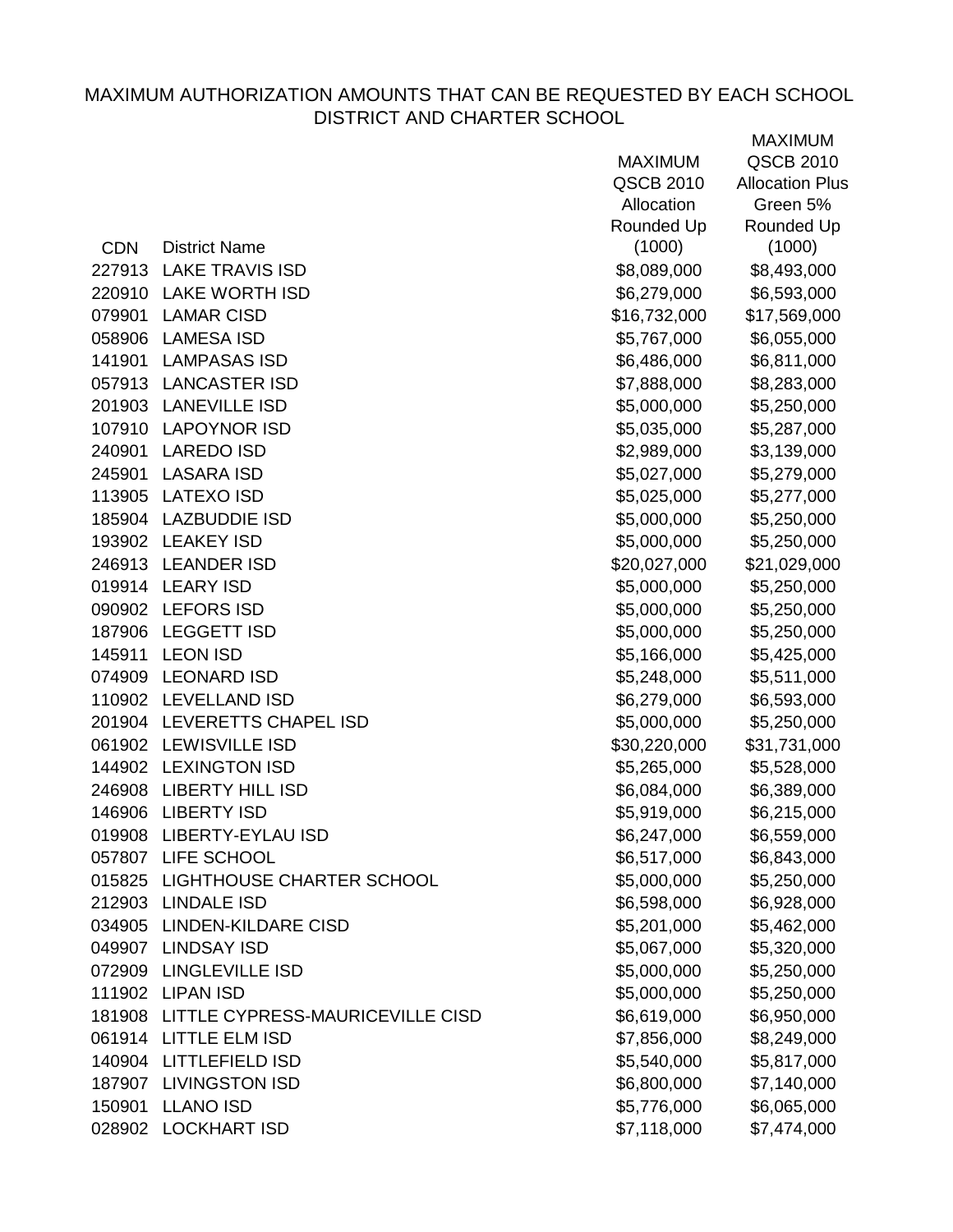|            |                              | <b>MAXIMUM</b> | QSCB 2010              |
|------------|------------------------------|----------------|------------------------|
|            |                              | QSCB 2010      | <b>Allocation Plus</b> |
|            |                              | Allocation     | Green 5%               |
|            |                              | Rounded Up     | Rounded Up             |
| <b>CDN</b> | <b>District Name</b>         | (1000)         | (1000)                 |
| 077902     | <b>LOCKNEY ISD</b>           | \$5,076,000    | \$5,330,000            |
| 160905     | <b>LOHN ISD</b>              | \$5,000,000    | \$5,250,000            |
| 141902     | <b>LOMETA ISD</b>            | \$5,000,000    | \$5,250,000            |
| 178906     | <b>LONDON ISD</b>            | \$5,000,000    | \$5,250,000            |
| 116906     | LONE OAK ISD                 | \$5,263,000    | \$5,526,000            |
| 092903     | <b>LONGVIEW ISD</b>          | \$8,974,000    | \$9,423,000            |
|            | 083902 LOOP ISD              | \$5,000,000    | \$5,250,000            |
|            | 168902 LORAINE ISD           | \$5,000,000    | \$5,250,000            |
|            | 161907 LORENA ISD            | \$5,606,000    | \$5,886,000            |
|            | 054902 LORENZO ISD           | \$5,000,000    | \$5,250,000            |
|            | 031906 LOS FRESNOS CISD      | \$9,667,000    | \$10,151,000           |
| 241906     | <b>LOUISE ISD</b>            | \$5,054,000    | \$5,307,000            |
| 043919     | <b>LOVEJOY ISD</b>           | \$6,415,000    | \$6,736,000            |
|            | 113903 LOVELADY ISD          | \$5,079,000    | \$5,333,000            |
| 152901     | <b>LUBBOCK ISD</b>           | \$19,140,000   | \$20,097,000           |
|            | 152906 LUBBOCK-COOPER ISD    | \$6,673,000    | \$7,007,000            |
| 127905     | LUEDERS-AVOCA ISD            | \$5,000,000    | \$5,250,000            |
|            | 003903 LUFKIN ISD            | \$9,115,000    | \$9,571,000            |
| 028903     | <b>LULING ISD</b>            | \$5,536,000    | \$5,813,000            |
| 100907     | <b>LUMBERTON ISD</b>         | \$6,750,000    | \$7,088,000            |
|            | 245902 LYFORD CISD           | \$5,580,000    | \$5,859,000            |
| 007904     | <b>LYTLE ISD</b>             | \$5,656,000    | \$5,939,000            |
| 129905     | <b>MABANK ISD</b>            | \$6,463,000    | \$6,786,000            |
| 154901     | <b>MADISONVILLE CISD</b>     | \$5,961,000    | \$6,260,000            |
| 170906     | <b>MAGNOLIA ISD</b>          | \$10,646,000   | \$11,178,000           |
| 084801     | MAINLAND PREPARATORY ACADEMY | \$5,041,000    | \$5,293,000            |
| 107906     | <b>MALAKOFF ISD</b>          | \$5,409,000    | \$5,679,000            |
| 109908     | <b>MALONE ISD</b>            | \$5,000,000    | \$5,250,000            |
| 019910     | <b>MALTA ISD</b>             | \$5,000,000    | \$5,250,000            |
| 057844     | <b>MANARA ACADEMY</b>        | \$5,000,000    | \$5,250,000            |
| 227907     | <b>MANOR ISD</b>             | \$8,266,000    | \$8,680,000            |
| 220908     | <b>MANSFIELD ISD</b>         | \$20,631,000   | \$21,663,000           |
| 022902     | <b>MARATHON ISD</b>          | \$5,000,000    | \$5,250,000            |
| 027904     | <b>MARBLE FALLS ISD</b>      | \$6,806,000    | \$7,146,000            |
| 189901     | <b>MARFA ISD</b>             | \$5,000,000    | \$5,250,000            |
| 094904     | <b>MARION ISD</b>            | \$5,479,000    | \$5,753,000            |
| 073903     | <b>MARLIN ISD</b>            | \$5,358,000    | \$5,626,000            |
| 102902     | <b>MARSHALL ISD</b>          | \$7,695,000    | \$8,080,000            |
|            | 161908 MART ISD              | \$5,088,000    | \$5,342,000            |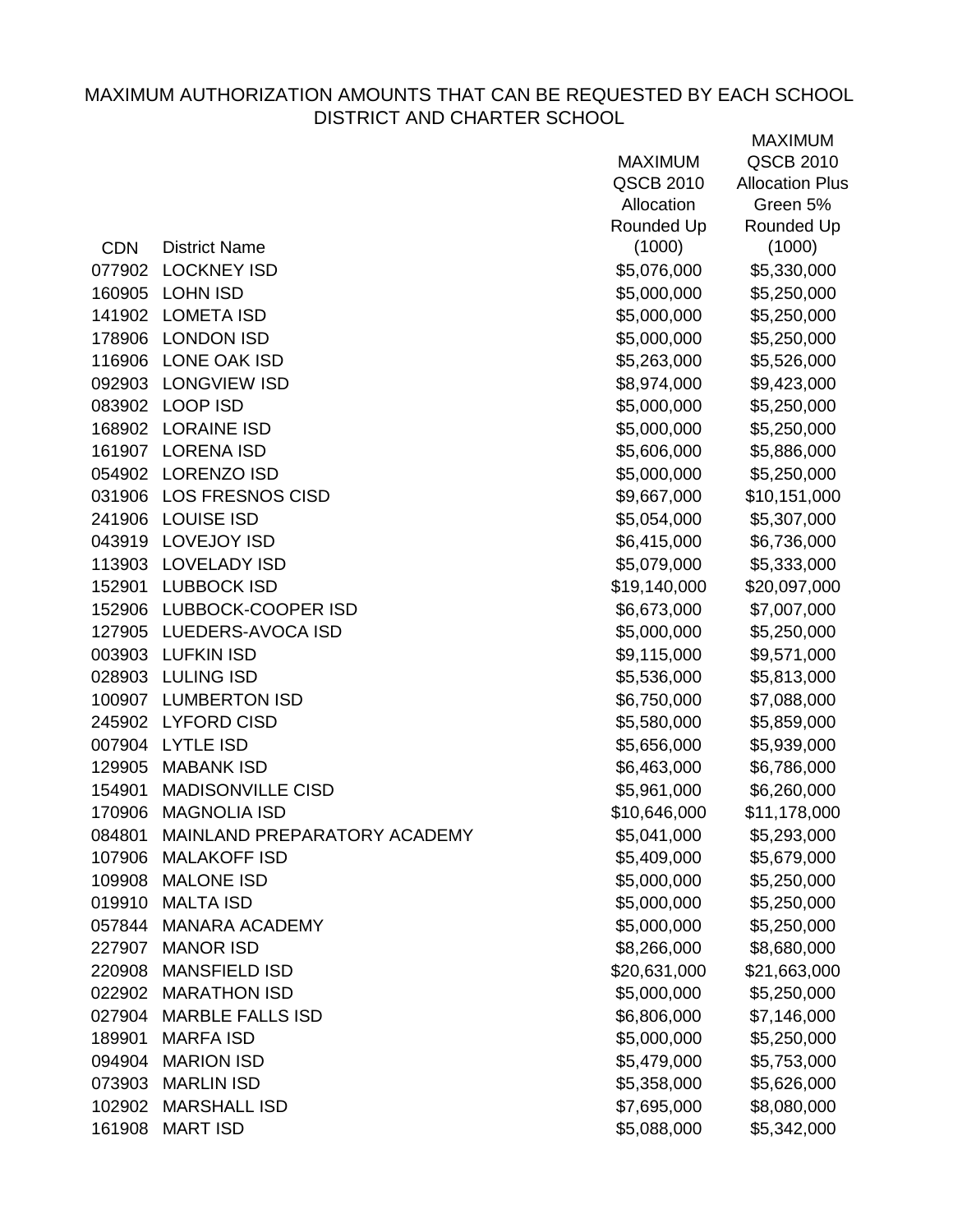|            |                                          | <b>MAXIMUM</b>   | QSCB 2010              |
|------------|------------------------------------------|------------------|------------------------|
|            |                                          | <b>QSCB 2010</b> | <b>Allocation Plus</b> |
|            |                                          | Allocation       | Green 5%               |
|            |                                          | Rounded Up       | Rounded Up             |
| <b>CDN</b> | <b>District Name</b>                     | (1000)           | (1000)                 |
| 234905     | <b>MARTINS MILL ISD</b>                  | \$5,047,000      | \$5,300,000            |
|            | 174909 MARTINSVILLE ISD                  | \$5,000,000      | \$5,250,000            |
| 157901     | <b>MASON ISD</b>                         | \$5,141,000      | \$5,398,000            |
|            | 158904 MATAGORDA ISD                     | \$5,000,000      | \$5,250,000            |
|            | 205904 MATHIS ISD                        | \$5,673,000      | \$5,957,000            |
|            | 019903 MAUD ISD                          | \$5,057,000      | \$5,310,000            |
|            | 025905 MAY ISD                           | \$5,000,000      | \$5,250,000            |
|            | 070915 MAYPEARL ISD                      | \$5,351,000      | \$5,619,000            |
|            | 108906 MCALLEN ISD                       | \$17,386,000     | \$18,256,000           |
| 231901     | <b>MCCAMEY ISD</b>                       | \$5,039,000      | \$5,291,000            |
|            | 011905 MCDADE ISD                        | \$5,000,000      | \$5,250,000            |
|            | 161909 MCGREGOR ISD                      | \$5,459,000      | \$5,732,000            |
| 043907     | <b>MCKINNEY ISD</b>                      | \$16,767,000     | \$17,605,000           |
|            | 090903 MCLEAN ISD                        | \$5,000,000      | \$5,250,000            |
| 034906     | <b>MCLEOD ISD</b>                        | \$5,018,000      | \$5,269,000            |
| 162904     | MCMULLEN COUNTY ISD                      | \$5,000,000      | \$5,250,000            |
|            | 223902 MEADOW ISD                        | \$5,000,000      | \$5,250,000            |
| 130801     | MEADOWLAND CHARTER SCHOOL                | \$5,000,000      | \$5,250,000            |
| 101801     | MEDICAL CENTER CHARTER SCHOOL            | \$5,000,000      | \$5,250,000            |
| 010901     | <b>MEDINA ISD</b>                        | \$5,000,000      | \$5,250,000            |
| 163908     | <b>MEDINA VALLEY ISD</b>                 | \$6,491,000      | \$6,816,000            |
| 043908     | <b>MELISSA ISD</b>                       | \$5,489,000      | \$5,764,000            |
|            | 096904 MEMPHIS ISD                       | \$5,078,000      | \$5,332,000            |
| 164901     | <b>MENARD ISD</b>                        | \$5,000,000      | \$5,250,000            |
| 108907     | <b>MERCEDES ISD</b>                      | \$7,573,000      | \$7,952,000            |
|            | 018902 MERIDIAN ISD                      | \$5,059,000      | \$5,312,000            |
| 221904     | <b>MERKEL ISD</b>                        | \$5,357,000      | \$5,625,000            |
| 057914     | <b>MESQUITE ISD</b>                      | \$23,436,000     | \$24,608,000           |
|            | 220808 METRO ACADEMY OF MATH AND SCIENCE | \$5,000,000      | \$5,250,000            |
|            | 147903 MEXIA ISD                         | \$5,908,000      | \$6,203,000            |
|            | 101855 MEYERPARK ELEMENTARY              | \$5,000,000      | \$5,250,000            |
|            | 062906 MEYERSVILLE ISD                   | \$5,000,000      | \$5,250,000            |
|            | 197902 MIAMI ISD                         | \$5,000,000      | \$5,250,000            |
| 165802     | MIDLAND ACADEMY CHARTER SCHOOL           | \$5,069,000      | \$5,323,000            |
| 165901     | <b>MIDLAND ISD</b>                       | \$15,487,000     | \$16,262,000           |
| 070908     | <b>MIDLOTHIAN ISD</b>                    | \$8,465,000      | \$8,888,000            |
|            | 108804 MID-VALLEY ACADEMY                | \$5,000,000      | \$5,250,000            |
|            | 039905 MIDWAY ISD                        | \$5,000,000      | \$5,250,000            |
|            | 161903 MIDWAY ISD                        | \$8,242,000      | \$8,654,000            |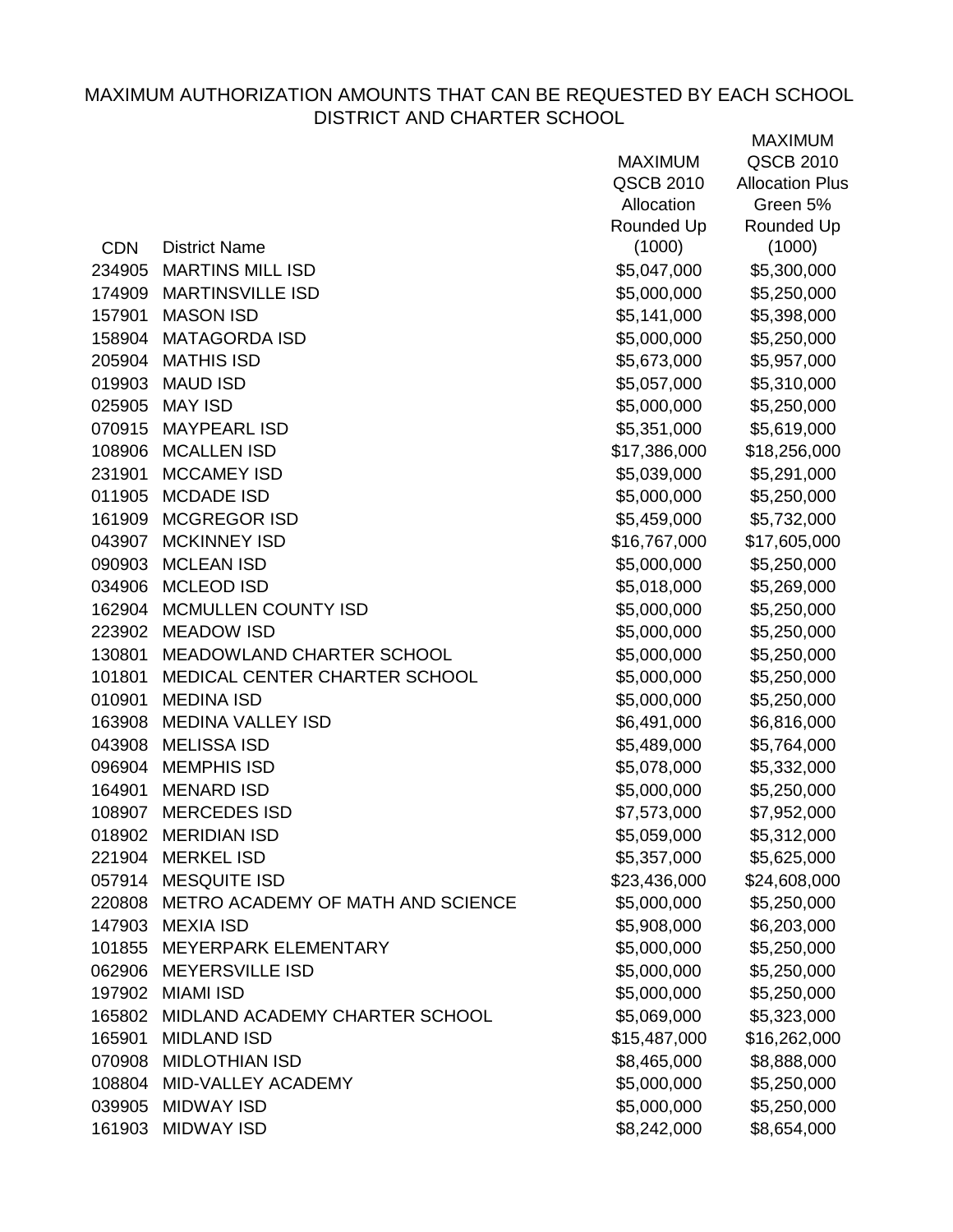|            |                            | <b>MAXIMUM</b> | <b>QSCB 2010</b>       |
|------------|----------------------------|----------------|------------------------|
|            |                            | QSCB 2010      | <b>Allocation Plus</b> |
|            |                            | Allocation     | Green 5%               |
|            |                            | Rounded Up     | Rounded Up             |
| <b>CDN</b> | <b>District Name</b>       | (1000)         | (1000)                 |
| 166903     | <b>MILANO ISD</b>          | \$5,009,000    | \$5,260,000            |
| 175910     | <b>MILDRED ISD</b>         | \$5,185,000    | \$5,444,000            |
| 200902     | <b>MILES ISD</b>           | \$5,001,000    | \$5,251,000            |
| 070909     | <b>MILFORD ISD</b>         | \$5,000,000    | \$5,250,000            |
| 112907     | <b>MILLER GROVE ISD</b>    | \$5,000,000    | \$5,250,000            |
| 184904     | <b>MILLSAP ISD</b>         | \$5,185,000    | \$5,445,000            |
|            | 250903 MINEOLA ISD         | \$5,591,000    | \$5,871,000            |
| 182903     | <b>MINERAL WELLS ISD</b>   | \$6,584,000    | \$6,914,000            |
|            | 108908 MISSION CISD        | \$12,506,000   | \$13,132,000           |
| 238902     | MONAHANS-WICKETT-PYOTE ISD | \$5,792,000    | \$6,082,000            |
|            | 169908 MONTAGUE ISD        | \$5,000,000    | \$5,250,000            |
| 108915     | <b>MONTE ALTO ISD</b>      | \$5,210,000    | \$5,471,000            |
| 170903     | <b>MONTGOMERY ISD</b>      | \$8,157,000    | \$8,565,000            |
| 161910     | <b>MOODY ISD</b>           | \$5,156,000    | \$5,414,000            |
| 209902     | <b>MORAN ISD</b>           | \$5,000,000    | \$5,250,000            |
| 018903     | <b>MORGAN ISD</b>          | \$5,000,000    | \$5,250,000            |
| 072910     | <b>MORGAN MILL ISD</b>     | \$5,000,000    | \$5,250,000            |
| 040901     | <b>MORTON ISD</b>          | \$5,035,000    | \$5,287,000            |
| 173901     | <b>MOTLEY COUNTY ISD</b>   | \$5,000,000    | \$5,250,000            |
| 143902     | <b>MOULTON ISD</b>         | \$5,000,000    | \$5,250,000            |
| 109910     | <b>MOUNT CALM ISD</b>      | \$5,000,000    | \$5,250,000            |
| 201907     | MOUNT ENTERPRISE ISD       | \$5,001,000    | \$5,252,000            |
| 225902     | MOUNT PLEASANT ISD         | \$7,491,000    | \$7,866,000            |
| 080901     | <b>MOUNT VERNON ISD</b>    | \$5,571,000    | \$5,850,000            |
| 049902     | <b>MUENSTER ISD</b>        | \$5,044,000    | \$5,296,000            |
| 009901     | <b>MULESHOE ISD</b>        | \$5,523,000    | \$5,800,000            |
| 167902     | <b>MULLIN ISD</b>          | \$5,000,000    | \$5,250,000            |
| 198906     | <b>MUMFORD ISD</b>         | \$5,076,000    | \$5,330,000            |
| 138903     | <b>MUNDAY CISD</b>         | \$5,000,000    | \$5,250,000            |
| 107908     | <b>MURCHISON ISD</b>       | \$5,000,000    | \$5,250,000            |
| 174904     | NACOGDOCHES ISD            | \$7,965,000    | \$8,364,000            |
| 163903     | <b>NATALIA ISD</b>         | \$5,351,000    | \$5,619,000            |
| 094903     | <b>NAVARRO ISD</b>         | \$5,580,000    | \$5,859,000            |
| 093904     | <b>NAVASOTA ISD</b>        | \$6,242,000    | \$6,554,000            |
| 035903     | <b>NAZARETH ISD</b>        | \$5,000,000    | \$5,250,000            |
| 001906     | <b>NECHES ISD</b>          | \$5,000,000    | \$5,250,000            |
| 123905     | <b>NEDERLAND ISD</b>       | \$7,321,000    | \$7,687,000            |
| 079906     | <b>NEEDVILLE ISD</b>       | \$6,101,000    | \$6,407,000            |
| 019905     | <b>NEW BOSTON ISD</b>      | \$5,499,000    | \$5,774,000            |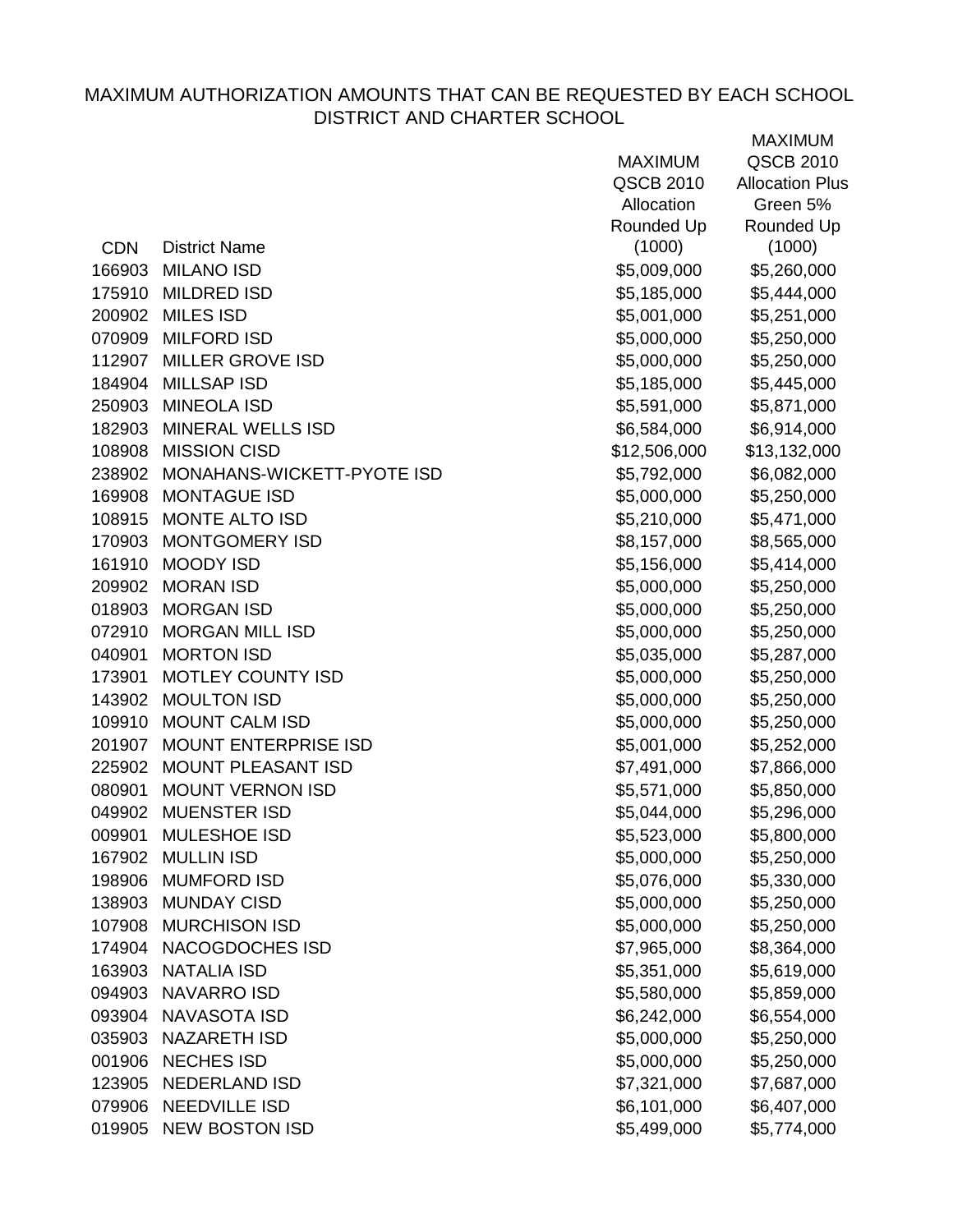|            |                                       | <b>MAXIMUM</b> | QSCB 2010              |
|------------|---------------------------------------|----------------|------------------------|
|            |                                       | QSCB 2010      | <b>Allocation Plus</b> |
|            |                                       | Allocation     | Green 5%               |
|            |                                       | Rounded Up     | Rounded Up             |
| <b>CDN</b> | <b>District Name</b>                  | (1000)         | (1000)                 |
| 046901     | <b>NEW BRAUNFELS ISD</b>              | \$8,728,000    | \$9,165,000            |
|            | 170908 NEW CANEY ISD                  | \$9,605,000    | \$10,085,000           |
|            | 152902 NEW DEAL ISD                   | \$5,166,000    | \$5,424,000            |
|            | 230906 NEW DIANA ISD                  | \$5,291,000    | \$5,556,000            |
|            | 015805 NEW FRONTIERS CHARTER SCHOOL   | \$5,105,000    | \$5,360,000            |
|            | 153905 NEW HOME ISD                   | \$5,000,000    | \$5,250,000            |
|            | 037908 NEW SUMMERFIELD ISD            | \$5,040,000    | \$5,292,000            |
| 236901     | NEW WAVERLY ISD                       | \$5,253,000    | \$5,516,000            |
|            | 252902 NEWCASTLE ISD                  | \$5,000,000    | \$5,250,000            |
|            | 176902 NEWTON ISD                     | \$5,378,000    | \$5,647,000            |
|            | 089903 NIXON-SMILEY CISD              | \$5,330,000    | \$5,597,000            |
|            | 169902 NOCONA ISD                     | \$5,216,000    | \$5,477,000            |
|            | 062902 NORDHEIM ISD                   | \$5,000,000    | \$5,250,000            |
|            | 145906 NORMANGEE ISD                  | \$5,073,000    | \$5,327,000            |
|            | 015910 NORTH EAST ISD                 | \$37,549,000   | \$39,427,000           |
|            | 101909 NORTH FOREST ISD               | \$8,633,000    | \$9,065,000            |
|            | 057803 NORTH HILLS PREPARATORY SCHOOL | \$5,468,000    | \$5,741,000            |
|            | 112906 NORTH HOPKINS ISD              | \$5,029,000    | \$5,280,000            |
|            | 101834 NORTH HOUSTON H S FOR BUSINESS | \$5,000,000    | \$5,250,000            |
| 139911     | <b>NORTH LAMAR ISD</b>                | \$6,282,000    | \$6,596,000            |
|            | 154903 NORTH ZULCH ISD                | \$5,000,000    | \$5,250,000            |
| 015915     | <b>NORTHSIDE ISD</b>                  | \$36,327,000   | \$38,144,000           |
|            | 244905 NORTHSIDE ISD                  | \$5,000,000    | \$5,250,000            |
| 061911     | NORTHWEST ISD                         | \$11,882,000   | \$12,477,000           |
|            | 101848 NORTHWEST PREPARATORY          | \$5,000,000    | \$5,250,000            |
|            | 057809 NOVA ACADEMY                   | \$5,000,000    | \$5,250,000            |
| 057827     | NOVA ACADEMY (SOUTHEAST)              | \$5,000,000    | \$5,250,000            |
| 042906     | <b>NOVICE ISD</b>                     | \$5,000,000    | \$5,250,000            |
|            | 069902 NUECES CANYON CISD             | \$5,000,000    | \$5,250,000            |
| 235904     | <b>NURSERY ISD</b>                    | \$5,000,000    | \$5,250,000            |
| 227804     | NYOS CHARTER SCHOOL                   | \$5,139,000    | \$5,396,000            |
| 145907     | <b>OAKWOOD ISD</b>                    | \$5,000,000    | \$5,250,000            |
| 205905     | <b>ODEM-EDROY ISD</b>                 | \$5,367,000    | \$5,636,000            |
| 153903     | <b>O'DONNELL ISD</b>                  | \$5,000,000    | \$5,250,000            |
| 084802     | ODYSSEY ACADEMY INC                   | \$5,053,000    | \$5,306,000            |
| 050904     | <b>OGLESBY ISD</b>                    | \$5,000,000    | \$5,250,000            |
| 200906     | <b>OLFEN ISD</b>                      | \$5,000,000    | \$5,250,000            |
|            | 252903 OLNEY ISD                      | \$5,191,000    | \$5,451,000            |
| 140905     | <b>OLTON ISD</b>                      | \$5,156,000    | \$5,414,000            |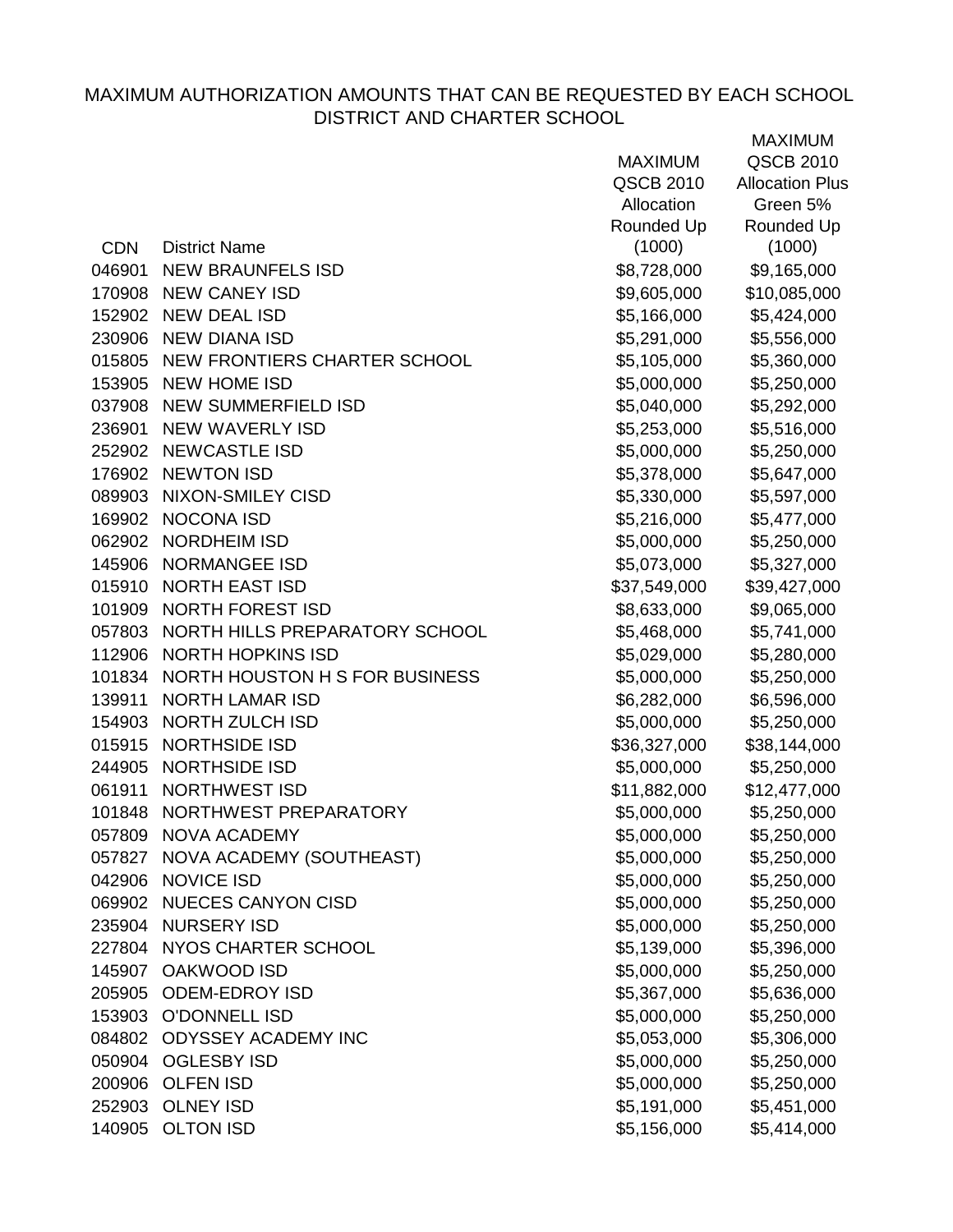|            |                                           |                | <b>MAXIMUM</b>         |
|------------|-------------------------------------------|----------------|------------------------|
|            |                                           | <b>MAXIMUM</b> | <b>QSCB 2010</b>       |
|            |                                           | QSCB 2010      | <b>Allocation Plus</b> |
|            |                                           | Allocation     | Green 5%               |
|            |                                           | Rounded Up     | Rounded Up             |
| <b>CDN</b> | <b>District Name</b>                      | (1000)         | (1000)                 |
| 187910     | <b>ONALASKA ISD</b>                       | \$5,275,000    | \$5,539,000            |
| 108801     | ONE STOP MULTISERVICE CHARTER SCHO        | \$5,173,000    | \$5,432,000            |
| 125903     | <b>ORANGE GROVE ISD</b>                   | \$5,681,000    | \$5,965,000            |
| 181905     | <b>ORANGEFIELD ISD</b>                    | \$5,679,000    | \$5,963,000            |
|            | 230903 ORE CITY ISD                       | \$5,234,000    | \$5,496,000            |
|            | 014804 ORENDA CHARTER SCHOOL              | \$5,000,000    | \$5,250,000            |
| 235801     | <b>OUTREACH ACADEMY</b>                   | \$5,000,000    | \$5,250,000            |
|            | 201908 OVERTON ISD                        | \$5,066,000    | \$5,319,000            |
| 051901     | <b>PADUCAH ISD</b>                        | \$5,000,000    | \$5,250,000            |
| 104907     | <b>PAINT CREEK ISD</b>                    | \$5,000,000    | \$5,250,000            |
|            | 048903 PAINT ROCK ISD                     | \$5,000,000    | \$5,250,000            |
|            | 158905 PALACIOS ISD                       | \$5,555,000    | \$5,833,000            |
|            | 001907 PALESTINE ISD                      | \$6,421,000    | \$6,743,000            |
| 070910     | <b>PALMER ISD</b>                         | \$5,363,000    | \$5,632,000            |
|            | 182906 PALO PINTO ISD                     | \$5,000,000    | \$5,250,000            |
|            | 090904 PAMPA ISD                          | \$6,537,000    | \$6,864,000            |
|            | 033902 PANHANDLE ISD                      | \$5,148,000    | \$5,406,000            |
| 183801     | PANOLA CHARTER SCHOOL                     | \$5,000,000    | \$5,250,000            |
| 042905     | <b>PANTHER CREEK CISD</b>                 | \$5,000,000    | \$5,250,000            |
|            | 072801 PARADIGM ACCELERATED CHARTER SCHOO | \$5,000,000    | \$5,250,000            |
| 249906     | <b>PARADISE ISD</b>                       | \$5,318,000    | \$5,584,000            |
|            | 139909 PARIS ISD                          | \$6,658,000    | \$6,991,000            |
| 101917     | <b>PASADENA ISD</b>                       | \$16,343,000   | \$17,161,000           |
|            | 071803 PASO DEL NORTE                     | \$5,007,000    | \$5,257,000            |
|            | 063906 PATTON SPRINGS ISD                 | \$5,000,000    | \$5,250,000            |
|            | 013902 PAWNEE ISD                         | \$5,000,000    | \$5,250,000            |
|            | 057838 PEAK PREPARATORY SCHOOL            | \$5,249,000    | \$5,512,000            |
|            | 020908 PEARLAND ISD                       | \$13,954,000   | \$14,652,000           |
|            | 082903 PEARSALL ISD                       | \$5,938,000    | \$6,235,000            |
|            | 184908 PEASTER ISD                        | \$5,337,000    | \$5,604,000            |
| 195901     | PECOS-BARSTOW-TOYAH ISD                   | \$5,899,000    | \$6,194,000            |
|            | 057802 PEGASUS SCHOOL OF LIBERAL ARTS AND | \$5,035,000    | \$5,287,000            |
|            | 109914 PENELOPE ISD                       | \$5,000,000    | \$5,250,000            |
|            | 119903 PERRIN-WHITT CISD                  | \$5,000,000    | \$5,250,000            |
| 179901     | PERRYTON ISD                              | \$5,928,000    | \$6,225,000            |
|            | 095904 PETERSBURG ISD                     | \$5,000,000    | \$5,250,000            |
|            | 039903 PETROLIA ISD                       | \$5,043,000    | \$5,295,000            |
|            | 013903 PETTUS ISD                         | \$5,003,000    | \$5,253,000            |
|            | 172905 PEWITT CISD                        | \$5,300,000    | \$5,565,000            |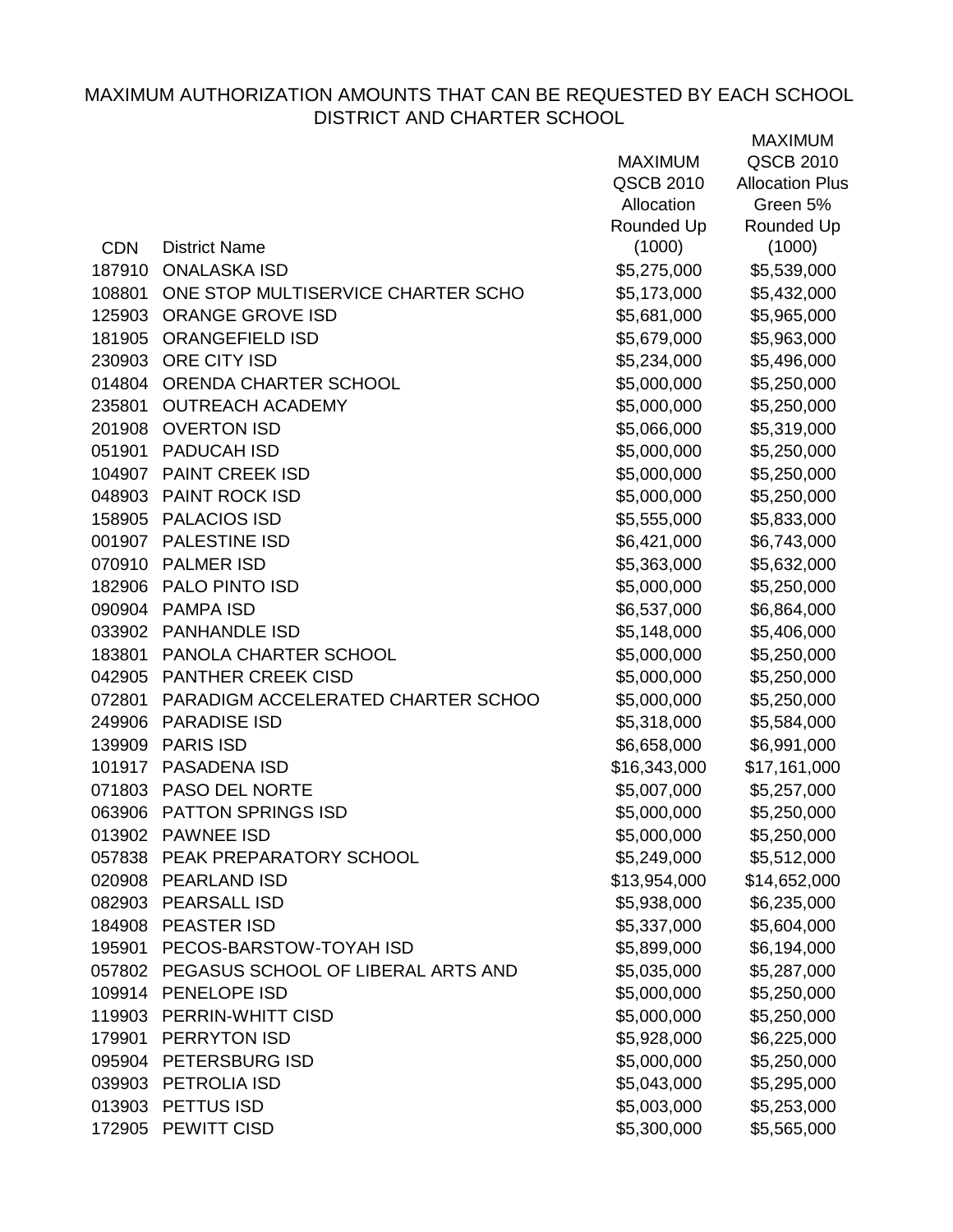|            |                                          | <b>MAXIMUM</b> | QSCB 2010              |
|------------|------------------------------------------|----------------|------------------------|
|            |                                          | QSCB 2010      | <b>Allocation Plus</b> |
|            |                                          | Allocation     | Green 5%               |
|            |                                          | Rounded Up     | Rounded Up             |
| <b>CDN</b> | <b>District Name</b>                     | (1000)         | (1000)                 |
|            | 227904 PFLUGERVILLE ISD                  | \$15,830,000   | \$16,622,000           |
|            | 108909 PHARR-SAN JUAN-ALAMO ISD          | \$7,012,000    | \$7,363,000            |
| 116801     | PHOENIX CHARTER SCHOOL                   | \$5,026,000    | \$5,278,000            |
|            | 061903 PILOT POINT ISD                   | \$5,564,000    | \$5,843,000            |
|            | 092904 PINE TREE ISD                     | \$7,173,000    | \$7,532,000            |
| 003801     | PINEYWOODS COMMUNITY ACADEMY             | \$5,000,000    | \$5,250,000            |
|            | 032902 PITTSBURG ISD                     | \$6,019,000    | \$6,320,000            |
|            | 251902 PLAINS ISD                        | \$5,034,000    | \$5,286,000            |
|            | 095905 PLAINVIEW ISD                     | \$7,730,000    | \$8,116,000            |
|            | 043910 PLANO ISD                         | \$32,270,000   | \$33,883,000           |
|            | 019912 PLEASANT GROVE ISD                | \$5,786,000    | \$6,075,000            |
|            | 007905 PLEASANTON ISD                    | \$6,520,000    | \$6,846,000            |
|            | 117904 PLEMONS-STINNETT-PHILLIPS CISD    | \$5,106,000    | \$5,362,000            |
|            | 031909 POINT ISABEL ISD                  | \$6,069,000    | \$6,373,000            |
| 061906     | PONDER ISD                               | \$5,417,000    | \$5,688,000            |
| 184901     | <b>POOLVILLE ISD</b>                     | \$5,065,000    | \$5,318,000            |
| 015801     | POR VIDA ACADEMY                         | \$5,000,000    | \$5,250,000            |
|            | 178908 PORT ARANSAS ISD                  | \$5,075,000    | \$5,329,000            |
|            | 123907 PORT ARTHUR ISD                   | \$9,419,000    | \$9,890,000            |
|            | 123908 PORT NECHES-GROVES ISD            | \$7,097,000    | \$7,452,000            |
|            | 015814 POSITIVE SOLUTIONS CHARTER SCHOOL | \$5,000,000    | \$5,250,000            |
|            | 085902 POST ISD                          | \$5,218,000    | \$5,479,000            |
|            | 007906 POTEET ISD                        | \$5,693,000    | \$5,978,000            |
|            | 247904 POTH ISD                          | \$5,208,000    | \$5,469,000            |
|            | 091913 POTTSBORO ISD                     | \$5,428,000    | \$5,699,000            |
|            | 028906 PRAIRIE LEA ISD                   | \$5,000,000    | \$5,250,000            |
| 169909     | PRAIRIE VALLEY ISD                       | \$5,000,000    | \$5,250,000            |
| 139912     | <b>PRAIRILAND ISD</b>                    | \$5,364,000    | \$5,632,000            |
| 125905     | <b>PREMONT ISD</b>                       | \$5,107,000    | \$5,363,000            |
|            | 189902 PRESIDIO ISD                      | \$5,536,000    | \$5,813,000            |
| 167904     | <b>PRIDDY ISD</b>                        | \$5,000,000    | \$5,250,000            |
| 043911     | PRINCETON ISD                            | \$6,298,000    | \$6,613,000            |
| 098903     | PRINGLE-MORSE CISD                       | \$5,000,000    | \$5,250,000            |
| 108910     | <b>PROGRESO ISD</b>                      | \$5,912,000    | \$6,208,000            |
| 043912     | <b>PROSPER ISD</b>                       | \$6,619,000    | \$6,950,000            |
| 099903     | <b>QUANAH ISD</b>                        | \$5,078,000    | \$5,332,000            |
| 034907     | QUEEN CITY ISD                           | \$5,344,000    | \$5,612,000            |
| 116908     | <b>QUINLAN ISD</b>                       | \$6,072,000    | \$6,376,000            |
| 250904     | <b>QUITMAN ISD</b>                       | \$5,358,000    | \$5,626,000            |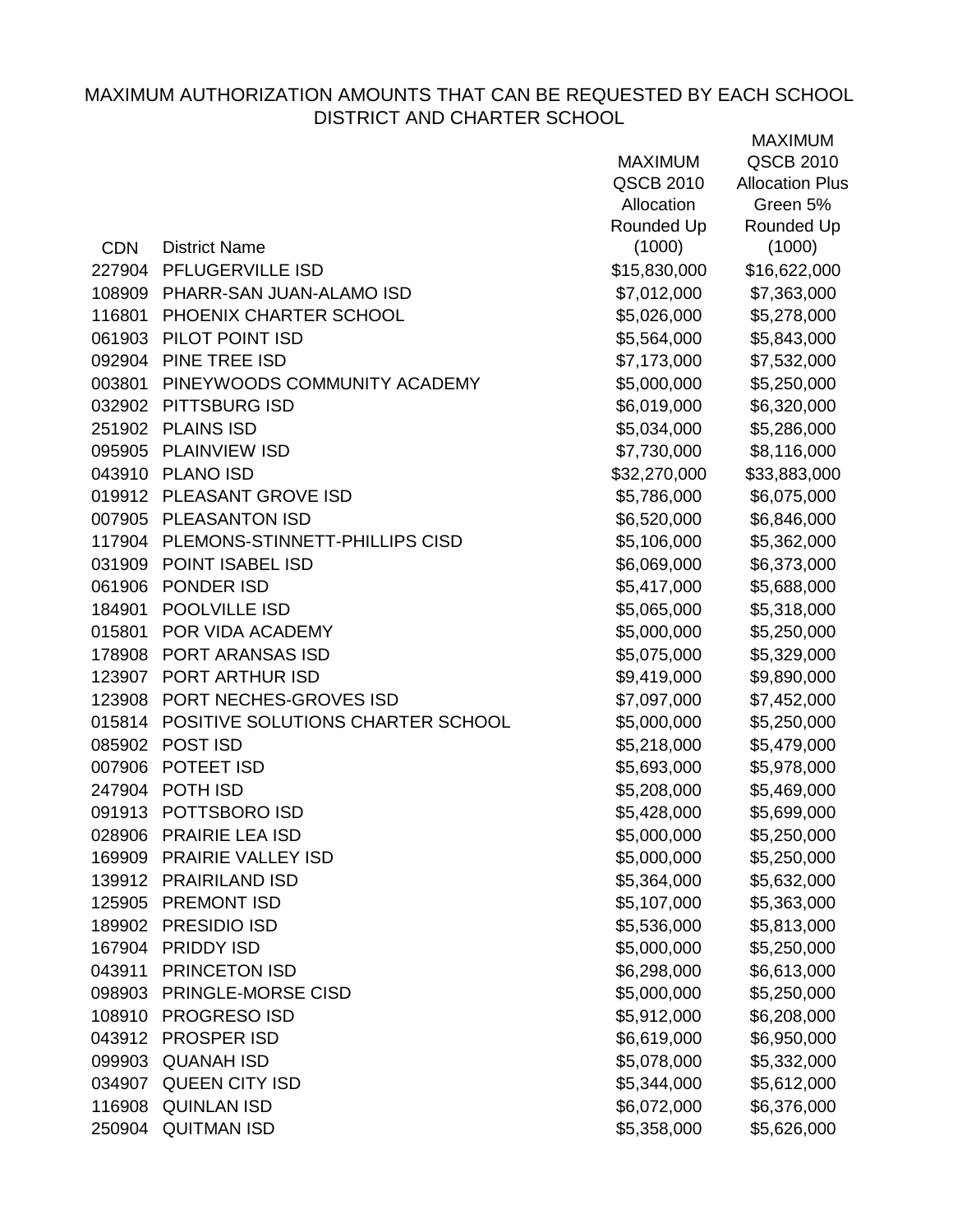|            |                                           | <b>MAXIMUM</b> | <b>QSCB 2010</b>       |
|------------|-------------------------------------------|----------------|------------------------|
|            |                                           | QSCB 2010      | <b>Allocation Plus</b> |
|            |                                           | Allocation     | Green 5%               |
|            |                                           | Rounded Up     | Rounded Up             |
| <b>CDN</b> | <b>District Name</b>                      | (1000)         | (1000)                 |
| 015815     | RADIANCE ACADEMY OF LEARNING              | \$5,170,000    | \$5,429,000            |
| 190903     | <b>RAINS ISD</b>                          | \$5,585,000    | \$5,865,000            |
| 054903     | <b>RALLS ISD</b>                          | \$5,071,000    | \$5,325,000            |
| 066005     | <b>RAMIREZ CSD</b>                        | \$5,000,000    | \$5,250,000            |
| 234801     | <b>RANCH ACADEMY</b>                      | \$5,000,000    | \$5,250,000            |
|            | 015906 RANDOLPH FIELD ISD                 | \$5,399,000    | \$5,669,000            |
| 067907     | <b>RANGER ISD</b>                         | \$5,033,000    | \$5,285,000            |
|            | 231902 RANKIN ISD                         | \$5,000,000    | \$5,250,000            |
| 161802     | RAPOPORT ACADEMY PUBLIC SCHOOL            | \$5,000,000    | \$5,250,000            |
| 101806     | RAUL YZAGUIRRE SCHOOL FOR SUCCESS         | \$5,373,000    | \$5,642,000            |
| 236801     | <b>RAVEN SCHOOL</b>                       | \$5,000,000    | \$5,250,000            |
| 245903     | RAYMONDVILLE ISD                          | \$5,905,000    | \$6,200,000            |
| 192901     | <b>REAGAN COUNTY ISD</b>                  | \$5,188,000    | \$5,447,000            |
| 057841     | RECONCILIATION ACADEMY                    | \$5,000,000    | \$5,250,000            |
| 019911     | <b>RED LICK ISD</b>                       | \$5,017,000    | \$5,268,000            |
| 070911     | <b>RED OAK ISD</b>                        | \$7,504,000    | \$7,880,000            |
| 019906     | <b>REDWATER ISD</b>                       | \$5,351,000    | \$5,619,000            |
|            | 196903 REFUGIO ISD                        | \$5,183,000    | \$5,443,000            |
| 221801     | <b>RESPONSIVE EDUCATION SOLUTIONS</b>     | \$7,311,000    | \$7,677,000            |
|            | 137902 RICARDO ISD                        | \$5,109,000    | \$5,364,000            |
| 045903     | <b>RICE CISD</b>                          | \$5,462,000    | \$5,736,000            |
| 175911     | <b>RICE ISD</b>                           | \$5,189,000    | \$5,448,000            |
| 188801     | RICHARD MILBURN ACADEMY (AMARILLO)        | \$5,000,000    | \$5,250,000            |
| 123804     | RICHARD MILBURN ACADEMY (BEAUMONT)        | \$5,000,000    | \$5,250,000            |
| 068801     | RICHARD MILBURN ACADEMY (ECTOR COU        | \$5,041,000    | \$5,293,000            |
| 220812     | RICHARD MILBURN ACADEMY (FORT WORT        | \$5,000,000    | \$5,250,000            |
|            | 101854 RICHARD MILBURN ACADEMY (SUBURBAN  | \$5,000,000    | \$5,250,000            |
| 014801     | RICHARD MILBURN ALTER HIGH SCHOOL         | \$5,000,000    | \$5,250,000            |
| 178804     | RICHARD MILBURN ALTER HIGH SCHOOL         | \$5,000,000    | \$5,250,000            |
| 093905     | <b>RICHARDS ISD</b>                       | \$5,000,000    | \$5,250,000            |
| 057916     | <b>RICHARDSON ISD</b>                     | \$22,222,000   | \$23,333,000           |
|            | 057840 RICHLAND COLLEGIATE HS OF MATH SCI | \$5,000,000    | \$5,250,000            |
| 206902     | <b>RICHLAND SPRINGS ISD</b>               | \$5,000,000    | \$5,250,000            |
| 161912     | <b>RIESEL ISD</b>                         | \$5,091,000    | \$5,346,000            |
| 214901     | RIO GRANDE CITY CISD                      | \$10,014,000   | \$10,515,000           |
| 031911     | RIO HONDO ISD                             | \$5,955,000    | \$6,253,000            |
| 126907     | <b>RIO VISTA ISD</b>                      | \$5,241,000    | \$5,504,000            |
| 101853     | RIPLEY HOUSE CHARTER SCHOOL               | \$5,565,000    | \$5,844,000            |
|            | 152802 RISE ACADEMY                       | \$5,000,000    | \$5,250,000            |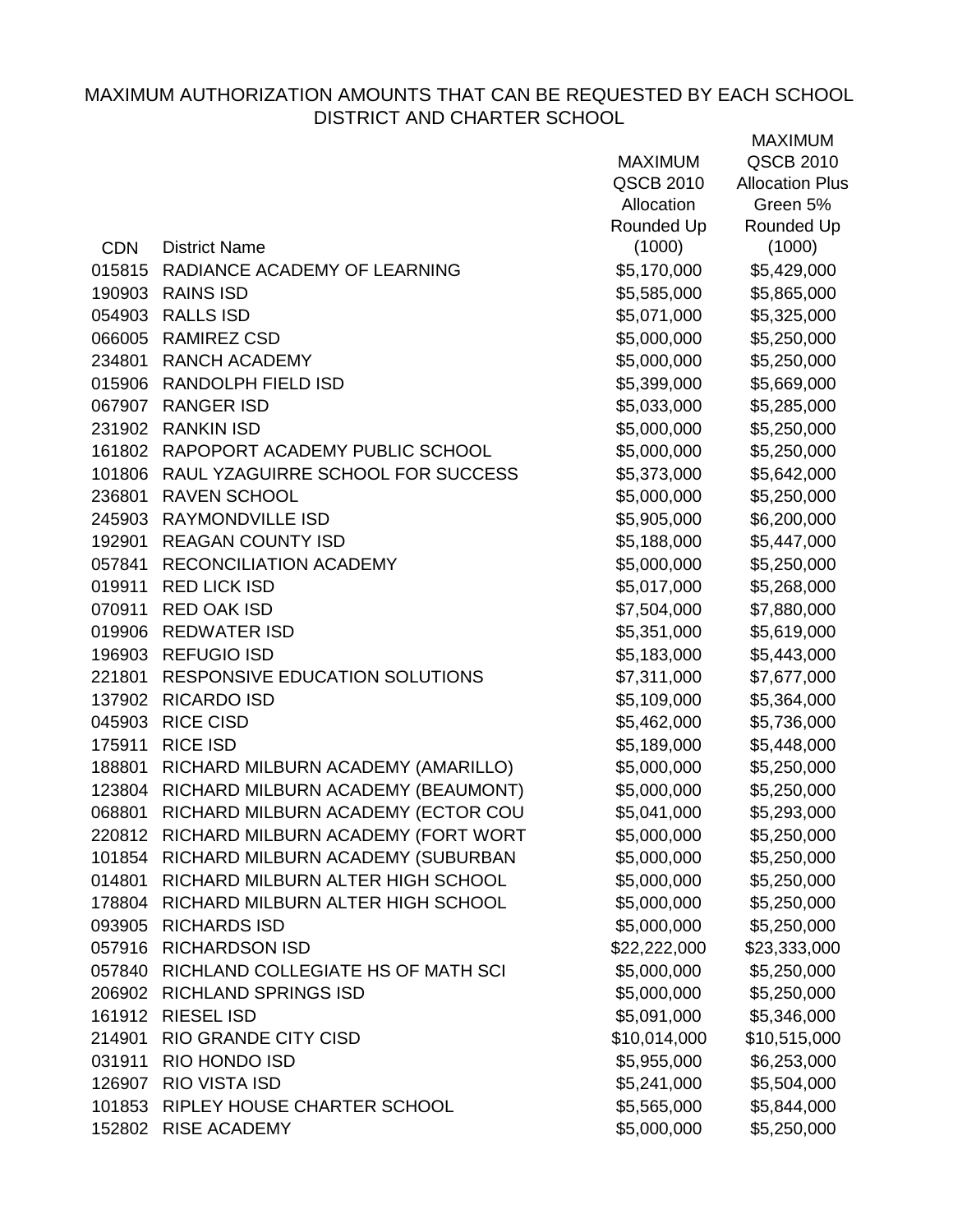|            |                                    | <b>MAXIMUM</b> | QSCB 2010              |
|------------|------------------------------------|----------------|------------------------|
|            |                                    | QSCB 2010      | <b>Allocation Plus</b> |
|            |                                    | Allocation     | Green 5%               |
|            |                                    | Rounded Up     | Rounded Up             |
| <b>CDN</b> | <b>District Name</b>               | (1000)         | (1000)                 |
| 067908     | <b>RISING STAR ISD</b>             | \$5,000,000    | \$5,250,000            |
| 188902     | <b>RIVER ROAD ISD</b>              | \$5,553,000    | \$5,831,000            |
| 194903     | <b>RIVERCREST ISD</b>              | \$5,166,000    | \$5,425,000            |
| 137903     | <b>RIVIERA ISD</b>                 | \$5,038,000    | \$5,290,000            |
| 041902     | <b>ROBERT LEE ISD</b>              | \$5,000,000    | \$5,250,000            |
| 161922     | <b>ROBINSON ISD</b>                | \$5,880,000    | \$6,174,000            |
| 178909     | <b>ROBSTOWN ISD</b>                | \$6,495,000    | \$6,820,000            |
| 076903     | <b>ROBY CISD</b>                   | \$5,000,000    | \$5,250,000            |
| 160904     | ROCHELLE ISD                       | \$5,000,000    | \$5,250,000            |
| 166904     | <b>ROCKDALE ISD</b>                | \$5,677,000    | \$5,961,000            |
| 069901     | <b>ROCKSPRINGS ISD</b>             | \$5,000,000    | \$5,250,000            |
| 199901     | <b>ROCKWALL ISD</b>                | \$11,722,000   | \$12,308,000           |
| 014907     | <b>ROGERS ISD</b>                  | \$5,214,000    | \$5,475,000            |
| 214903     | <b>ROMA ISD</b>                    | \$7,960,000    | \$8,358,000            |
| 152908     | ROOSEVELT ISD                      | \$5,362,000    | \$5,631,000            |
| 110905     | <b>ROPES ISD</b>                   | \$5,000,000    | \$5,250,000            |
| 177901     | <b>ROSCOE ISD</b>                  | \$5,000,000    | \$5,250,000            |
| 073905     | ROSEBUD-LOTT ISD                   | \$5,200,000    | \$5,460,000            |
| 076904     | <b>ROTAN ISD</b>                   | \$5,000,000    | \$5,250,000            |
| 246909     | <b>ROUND ROCK ISD</b>              | \$26,304,000   | \$27,620,000           |
| 075908     | ROUND TOP-CARMINE ISD              | \$5,000,000    | \$5,250,000            |
| 139908     | <b>ROXTON ISD</b>                  | \$5,000,000    | \$5,250,000            |
| 237905     | <b>ROYAL ISD</b>                   | \$5,829,000    | \$6,120,000            |
|            | 199902 ROYSE CITY ISD              | \$7,025,000    | \$7,377,000            |
| 104903     | <b>RULE ISD</b>                    | \$5,000,000    | \$5,250,000            |
|            | 128903 RUNGE ISD                   | \$5,000,000    | \$5,250,000            |
| 037907     | <b>RUSK ISD</b>                    | \$5,871,000    | \$6,165,000            |
| 091914     | S AND S CISD                       | \$5,221,000    | \$5,483,000            |
| 232902     | <b>SABINAL ISD</b>                 | \$5,054,000    | \$5,307,000            |
|            | 092906 SABINE ISD                  | \$5,449,000    | \$5,722,000            |
|            | 123913 SABINE PASS ISD             | \$5,000,000    | \$5,250,000            |
| 169911     | <b>SAINT JO ISD</b>                | \$5,000,000    | \$5,250,000            |
|            | 014908 SALADO ISD                  | \$5,475,000    | \$5,749,000            |
| 112909     | <b>SALTILLO ISD</b>                | \$5,000,000    | \$5,250,000            |
| 074917     | <b>SAM RAYBURN ISD</b>             | \$5,022,000    | \$5,274,000            |
| 044904     | SAMNORWOOD ISD                     | \$5,000,000    | \$5,250,000            |
| 226903     | <b>SAN ANGELO ISD</b>              | \$12,046,000   | \$12,649,000           |
|            | 015817 SAN ANTONIO CAN HIGH SCHOOL | \$5,000,000    | \$5,250,000            |
| 015907     | <b>SAN ANTONIO ISD</b>             | \$1,734,000    | \$1,821,000            |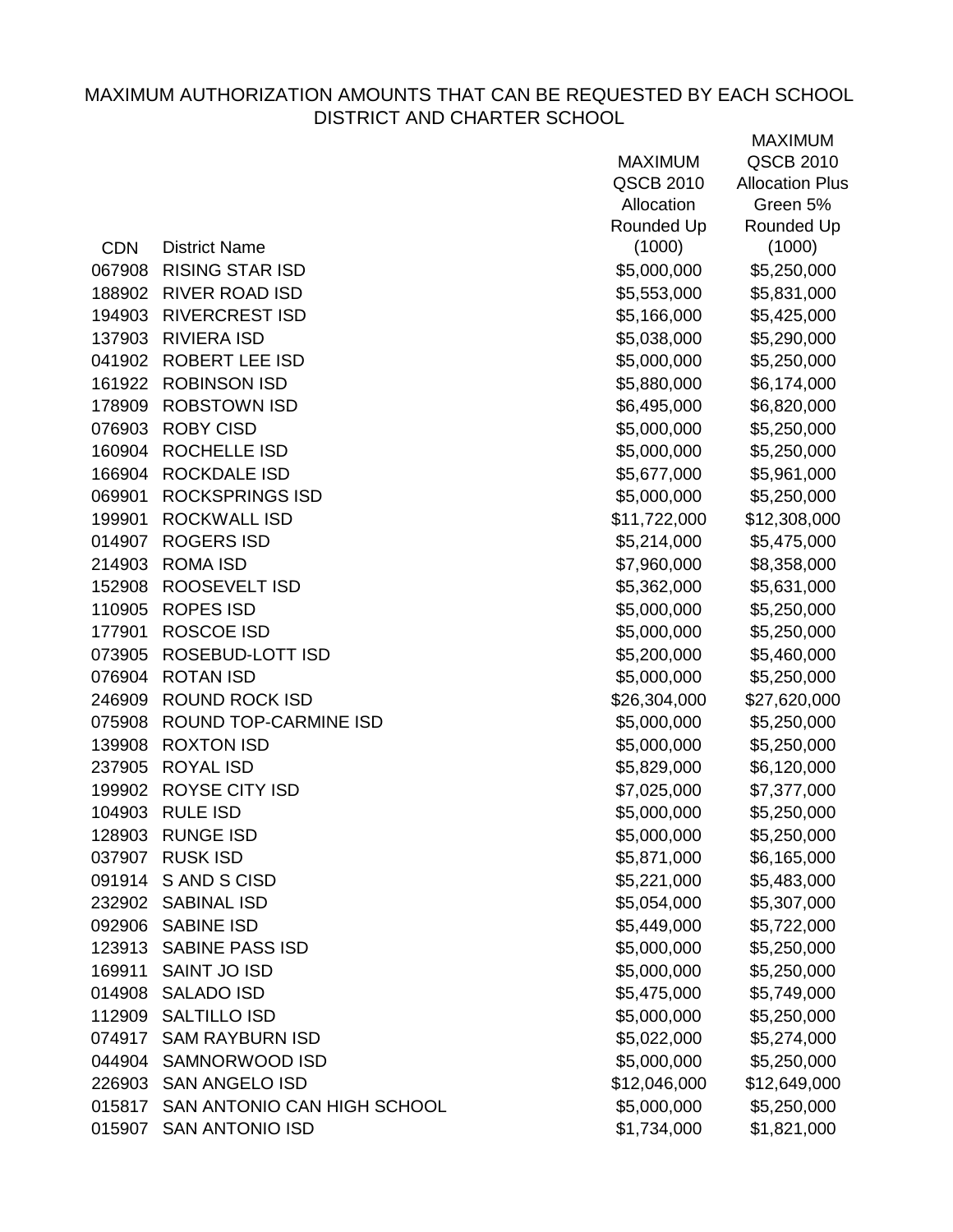|            |                                           |                | <b>MAXIMUM</b>         |
|------------|-------------------------------------------|----------------|------------------------|
|            |                                           | <b>MAXIMUM</b> | <b>QSCB 2010</b>       |
|            |                                           | QSCB 2010      | <b>Allocation Plus</b> |
|            |                                           | Allocation     | Green 5%               |
|            |                                           | Rounded Up     | Rounded Up             |
| <b>CDN</b> | <b>District Name</b>                      | (1000)         | (1000)                 |
| 015824     | SAN ANTONIO PREPARATORY ACADEMY           | \$5,178,000    | \$5,437,000            |
| 015820     | SAN ANTONIO SCHOOL FOR INQUIRY & C        | \$5,000,000    | \$5,250,000            |
|            | 015823 SAN ANTONIO TECHNOLOGY ACADEMY     | \$5,000,000    | \$5,250,000            |
| 203901     | <b>SAN AUGUSTINE ISD</b>                  | \$5,232,000    | \$5,494,000            |
| 031912     | <b>SAN BENITO CISD</b>                    | \$10,405,000   | \$10,925,000           |
|            | 066902 SAN DIEGO ISD                      | \$5,485,000    | \$5,759,000            |
|            | 071904 SAN ELIZARIO ISD                   | \$6,822,000    | \$7,164,000            |
|            | 233901 SAN FELIPE-DEL RIO CISD            | \$9,967,000    | \$10,465,000           |
| 214902     | <b>SAN ISIDRO ISD</b>                     | \$5,000,000    | \$5,250,000            |
|            | 105902 SAN MARCOS CISD                    | \$8,517,000    | \$8,943,000            |
|            | 245904 SAN PERLITA ISD                    | \$5,000,000    | \$5,250,000            |
| 206901     | <b>SAN SABA ISD</b>                       | \$5,142,000    | \$5,399,000            |
|            | 022903 SAN VICENTE ISD                    | \$5,000,000    | \$5,250,000            |
| 058909     | <b>SANDS CISD</b>                         | \$5,000,000    | \$5,250,000            |
|            | 117903 SANFORD-FRITCH ISD                 | \$5,233,000    | \$5,495,000            |
|            | 061908 SANGER ISD                         | \$6,097,000    | \$6,402,000            |
|            | 042903 SANTA ANNA ISD                     | \$5,000,000    | \$5,250,000            |
|            | 084909 SANTA FE ISD                       | \$7,053,000    | \$7,406,000            |
|            | 137904 SANTA GERTRUDIS ISD                | \$5,000,000    | \$5,250,000            |
|            | 031913 SANTA MARIA ISD                    | \$5,133,000    | \$5,390,000            |
| 031914     | <b>SANTA ROSA ISD</b>                     | \$5,389,000    | \$5,658,000            |
|            | 182904 SANTO ISD                          | \$5,055,000    | \$5,308,000            |
| 074911     | <b>SAVOY ISD</b>                          | \$5,000,000    | \$5,250,000            |
| 094902     | SCHERTZ-CIBOLO-U CITY ISD                 | \$10,659,000   | \$11,192,000           |
|            | 207901 SCHLEICHER ISD                     | \$5,117,000    | \$5,373,000            |
| 015806     | SCHOOL OF EXCELLENCE IN EDUCATION         | \$5,844,000    | \$6,136,000            |
| 015827     | SCHOOL OF SCIENCE AND TECHNOLOGY          | \$5,147,000    | \$5,405,000            |
| 178809     | SCHOOL OF SCIENCE AND TECHNOLOGY C        | \$5,000,000    | \$5,250,000            |
|            | 015831 SCHOOL OF SCIENCE AND TECHNOLOGY D | \$5,000,000    | \$5,250,000            |
| 075903     | <b>SCHULENBURG ISD</b>                    | \$5,173,000    | \$5,432,000            |
|            | 129910 SCURRY-ROSSER ISD                  | \$5,250,000    | \$5,512,000            |
|            | 083901 SEAGRAVES ISD                      | \$5,103,000    | \$5,359,000            |
|            | 008902 SEALY ISD                          | \$6,106,000    | \$6,412,000            |
|            | 178802 SEASHORE LEARNING CTR CHARTER      | \$5,000,000    | \$5,250,000            |
| 178808     | <b>SEASHORE MIDDLE ACAD</b>               | \$5,000,000    | \$5,250,000            |
| 094901     | <b>SEGUIN ISD</b>                         | \$8,581,000    | \$9,011,000            |
|            | 083903 SEMINOLE ISD                       | \$5,990,000    | \$6,290,000            |
|            | 101802 SER-NINOS CHARTER SCHOOL           | \$5,111,000    | \$5,367,000            |
|            | 012901 SEYMOUR ISD                        | \$5,090,000    | \$5,345,000            |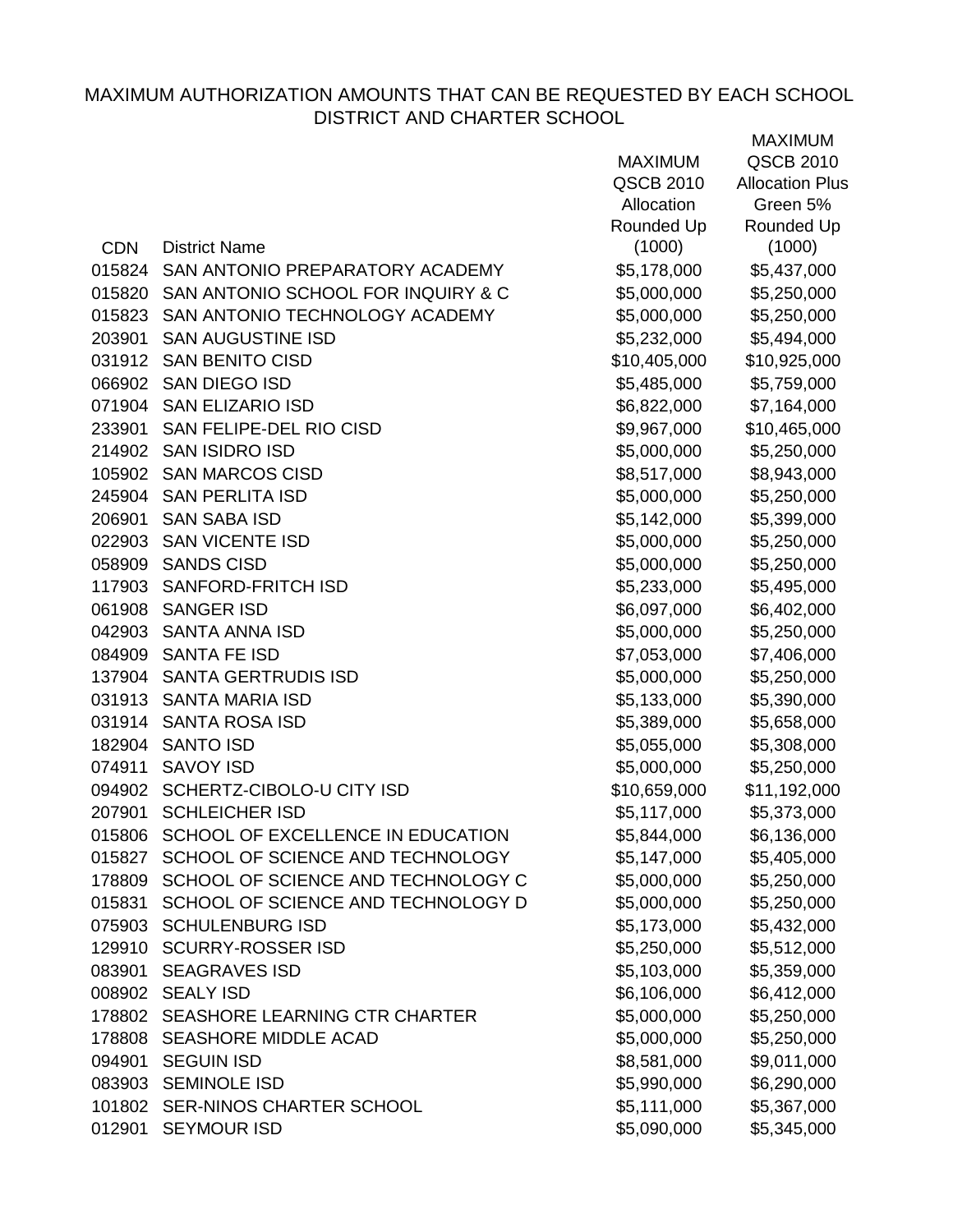|            |                                    | <b>MAXIMUM</b> | QSCB 2010              |
|------------|------------------------------------|----------------|------------------------|
|            |                                    | QSCB 2010      | <b>Allocation Plus</b> |
|            |                                    | Allocation     | Green 5%               |
|            |                                    | Rounded Up     | Rounded Up             |
| <b>CDN</b> | <b>District Name</b>               | (1000)         | (1000)                 |
| 152909     | <b>SHALLOWATER ISD</b>             | \$5,529,000    | \$5,805,000            |
|            | 242902 SHAMROCK ISD                | \$5,000,000    | \$5,250,000            |
| 108911     | <b>SHARYLAND ISD</b>               | \$9,583,000    | \$10,063,000           |
|            | 015819 SHEKINAH RADIANCE ACADEMY   | \$5,363,000    | \$5,631,000            |
|            | 210903 SHELBYVILLE ISD             | \$5,176,000    | \$5,435,000            |
|            | 101924 SHELDON ISD                 | \$8,085,000    | \$8,490,000            |
|            | 204904 SHEPHERD ISD                | \$5,759,000    | \$6,047,000            |
|            | 091906 SHERMAN ISD                 | \$8,157,000    | \$8,565,000            |
|            | 143903 SHINER ISD                  | \$5,080,000    | \$5,334,000            |
| 047905     | SIDNEY ISD                         | \$5,000,000    | \$5,250,000            |
|            | 115902 SIERRA BLANCA ISD           | \$5,000,000    | \$5,250,000            |
|            | 100904 SILSBEE ISD                 | \$6,300,000    | \$6,615,000            |
|            | 023902 SILVERTON ISD               | \$5,000,000    | \$5,250,000            |
|            | 019909 SIMMS ISD                   | \$5,091,000    | \$5,346,000            |
| 205906     | <b>SINTON ISD</b>                  | \$5,863,000    | \$6,156,000            |
|            | 049909 SIVELLS BEND ISD            | \$5,000,000    | \$5,250,000            |
| 013905     | SKIDMORE-TYNAN ISD                 | \$5,211,000    | \$5,472,000            |
|            | 152903 SLATON ISD                  | \$5,445,000    | \$5,718,000            |
|            | 249908 SLIDELL ISD                 | \$5,000,000    | \$5,250,000            |
| 001909     | <b>SLOCUM ISD</b>                  | \$5,005,000    | \$5,256,000            |
|            | 011904 SMITHVILLE ISD              | \$5,655,000    | \$5,938,000            |
| 110906     | <b>SMYER ISD</b>                   | \$5,000,000    | \$5,250,000            |
|            | 026903 SNOOK ISD                   | \$5,059,000    | \$5,312,000            |
|            | 208902 SNYDER ISD                  | \$6,158,000    | \$6,466,000            |
|            | 071909 SOCORRO ISD                 | \$25,479,000   | \$26,753,000           |
|            | 015909 SOMERSET ISD                | \$6,663,000    | \$6,997,000            |
| 026902     | <b>SOMERVILLE ISD</b>              | \$5,031,000    | \$5,283,000            |
| 218901     | <b>SONORA ISD</b>                  | \$5,268,000    | \$5,531,000            |
| 152803     | <b>SOUTH PLAINS</b>                | \$5,000,000    | \$5,250,000            |
| 015908     | SOUTH SAN ANTONIO ISD              | \$9,787,000    | \$10,277,000           |
| 108802     | SOUTH TEXAS EDUCATIONAL TECHNOLOGI | \$5,110,000    | \$5,366,000            |
| 031916     | <b>SOUTH TEXAS ISD</b>             | \$6,312,000    | \$6,628,000            |
| 085903     | <b>SOUTHLAND ISD</b>               | \$5,000,000    | \$5,250,000            |
| 015917     | <b>SOUTHSIDE ISD</b>               | \$7,408,000    | \$7,779,000            |
| 015912     | <b>SOUTHWEST ISD</b>               | \$10,566,000   | \$11,094,000           |
| 015807     | SOUTHWEST PREPARATORY SCHOOL       | \$5,203,000    | \$5,463,000            |
| 101838     | SOUTHWEST SCHOOL                   | \$6,599,000    | \$6,929,000            |
|            | 098904 SPEARMAN ISD                | \$5,205,000    | \$5,466,000            |
| 170907     | <b>SPLENDORA ISD</b>               | \$6,491,000    | \$6,816,000            |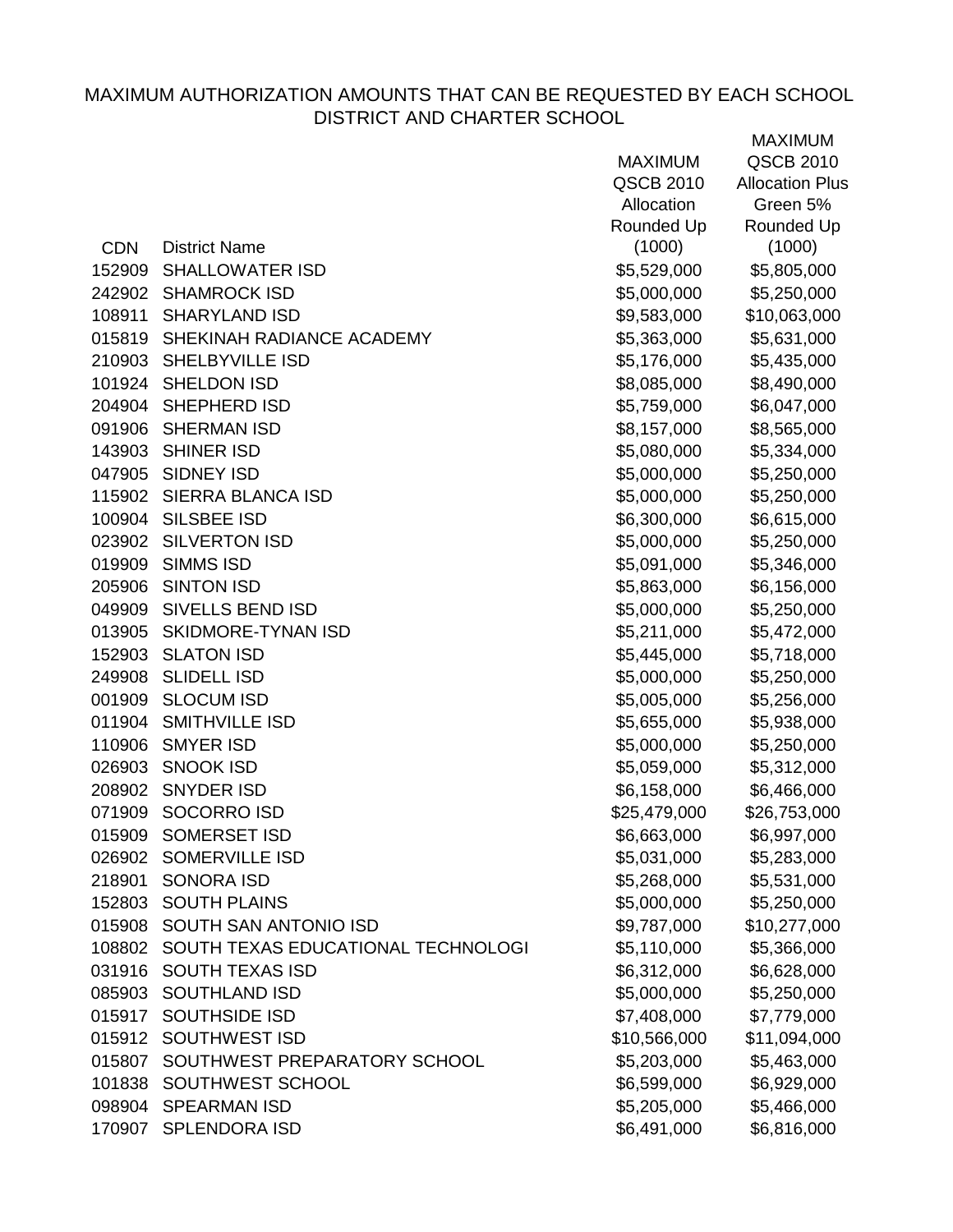|            |                                          | <b>MAXIMUM</b>   | QSCB 2010              |
|------------|------------------------------------------|------------------|------------------------|
|            |                                          | <b>QSCB 2010</b> | <b>Allocation Plus</b> |
|            |                                          | Allocation       | Green 5%               |
|            |                                          | Rounded Up       | Rounded Up             |
| <b>CDN</b> | <b>District Name</b>                     | (1000)           | (1000)                 |
|            | 101920 SPRING BRANCH ISD                 | \$21,051,000     | \$22,104,000           |
|            | 117907 SPRING CREEK ISD                  | \$5,000,000      | \$5,250,000            |
|            | 092907 SPRING HILL ISD                   | \$5,725,000      | \$6,011,000            |
|            | 101919 SPRING ISD                        | \$22,475,000     | \$23,599,000           |
|            | 140907 SPRINGLAKE-EARTH ISD              | \$5,013,000      | \$5,264,000            |
|            | 184902 SPRINGTOWN ISD                    | \$6,555,000      | \$6,883,000            |
|            | 063903 SPUR ISD                          | \$5,000,000      | \$5,250,000            |
|            | 229905 SPURGER ISD                       | \$5,000,000      | \$5,250,000            |
|            | 057836 ST ANTHONY SCHOOL                 | \$5,000,000      | \$5,250,000            |
|            | 013801 ST MARY'S ACADEMY CHARTER SCHOOL  | \$5,000,000      | \$5,250,000            |
|            | 079910 STAFFORD MSD                      | \$6,381,000      | \$6,701,000            |
|            | 127906 STAMFORD ISD                      | \$5,121,000      | \$5,378,000            |
|            | 156902 STANTON ISD                       | \$5,192,000      | \$5,452,000            |
|            | 227814 STAR CHARTER SCHOOL               | \$5,000,000      | \$5,250,000            |
|            | 167903 STAR ISD                          | \$5,000,000      | \$5,250,000            |
|            | 174801 STEPHEN F AUSTIN STATE UNIVERSITY | \$5,000,000      | \$5,250,000            |
|            | 072903 STEPHENVILLE                      | \$6,577,000      | \$6,906,000            |
|            | 101859 STEPPING STONES CHARTER EL        | \$5,000,000      | \$5,250,000            |
|            | 216901 STERLING CITY ISD                 | \$5,000,000      | \$5,250,000            |
|            | 247906 STOCKDALE ISD                     | \$5,203,000      | \$5,464,000            |
|            | 211902 STRATFORD ISD                     | \$5,098,000      | \$5,353,000            |
|            | 182905 STRAWN ISD                        | \$5,000,000      | \$5,250,000            |
|            | 140908 SUDAN ISD                         | \$5,003,000      | \$5,253,000            |
|            | 112910 SULPHUR BLUFF ISD                 | \$5,000,000      | \$5,250,000            |
| 112901     | <b>SULPHUR SPRINGS ISD</b>               | \$6,861,000      | \$7,204,000            |
|            | 220816 SUMMIT INTERNATIONAL PREPARATORY  | \$5,095,000      | \$5,350,000            |
| 110907     | <b>SUNDOWN ISD</b>                       | \$5,144,000      | \$5,402,000            |
| 057919     | <b>SUNNYVALE ISD</b>                     | \$5,305,000      | \$5,571,000            |
| 171902     | <b>SUNRAY ISD</b>                        | \$5,065,000      | \$5,319,000            |
| 020906     | <b>SWEENY ISD</b>                        | \$5,767,000      | \$6,056,000            |
|            | 143905 SWEET HOME ISD                    | \$5,000,000      | \$5,250,000            |
| 177902     | <b>SWEETWATER ISD</b>                    | \$5,960,000      | \$6,258,000            |
| 205907     | <b>TAFT ISD</b>                          | \$5,374,000      | \$5,643,000            |
| 153904     | <b>TAHOKA ISD</b>                        | \$5,121,000      | \$5,377,000            |
| 146907     | <b>TARKINGTON ISD</b>                    | \$5,793,000      | \$6,083,000            |
| 201910     | <b>TATUM ISD</b>                         | \$5,554,000      | \$5,832,000            |
| 246911     | <b>TAYLOR ISD</b>                        | \$6,384,000      | \$6,704,000            |
| 081904     | <b>TEAGUE ISD</b>                        | \$5,410,000      | \$5,681,000            |
| 123803     | TEKOA ACADEMY OF ACCELERATED STUDI       | \$5,011,000      | \$5,262,000            |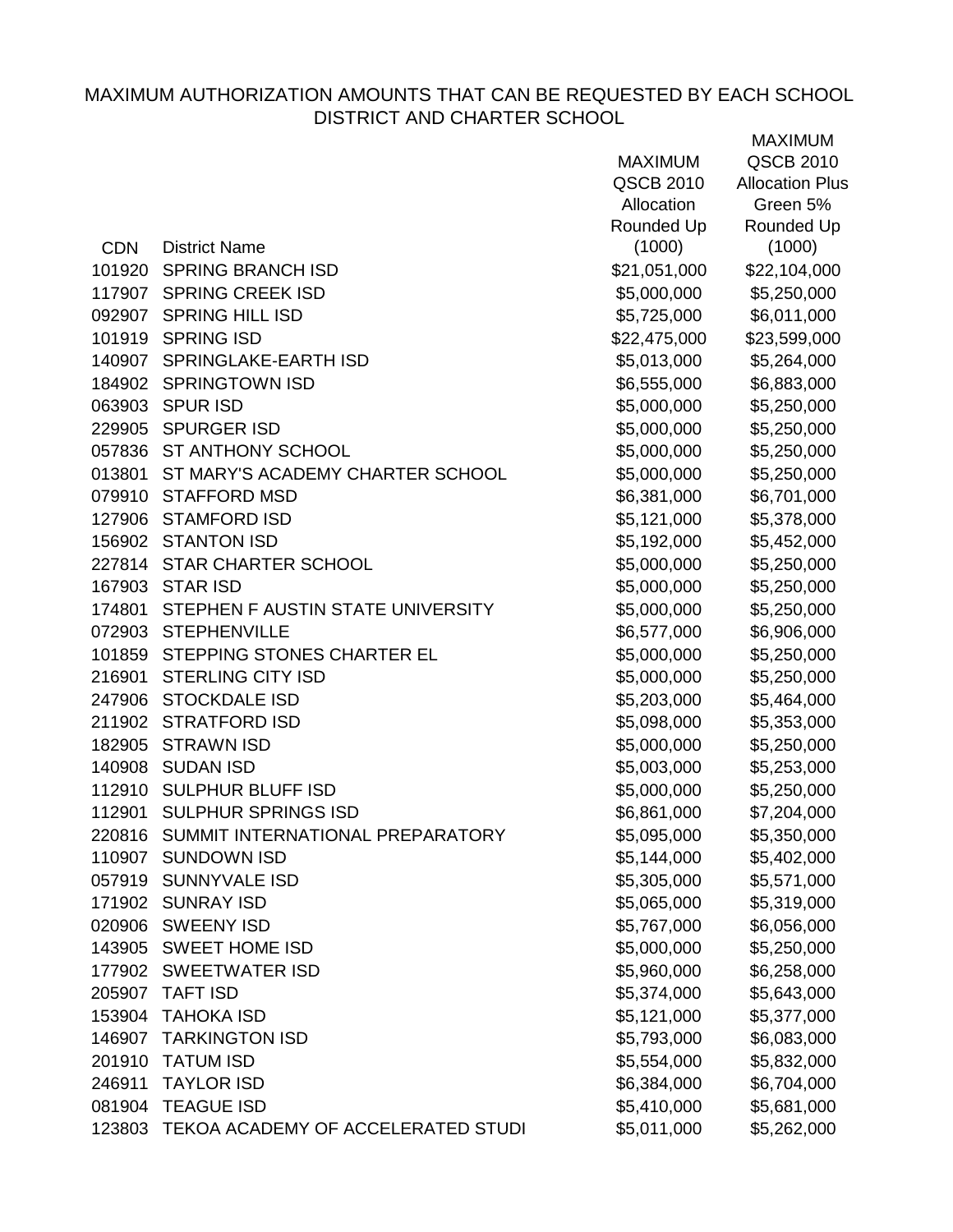|            |                                           | <b>MAXIMUM</b> | QSCB 2010              |
|------------|-------------------------------------------|----------------|------------------------|
|            |                                           | QSCB 2010      | <b>Allocation Plus</b> |
|            |                                           | Allocation     | Green 5%               |
|            |                                           | Rounded Up     | Rounded Up             |
| <b>CDN</b> | <b>District Name</b>                      | (1000)         | (1000)                 |
|            | 014803 TEMPLE EDUCATION CENTER            | \$5,000,000    | \$5,250,000            |
| 014909     | <b>TEMPLE ISD</b>                         | \$9,192,000    | \$9,652,000            |
|            | 210904 TENAHA ISD                         | \$5,035,000    | \$5,287,000            |
|            | 022004 TERLINGUA CSD                      | \$5,000,000    | \$5,250,000            |
|            | 222901 TERRELL COUNTY ISD                 | \$5,000,000    | \$5,250,000            |
|            | 129906 TERRELL ISD                        | \$6,889,000    | \$7,234,000            |
|            | 019907 TEXARKANA ISD                      | \$8,225,000    | \$8,636,000            |
|            | 084906 TEXAS CITY ISD                     | \$7,792,000    | \$8,182,000            |
|            | 220814 TEXAS ELEMENTARY SCHOOL OF THE ART | \$5,000,000    | \$5,250,000            |
|            | 227805 TEXAS EMPOWERMENT ACADEMY          | \$5,000,000    | \$5,250,000            |
|            | 105802 TEXAS PREPARATORY SCHOOL           | \$5,000,000    | \$5,250,000            |
|            | 170801 TEXAS SERENITY ACADEMY             | \$5,000,000    | \$5,250,000            |
| 211901     | TEXHOMA ISD                               | \$5,000,000    | \$5,250,000            |
|            | 056902 TEXLINE ISD                        | \$5,000,000    | \$5,250,000            |
|            | 227824 THE EAST AUSTIN COLLEGE PREP ACADE | \$5,000,000    | \$5,250,000            |
|            | 061803 THE LEGENDS ACADEMY                | \$5,000,000    | \$5,250,000            |
|            | 101861 THE RHODES SCHOOL                  | \$5,000,000    | \$5,250,000            |
| 057821     | THE SCHOOL OF LIBERAL ARTS AND SCI        | \$5,157,000    | \$5,415,000            |
|            | 101814 THE VARNETT PUBLIC SCHOOL          | \$5,576,000    | \$5,855,000            |
| 166905     | <b>THORNDALE ISD</b>                      | \$5,074,000    | \$5,328,000            |
|            | 246912 THRALL ISD                         | \$5,122,000    | \$5,379,000            |
|            | 149902 THREE RIVERS ISD                   | \$5,118,000    | \$5,374,000            |
|            | 072901 THREE WAY ISD                      | \$5,000,000    | \$5,250,000            |
| 224901     | <b>THROCKMORTON ISD</b>                   | \$5,000,000    | \$5,250,000            |
| 158902     | <b>TIDEHAVEN ISD</b>                      | \$5,204,000    | \$5,465,000            |
|            | 210905 TIMPSON ISD                        | \$5,112,000    | \$5,368,000            |
| 091907     | TIOGA ISD                                 | \$5,000,000    | \$5,250,000            |
| 226801     | <b>TLC ACADEMY</b>                        | \$5,117,000    | \$5,373,000            |
| 111903     | <b>TOLAR ISD</b>                          | \$5,105,000    | \$5,361,000            |
| 091918     | <b>TOM BEAN ISD</b>                       | \$5,198,000    | \$5,458,000            |
| 101921     | <b>TOMBALL ISD</b>                        | \$9,933,000    | \$10,430,000           |
| 071908     | <b>TORNILLO ISD</b>                       | \$5,462,000    | \$5,736,000            |
| 014802     | TRANSFORMATIVE CHARTER ACADEMY            | \$5,000,000    | \$5,250,000            |
| 220801     | <b>TREETOPS SCHOOL INTERNATIONAL</b>      | \$5,000,000    | \$5,250,000            |
| 221905     | <b>TRENT ISD</b>                          | \$5,000,000    | \$5,250,000            |
| 074912     | <b>TRENTON ISD</b>                        | \$5,087,000    | \$5,342,000            |
| 107907     | <b>TRINIDAD ISD</b>                       | \$5,000,000    | \$5,250,000            |
| 057813     | <b>TRINITY BASIN PREPARATORY</b>          | \$5,109,000    | \$5,365,000            |
|            | 046802 TRINITY CHARTER SCHOOL             | \$5,000,000    | \$5,250,000            |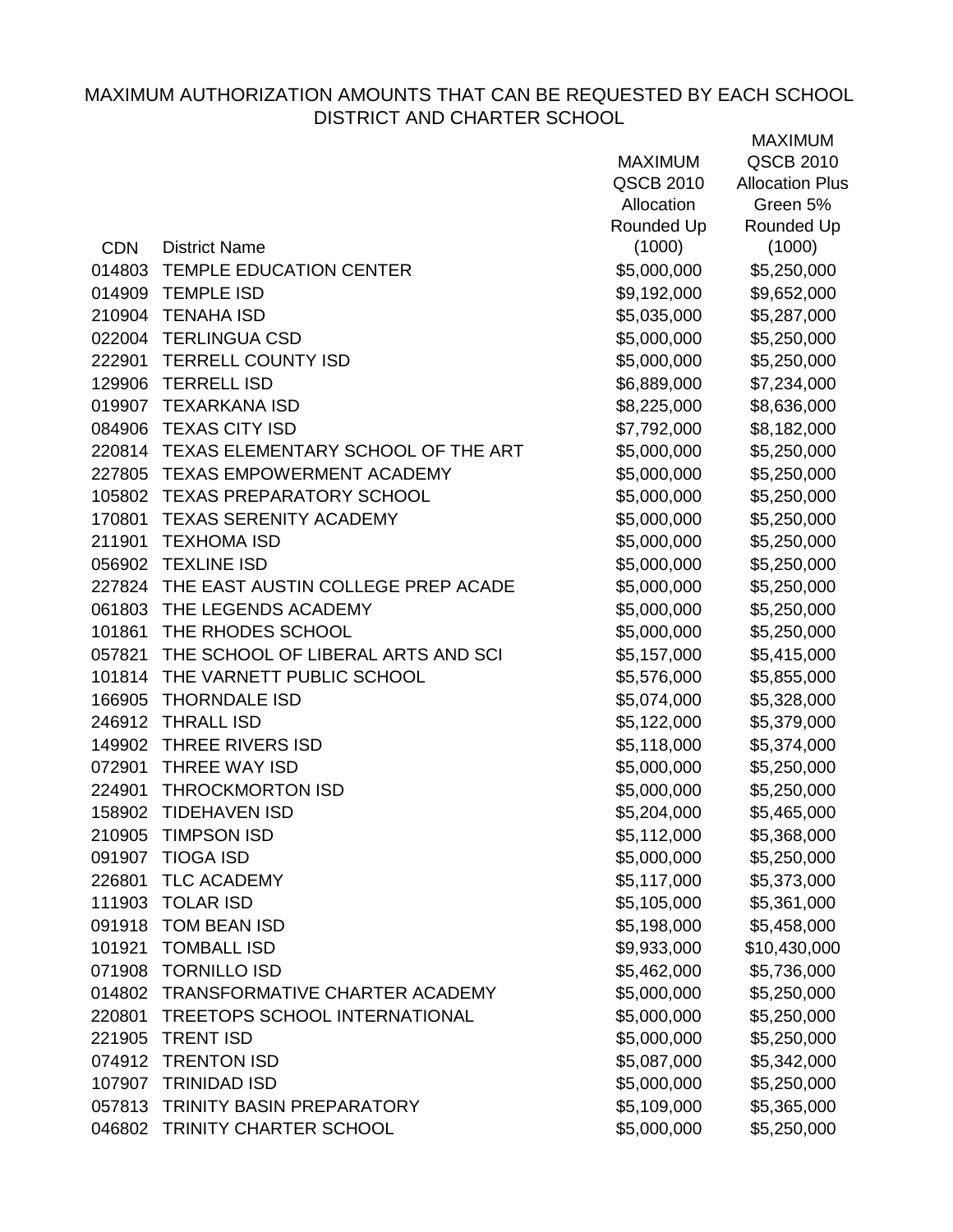|            |                                           | <b>MAXIMUM</b>   | <b>QSCB 2010</b>       |
|------------|-------------------------------------------|------------------|------------------------|
|            |                                           | <b>QSCB 2010</b> | <b>Allocation Plus</b> |
|            |                                           | Allocation       | Green 5%               |
|            |                                           | Rounded Up       | Rounded Up             |
| <b>CDN</b> | <b>District Name</b>                      | (1000)           | (1000)                 |
| 228903     | <b>TRINITY ISD</b>                        | \$5,403,000      | \$5,673,000            |
|            | 212904 TROUP ISD                          | \$5,339,000      | \$5,606,000            |
| 014910     | <b>TROY ISD</b>                           | \$5,437,000      | \$5,709,000            |
| 219903     | <b>TULIA ISD</b>                          | \$5,314,000      | \$5,580,000            |
| 178912     | <b>TULOSO-MIDWAY ISD</b>                  | \$6,513,000      | \$6,839,000            |
| 096905     | <b>TURKEY-QUITAQUE ISD</b>                | \$5,000,000      | \$5,250,000            |
|            | 101840 TWO DIMENSIONS PREPARATORY ACADEMY | \$5,014,000      | \$5,265,000            |
| 212905     | <b>TYLER ISD</b>                          | \$14,004,000     | \$14,705,000           |
| 230908     | <b>UNION GROVE ISD</b>                    | \$5,169,000      | \$5,428,000            |
| 230904     | <b>UNION HILL ISD</b>                     | \$5,000,000      | \$5,250,000            |
| 240903     | <b>UNITED ISD</b>                         | \$25,243,000     | \$26,505,000           |
|            | 057808 UNIVERSAL ACADEMY                  | \$5,499,000      | \$5,774,000            |
|            | 101807 UNIVERSITY OF HOUSTON CHARTER SCHO | \$5,000,000      | \$5,250,000            |
|            | 227819 UNIVERSITY OF TEXAS ELEMENTARY CHA | \$5,000,000      | \$5,250,000            |
| 227806     | UNIVERSITY OF TEXAS UNIVERSITY CHA        | \$5,254,000      | \$5,517,000            |
| 232904     | <b>UTOPIA ISD</b>                         | \$5,000,000      | \$5,250,000            |
| 232903     | <b>UVALDE CISD</b>                        | \$7,349,000      | \$7,717,000            |
|            | 122902 VALENTINE ISD                      | \$5,000,000      | \$5,250,000            |
|            | 018904 VALLEY MILLS ISD                   | \$5,115,000      | \$5,371,000            |
|            | 049903 VALLEY VIEW ISD                    | \$5,121,000      | \$5,378,000            |
|            | 108916 VALLEY VIEW ISD                    | \$7,125,000      | \$7,482,000            |
| 091908     | VAN ALSTYNE ISD                           | \$5,480,000      | \$5,754,000            |
| 234906     | VAN ISD                                   | \$5,950,000      | \$6,247,000            |
| 158906     | <b>VAN VLECK ISD</b>                      | \$5,287,000      | \$5,551,000            |
| 108808     | <b>VANGUARD ACADEMY</b>                   | \$5,230,000      | \$5,492,000            |
|            | 180902 VEGA ISD                           | \$5,000,000      | \$5,250,000            |
| 126908     | <b>VENUS ISD</b>                          | \$5,729,000      | \$6,016,000            |
| 226908     | <b>VERIBEST ISD</b>                       | \$5,000,000      | \$5,250,000            |
| 244903     | <b>VERNON ISD</b>                         | \$5,940,000      | \$6,237,000            |
| 235902     | <b>VICTORIA ISD</b>                       | \$11,664,000     | \$12,248,000           |
| 181907     | <b>VIDOR ISD</b>                          | \$7,278,000      | \$7,642,000            |
| 143904     | <b>VYSEHRAD ISD</b>                       | \$5,000,000      | \$5,250,000            |
| 161801     | <b>WACO CHARTER SCHOOL</b>                | \$5,000,000      | \$5,250,000            |
| 161914     | <b>WACO ISD</b>                           | \$12,469,000     | \$13,092,000           |
| 089905     | <b>WAELDER ISD</b>                        | \$5,000,000      | \$5,250,000            |
| 059902     | <b>WALCOTT ISD</b>                        | \$5,000,000      | \$5,250,000            |
| 226906     | <b>WALL ISD</b>                           | \$5,320,000      | \$5,586,000            |
| 237904     | <b>WALLER ISD</b>                         | \$7,504,000      | \$7,879,000            |
|            | 049908 WALNUT BEND ISD                    | \$5,000,000      | \$5,250,000            |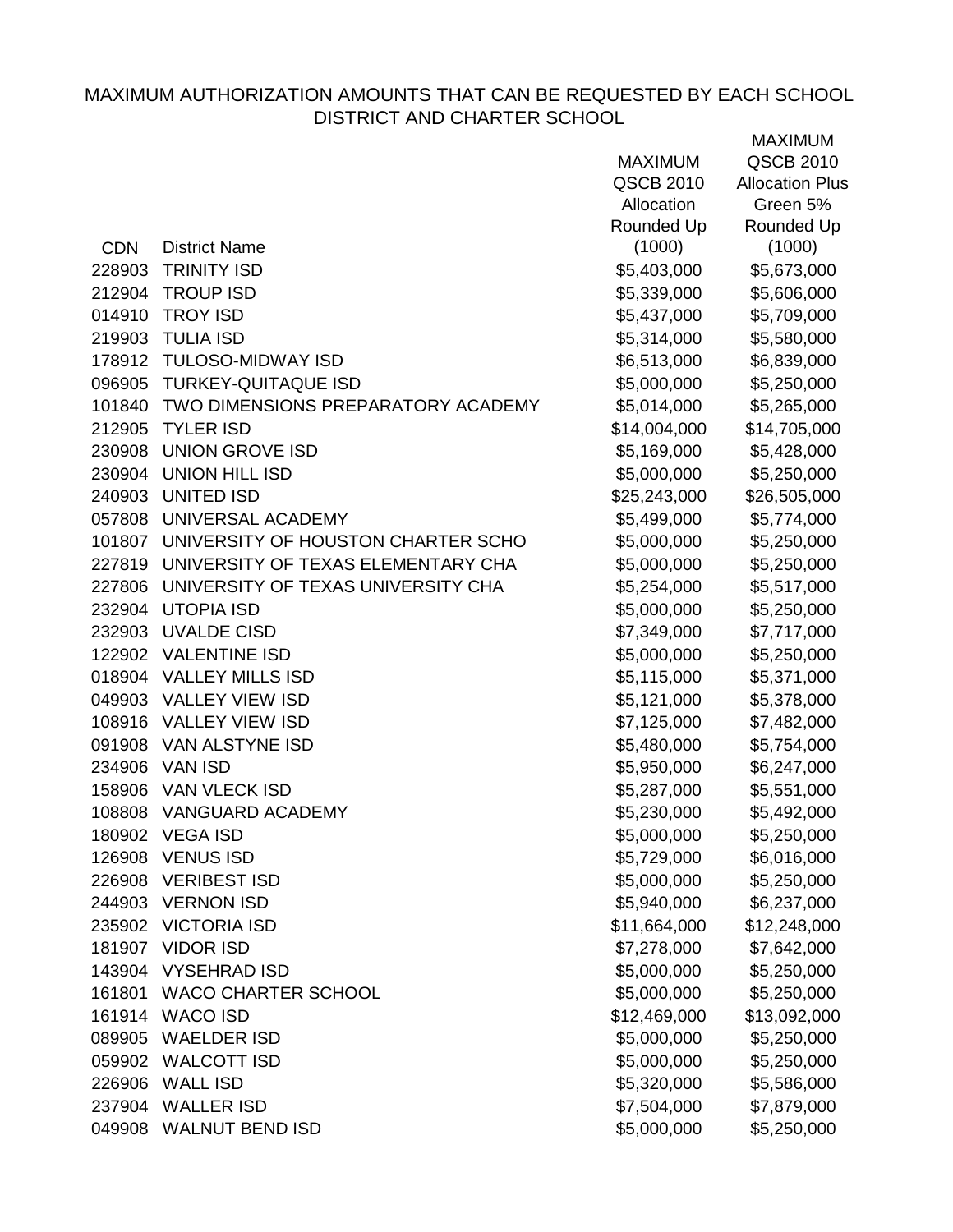|            |                                        | <b>MAXIMUM</b> | QSCB 2010              |
|------------|----------------------------------------|----------------|------------------------|
|            |                                        | QSCB 2010      | <b>Allocation Plus</b> |
|            |                                        | Allocation     | Green 5%               |
|            |                                        | Rounded Up     | Rounded Up             |
| <b>CDN</b> | <b>District Name</b>                   | (1000)         | (1000)                 |
|            | 018905 WALNUT SPRINGS ISD              | \$5,000,000    | \$5,250,000            |
|            | 229904 WARREN ISD                      | \$5,412,000    | \$5,683,000            |
|            | 102903 WASKOM ISD                      | \$5,195,000    | \$5,455,000            |
|            | 226905 WATER VALLEY ISD                | \$5,000,000    | \$5,250,000            |
|            | 070801 WAXAHACHIE FAITH FAMILY ACADEMY | \$5,000,000    | \$5,250,000            |
|            | 070912 WAXAHACHIE ISD                  | \$8,262,000    | \$8,676,000            |
|            | 184903 WEATHERFORD ISD                 | \$8,565,000    | \$8,994,000            |
|            | 240904 WEBB CISD                       | \$5,000,000    | \$5,250,000            |
|            | 045905 WEIMAR ISD                      | \$5,101,000    | \$5,357,000            |
|            | 044902 WELLINGTON ISD                  | \$5,074,000    | \$5,328,000            |
|            | 223904 WELLMAN-UNION CISD              | \$5,000,000    | \$5,250,000            |
|            | 037909 WELLS ISD                       | \$5,000,000    | \$5,250,000            |
|            | 108913 WESLACO ISD                     | \$13,440,000   | \$14,112,000           |
|            | 100908 WEST HARDIN COUNTY CISD         | \$5,099,000    | \$5,354,000            |
|            | 101803 WEST HOUSTON CHARTER SCHOOL     | \$5,000,000    | \$5,250,000            |
|            | 161916 WEST ISD                        | \$5,576,000    | \$5,855,000            |
|            | 181906 WEST ORANGE-COVE CISD           | \$6,076,000    | \$6,380,000            |
|            | 178915 WEST OSO ISD                    | \$5,845,000    | \$6,138,000            |
|            | 201914 WEST RUSK ISD                   | \$5,226,000    | \$5,487,000            |
|            | 202905 WEST SABINE ISD                 | \$5,121,000    | \$5,378,000            |
|            | 168903 WESTBROOK ISD                   | \$5,000,000    | \$5,250,000            |
|            | 062905 WESTHOFF ISD                    | \$5,000,000    | \$5,250,000            |
|            | 220810 WESTLAKE ACADEMY CHARTER SCHOOL | \$5,040,000    | \$5,292,000            |
|            | 073904 WESTPHALIA ISD                  | \$5,000,000    | \$5,250,000            |
|            | 001908 WESTWOOD ISD                    | \$5,649,000    | \$5,932,000            |
|            | 241904 WHARTON ISD                     | \$5,911,000    | \$6,207,000            |
| 242903     | <b>WHEELER ISD</b>                     | \$5,000,000    | \$5,250,000            |
| 033904     | <b>WHITE DEER ISD</b>                  | \$5,000,000    | \$5,250,000            |
|            | 092908 WHITE OAK ISD                   | \$5,499,000    | \$5,774,000            |
| 220920     | WHITE SETTLEMENT ISD                   | \$7,826,000    | \$8,217,000            |
| 040902     | <b>WHITEFACE CISD</b>                  | \$5,000,000    | \$5,250,000            |
|            | 212906 WHITEHOUSE ISD                  | \$7,104,000    | \$7,459,000            |
|            | 091909 WHITESBORO ISD                  | \$5,577,000    | \$5,856,000            |
| 091910     | <b>WHITEWRIGHT ISD</b>                 | \$5,185,000    | \$5,445,000            |
| 110908     | <b>WHITHARRAL ISD</b>                  | \$5,000,000    | \$5,250,000            |
| 109911     | <b>WHITNEY ISD</b>                     | \$5,588,000    | \$5,867,000            |
| 243905     | <b>WICHITA FALLS ISD</b>               | \$12,092,000   | \$12,697,000           |
| 180904     | <b>WILDORADO ISD</b>                   | \$5,000,000    | \$5,250,000            |
|            | 057842 WILLIAMS PREPARATORY            | \$5,127,000    | \$5,383,000            |